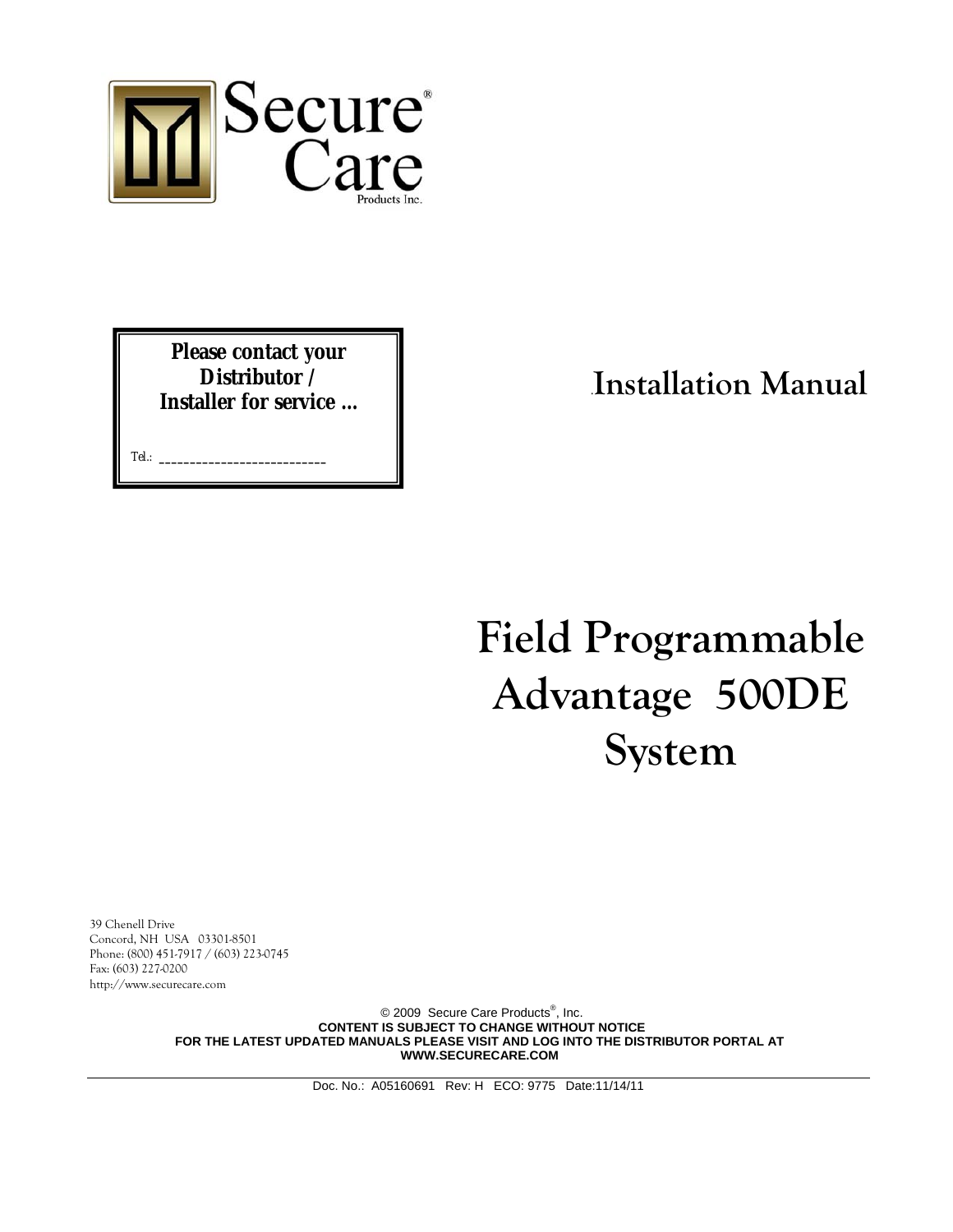# **TABLE OF CONTENTS**

|                                                    | <b>SECTION 1 IMPORTANT NOTICES</b>                                                | $6\phantom{1}6$ |
|----------------------------------------------------|-----------------------------------------------------------------------------------|-----------------|
|                                                    | PLEASE READ THIS MANUAL BEFORE BEGINNING THE INSTALLATION OF A SECURE CARE SYSTEM | 6               |
|                                                    | <b>SECTION 2 SYSTEM BLOCK DIAGRAM</b>                                             | 9               |
|                                                    | <b>SECTION 3 POWER AND GROUNDING REQUIREMENTS</b>                                 | 10              |
|                                                    | <b>SECTION 4 POWER AND GROUNDING REQUIREMENTS</b>                                 | 11              |
| <b>Power Supply for Exit Panel</b><br>11           |                                                                                   |                 |
|                                                    | <b>SECTION 5 TYPICAL INSTALLATION</b>                                             | 12              |
|                                                    | <b>SECTION 6 SPECIFICATIONS</b>                                                   | 13              |
|                                                    | <b>SECTION 7 SYSTEM COMPONENTS</b>                                                | 14              |
| <b>Flush mount Box</b>                             |                                                                                   | 15              |
| <b>Surface mount Box</b>                           |                                                                                   | 16              |
|                                                    | <b>SECTION 8 STANDARD FEATURES</b>                                                | 17              |
|                                                    | <b>SECTION 9 INSTALLATION AND CONNECTIONS</b>                                     | 18              |
| 4 & 8 Channel Nurse Station Connections            |                                                                                   | 18              |
| <b>LED Nurse Station Annunciator</b>               |                                                                                   | 18              |
| A02030901 (A02040901)                              |                                                                                   | 18              |
| <b>Sounder Connections</b>                         |                                                                                   | 19              |
|                                                    | <b>Single or Double Magnetic Door Contact Connections</b>                         | 20              |
|                                                    | Normally Open Push Button (P/N A04150900) Connections                             | 21              |
| <b>Remote Keypad Connections</b>                   |                                                                                   | 21              |
| <b>Electromagnetic Lock Connections</b>            |                                                                                   | 22              |
| <b>Delayed Egress Switch Connections</b>           |                                                                                   | 23              |
| <b>Multiple Panel Fire Alarm Connections</b><br>25 |                                                                                   |                 |
|                                                    | <b>SECTION 10 PROGRAMMING INSTRUCTIONS</b>                                        | 26              |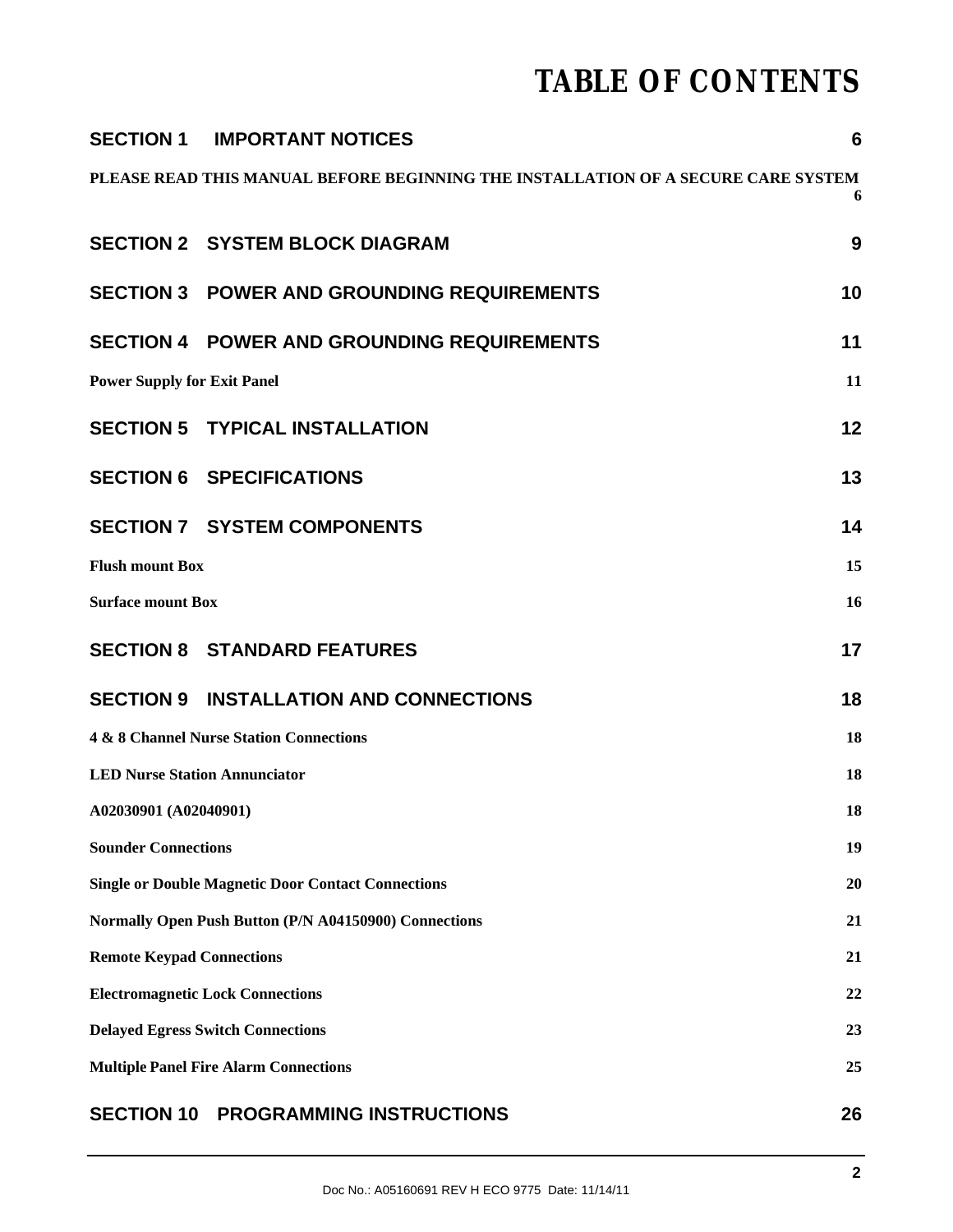| <b>Basic Panel Operation</b>                                                             | 26 |
|------------------------------------------------------------------------------------------|----|
| <b>Panel Initialization</b>                                                              | 26 |
| <b>PM Programming Options</b>                                                            | 28 |
| <b>No Code/ Irreversible Delayed Egress</b>                                              | 30 |
| <b>Latching Fire Alarm</b>                                                               | 30 |
| <b>Life Safety Lock</b>                                                                  | 30 |
| SECTION 11 TESTING THE ADVANTAGE 500DE PERIMETER ACCESS CONTROL                          | 31 |
| RECOMMENDED WEEKLY TESTS                                                                 | 31 |
| <b>Testing the Escort and Anti-tailgate Features</b>                                     | 31 |
| <b>Testing the Remote Keypad</b>                                                         | 31 |
| <b>Testing the Remote Push Button</b>                                                    | 31 |
| RECOMMENDED ANNUAL SERVICE                                                               | 31 |
| <b>Battery Replacement</b>                                                               | 31 |
| SECTION 12 TESTING THE ADVANTAGE 500DE  DELAYED EGRESS MAGNETIC<br><b>LOCKING SYSTEM</b> | 32 |
| RECOMMENDED WEEKLY TESTS                                                                 | 32 |
| <b>Testing the Escort and Anti-tailgate Features</b>                                     |    |
| <b>Testing the Delayed Egress feature</b>                                                |    |
| <b>Testing the Door Status feature</b><br>32                                             |    |
| 32<br><b>Testing the Remote Keypad</b>                                                   |    |
| <b>Testing the Remote Push Button</b>                                                    |    |
| <b>RECOMMENDED MONTHLY TESTS</b>                                                         |    |
| <b>Testing the Fire Alarm Release feature</b>                                            | 32 |
| RECOMMENDED ANNUAL SERVICE                                                               | 32 |
| <b>Battery Replacement</b>                                                               | 32 |
| <b>SECTION 13 REPLACEMENT PARTS LIST</b>                                                 | 33 |
| <b>SECTION 14 COMPLIANCE INFORMATION</b>                                                 | 34 |
| SECTION 15 GENERAL PRODUCT WARRANTY STATEMENT                                            | 36 |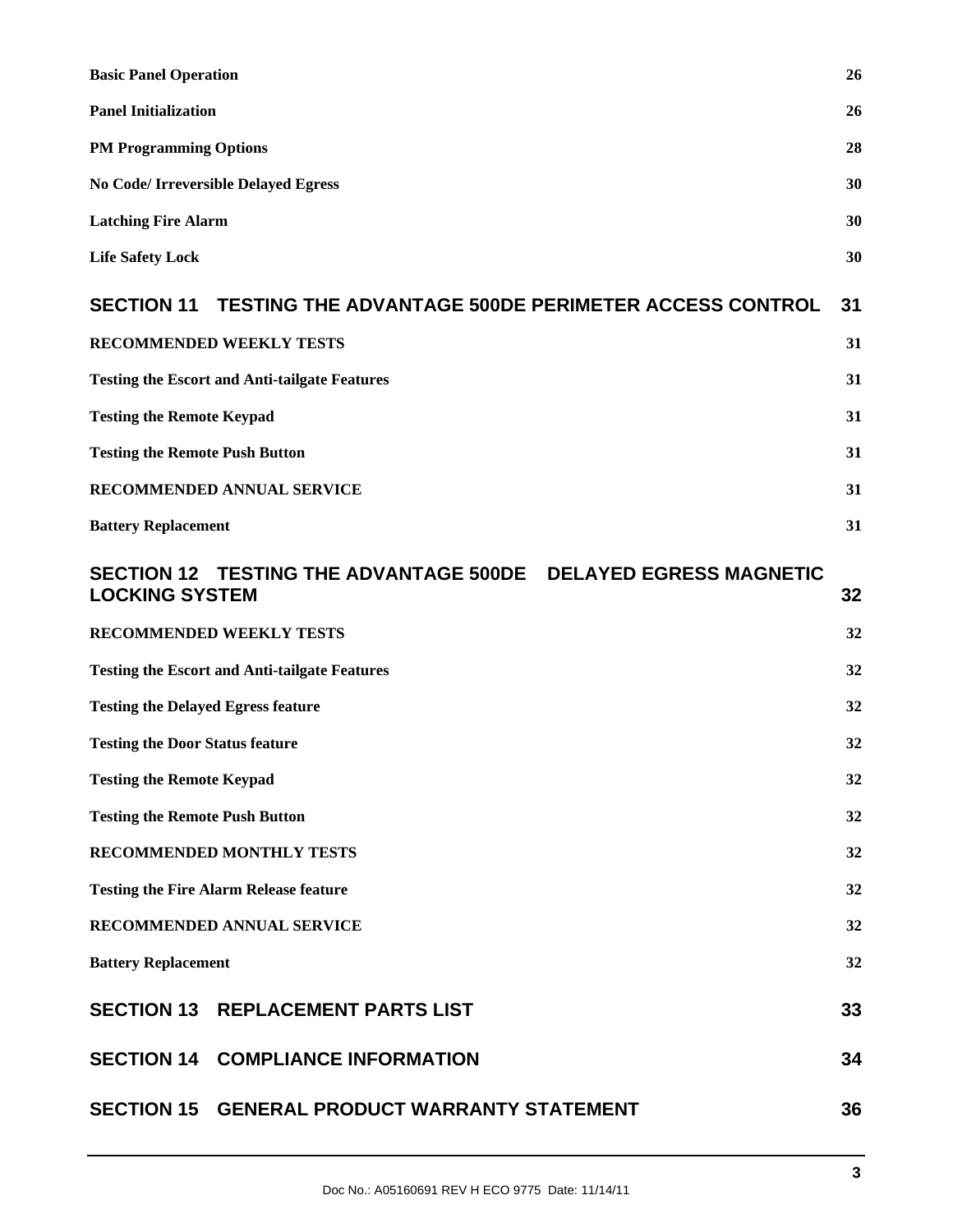| 1. Notices                                       | 36 |
|--------------------------------------------------|----|
| 2. Limited Warranty                              | 38 |
| 3. Limitations of Liability                      | 39 |
| 4. Governing Law and Arbitration                 | 39 |
| 5. Severability                                  | 39 |
| 6. Waiver                                        | 40 |
| APPENDIX A 230 VAC INPUT POWER SUPPLY CONNECTION | 41 |
| APPENDIX B CALIFORNIA FIRE MARSHAL LISTING       | 42 |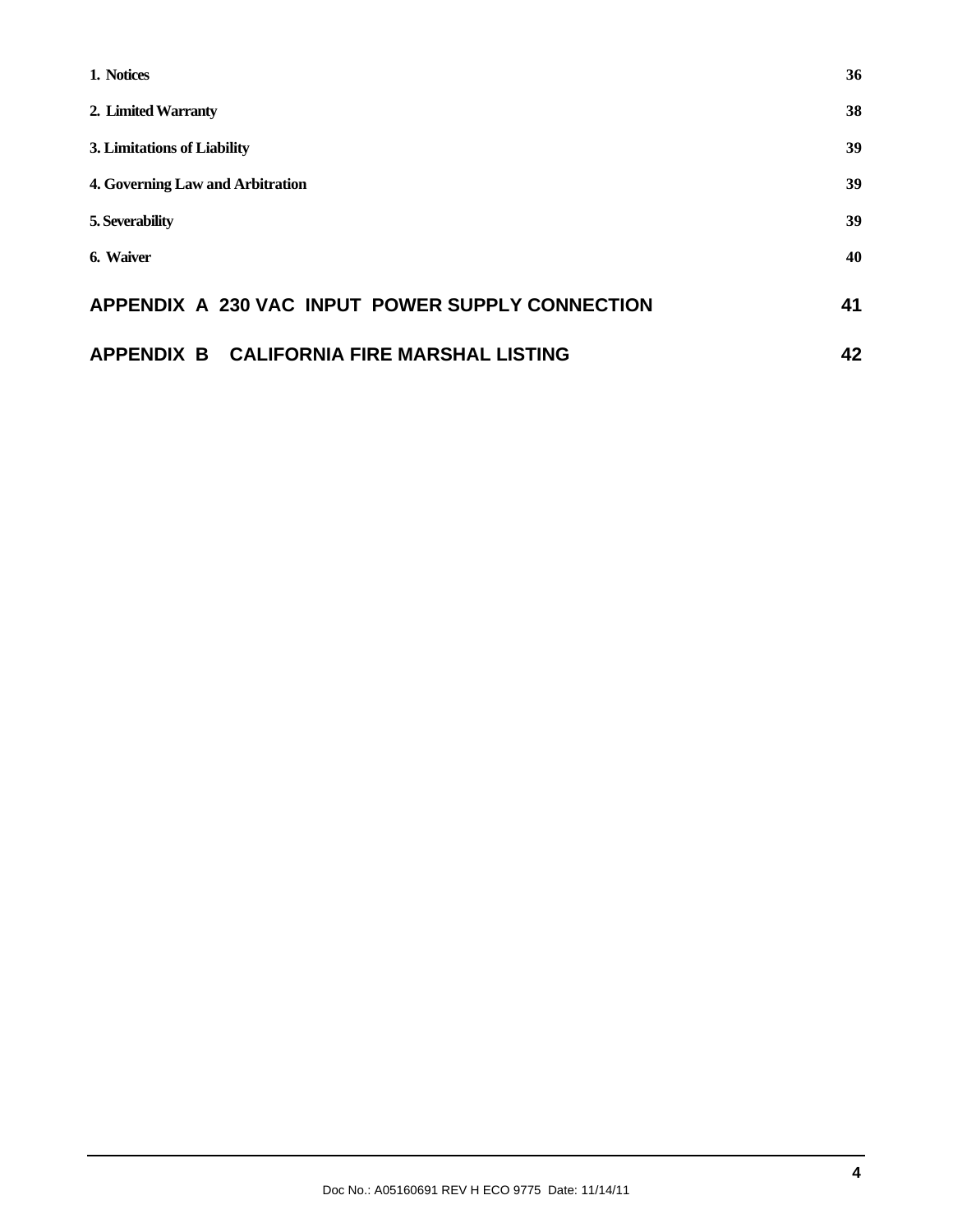# **INDEX OF FIGURES**

| Figure 2-1         | <b>System Block Diagram</b>                                                     | 9         |
|--------------------|---------------------------------------------------------------------------------|-----------|
| Figure 3-1         | <b>Advantage 500DE Power Requirements</b>                                       | <b>10</b> |
| Figure 7-1         | <b>Advantage 500DE Exit Panel, Front View</b>                                   | 14        |
| Figure 7-2         | <b>Advantage 500DE Exit Panel, Rear View</b>                                    | 14        |
| Figure 7-3         | <b>Flush Mount Back Box</b>                                                     | 15        |
| Figure 7-4         | <b>Surface Mount Box</b>                                                        | 16        |
| Figure 9-1         | <b>Single or Double Nurse Station Connections</b>                               | 18        |
| Figure 9-2         | <b>Nurse Station Front View</b>                                                 | 18        |
| Figure 9-3         | <b>Advantage 500DE to Sounder Connections</b>                                   | 19        |
| Figure 9-4         | <b>Advantage 500DE to One or Two Sets of Magnetic Door Contacts Connections</b> | <b>20</b> |
| Figure 9-5         | <b>Advantage 500DE to Push Button Connections</b>                               | 21        |
| Figure 9-6         | <b>Advantage 500DE to Remote Keypad Connections</b>                             | 21        |
| Figure 9-7         | <b>Advantage 500DE to Electromagnetic Lock Connections</b>                      | 22        |
| <b>Figure 9-8</b>  | <b>Advantage 500DE to Two Electromagnetic Lock Connections</b>                  | 22        |
| Figure 9-9         | <b>Advantage 500DE to Egress Switch Connections</b>                             | 23        |
| Figure 9-10        | <b>Advantage 500DE to Two Egress Switch Connections</b>                         | 23        |
| Figure 9-11        | <b>Advantage 500DE to a Fire Alarm System Connections</b>                       | 24        |
| <b>Figure 9-12</b> | <b>Multiple Advantage 500DE's and Fire Alarm Control Panel Connections</b>      | 25        |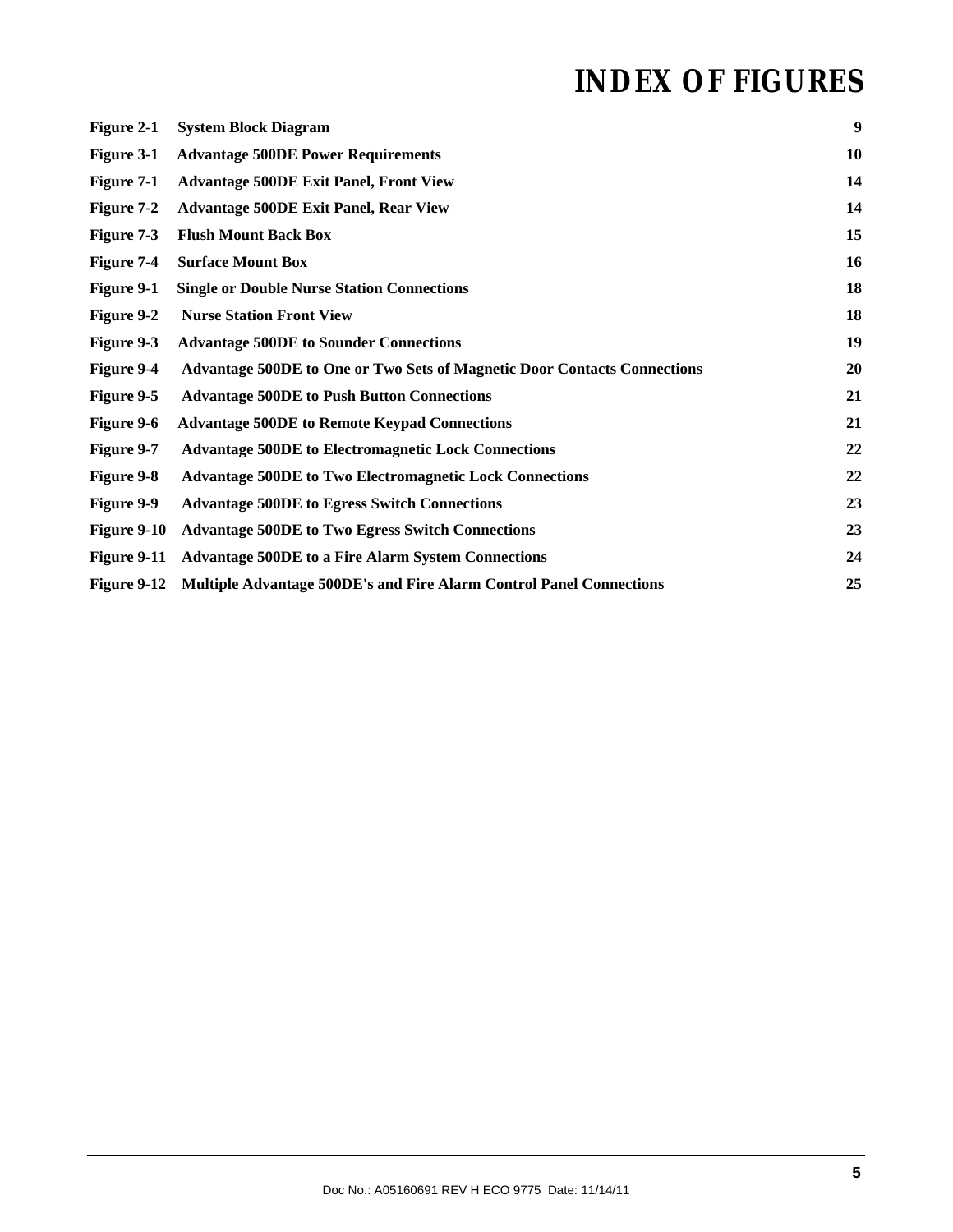### **PLEASE READ THIS MANUAL BEFORE BEGINNING THE INSTALLATION OF A SECURE CARE SYSTEM**

This installation manual is provided for reference by purchasers and installers of Secure Care Products, Inc.'s ("Secure Care's") systems. This manual is not intended as a catalog of warnings for the protection of anyone or as a substitute for obtaining professional training or assistance in the design of a facility's security procedures and systems, or in the installation, set-up, testing, support, operation, maintenance, repair or use of Secure Care's systems. Nothing in this manual modifies the terms of Secure Care's General Product Warranty Statement or of any written agreement signed by Secure Care or creates further warranties or extends benefits of any sort to anyone beyond those already expressly established in Secure Care's General Product Warranty Statement and in any written contract signed by Secure Care.

#### **1. Secure Care is Not Responsible for the Locks**

 ALL LOCKS USED WITH SECURE CARE'S SYSTEM ARE DESIGNED, MANUFACTURED, LABELED AND DELIVERED SOLELY BY AN INDEPENDENT VENDOR OVER WHOM SECURE CARE HAS NO CONTROL AND FOR WHOSE ACTIONS OR FAILURES TO ACT SECURE CARE DISCLAIMS ALL RESPONSIBILITY. REGARDLESS OF WHETHER THE LOCKS CARRY SECURE CARE'S LOGO OR NAME OR ANY OTHER TRADEMARK, SERVICE MARK OR TRADE NAME USED OR CLAIMED BY SECURE CARE, SECURE CARE DISCLAIMS ALL WARRANTIES, EXPRESS OR IMPLIED, WITH RESPECT TO THE LOCKS AND/OR THEIR USE WITH OR OPERATION IN THE SECURE CARE SYSTEM, INCLUDING, WITHOUT LIMITATION, ALL IMPLIED WARRANTIES OF MERCHANTABILITY, FITNESS FOR A PARTICULAR PURPOSE, TITLE AND/OR NON-INFRINGEMENT. SECURE CARE ALSO DISCLAIMS ALL OBLIGATIONS WITH RESPECT TO THE LOCKS AND/OR THEIR USE WITH OR OPERATION IN THE SECURE CARE SYSTEM THAT MIGHT OTHERWISE ARISE OR BE IMPLIED FROM THE FACT THAT SUCH LOCKS CARRY SECURE CARE'S LOGO OR NAME OR ANY OTHER TRADEMARK, SERVICE MARK OR TRADE NAME USED OR CLAIMED BY SECURE CARE OR FROM THE DELIVERY OR INSTALLATION OF THE LOCKS WITH SECURE CARE SOFTWARE, PARTS AND/OR PRODUCTS OR FROM A COURSE OF DEALING OR USAGE IN TRADE. ALL RESPONSIBILITY FOR DESIGNING, MANUFACTURING, LABELING AND WARNING OF HIDDEN DEFECTS OR DANGERS IN THE LOCKS AND/OR THEIR USE WITH AND OPERATION IN THE SECURE CARE SYSTEM RESTS EXCLUSIVELY WITH THE INDEPENDENT VENDOR, AND ANY CLAIMS, COSTS, DAMAGES OR LIABILITIES ARISING FROM THE LOCKS AND/OR THEIR USE WITH OR OPERATION IN THE SECURE CARE SYSTEM SHALL BE MADE SOLELY AGAINST THE INDEPENDENT VENDOR.

#### **2. Secure Care Is Not Responsible for The Computer Hardware.**

 IF YOU PURCHASE COMPUTER HARDWARE THROUGH SECURE CARE AND REQUEST THAT SECURE CARE SOFTWARE BE INSTALLED AND TESTED ON THAT HARDWARE AT THE FACTORY, SECURE CARE WARRANTS ONLY THAT THE HARDWARE AND THE SOFTWARE PACKAGES WERE INSTALLED, SET-UP AND TESTED PRIOR TO SHIPMENT IN ACCORDANCE WITH ALL SECURE CARE PRODUCT MANUALS AND THAT, AT THE TIME THE HARDWARE AND THE SOFTWARE PACKAGES WERE FINALLY INSPECTED AT THE FACTORY, THEY WERE PERFORMING (SUBJECT TO SECURE CARE'S SPECIFIED TOLERANCES) IN ACCORDANCE WITH SECURE CARE'S SPECIFICATIONS. SECURE CARE WILL NOT BE RESPONSIBLE FOR ANY DEFECTS IN OR PROBLEMS CAUSED BY THE HARDWARE, ALL CLAIMS FOR WHICH MUST BE MADE TO THE HARDWARE MANUFACTURER AND/OR VENDOR. SECURE CARE DISCLAIMS ALL WARRANTIES, EXPRESS OR IMPLIED, WITH RESPECT TO THE HARDWARE AND/OR ITS USE WITH OR OPERATION IN THE SECURE CARE SYSTEM, INCLUDING, WITHOUT LIMITATION, ALL IMPLIED WARRANTIES OF MERCHANTABILITY, FITNESS FOR A PARTICULAR PURPOSE, TITLE AND/OR NON-INFRINGEMENT. SECURE CARE ALSO DISCLAIMS ALL OBLIGATIONS WITH RESPECT TO THE HARDWARE AND/OR ITS USE WITH OR OPERATION IN THE SECURE CARE SYSTEM THAT MIGHT OTHERWISE ARISE OR BE IMPLIED FROM THE FACT THAT SUCH HARDWARE CARRIES SECURE CARE'S LOGO OR NAME OR ANY OTHER TRADEMARK, SERVICE MARK OR TRADE NAME USED OR CLAIMED BY SECURE CARE OR FROM THE DELIVERY OR INSTALLATION OF THE HARDWARE WITH SECURE CARE SOFTWARE, PARTS AND/OR PRODUCTS OR FROM A COURSE OF DEALING OR USAGE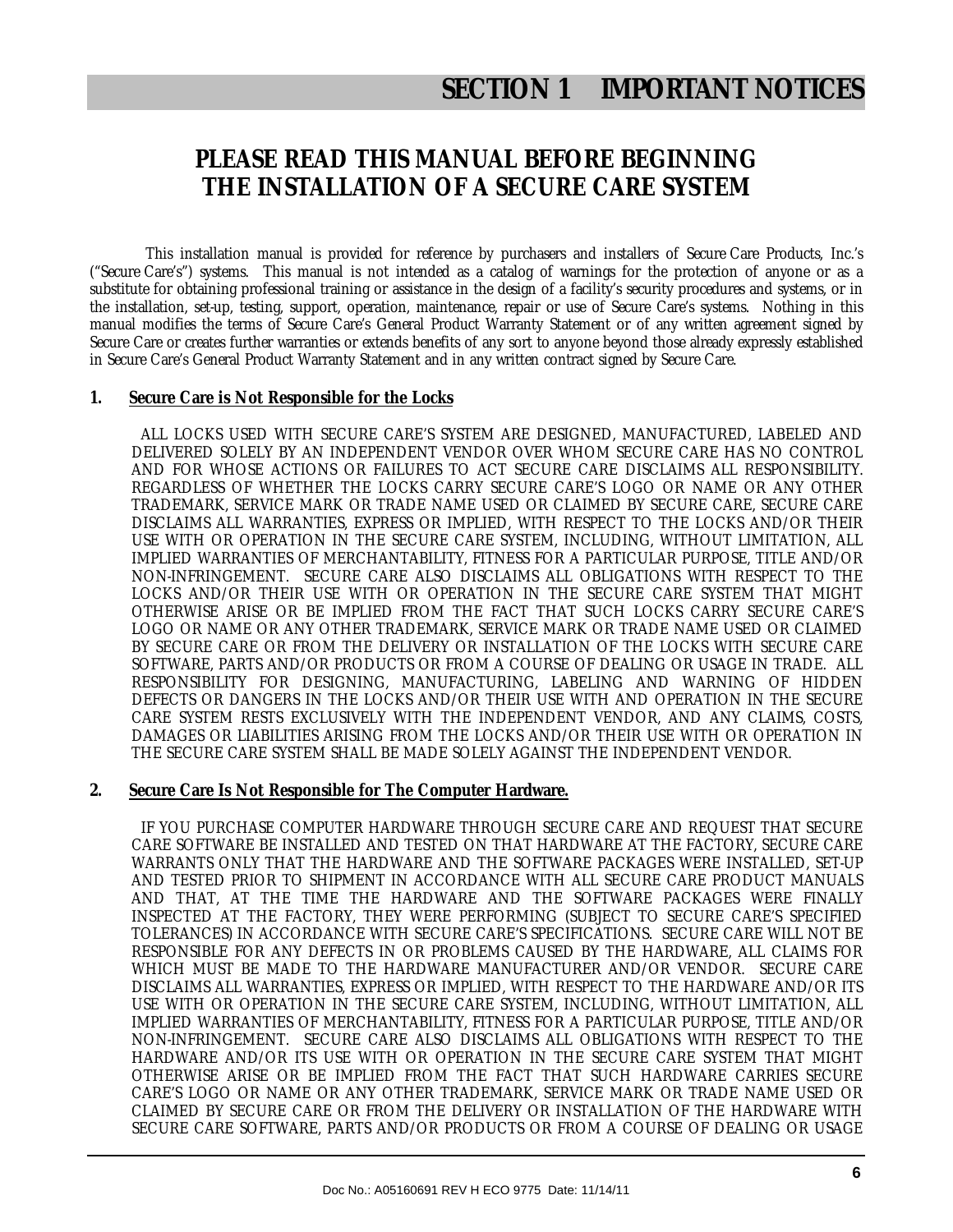IN TRADE. ALL RESPONSIBILITY FOR DESIGNING, MANUFACTURING, LABELING AND WARNING OF HIDDEN DEFECTS OR DANGERS IN THE HARDWARE AND/OR ITS USE WITH AND OPERATION IN THE SECURE CARE SYSTEM RESTS EXCLUSIVELY WITH THE HARDWARE MANUFACTURER AND/OR VENDOR, AND ANY CLAIMS, COSTS, DAMAGES OR LIABILITIES ARISING FROM THE HARDWARE AND/OR ITS USE WITH OR OPERATION IN THE SECURE CARE SYSTEM SHALL BE MADE SOLELY AGAINST THE HARDWARE MANUFACTURER AND/OR VENDOR.

#### **3. Several Factors Outside the Secure Care System Can Affect its Performance**

 Secure Care's software, parts and products are designed for operation in a wireless system. However the range, performance, and predictability of any wireless system, including Secure Care's, is dependent on several factors, including, but not limited to, the following: building structure; environmental extremes (e.g., temperature, earth tremors, air pollution, etc.); the proximity of other wireless devices; the presence of variable speed products; sources of Radio Frequency Interference (RFI); physical orientation and positioning of the equipment; and sources of Electro Static Discharge (ESD). Secure Care is not responsible for the effect of these types of factors on operation of its software, parts and products and disclaims all responsibility for any claim relative thereto.

#### 4. **The Secure Care System Must be Properly Installed**

Secure Care's system must be installed, set-up, tested, supported, operated, maintained, repaired and used only in accordance with all manuals and instructions (including the user, installation, technical and other manuals) issued by Secure Care (the "Product Manuals"). It is your responsibility to assure that any person who might be installing, setting-up, testing, supporting, maintaining or repairing the Secure Care system knows the contents of and has access to the Product Manuals and has successfully completed Secure Care technical training. It is also your responsibility to assure that any person who might be operating or using this Product knows the contents of and has access to the Product Manuals and has successfully completed Secure Care in-service training. Secure Care can not be responsible for performance problems caused by a failure to follow prescribed and appropriate procedures for installation, set-up, testing, support, operation, maintenance, repair and use.

All adjustable features on new and repaired Secure Care software, parts and products are shipped with "factory default" settings. These "factory default" settings may not comply with building and life safety codes or other applicable laws and regulations in the location where they are installed or operated. Secure Care strongly recommends, therefore, that the settings on all Secure Care software, parts and products be checked and, if necessary, reset to comply with local building and life safety codes and other applicable laws and regulations at the time of any installation, set-up, testing, support, maintenance or repair.

#### 5. **Performance of the Secure Care System Software Depends on Proper Maintenance**

Secure Care's system is driven by software. However, the performance and reliability of any software-driven system depends on adequately maintaining the recommended minimum configuration of computing platform, operating systems and applications programs and on regularly performing industry-standard and application-specific backup processes. If recommended minimum configurations of computing platform, operating systems, and applications programs are not adequately maintained, or if appropriate backups are not regularly performed, the software may not drive the system as intended. Secure Care is not responsible for operational problems caused by a failure to perform these maintenance and backup procedures and disclaims all responsibility for any claim relative thereto.

#### 6. **Only a Qualified Service Technician Should Work on a Secure Care System**

Secure Care does not authorize, and strongly recommends against, any installation or field replacement of software, parts or products by untrained contractors or facility staff. Such work can be hazardous, can render the system ineffective and will void any Secure Care warranty or liability that might otherwise relate to the system.

Before any software, parts or products which have been designed and manufactured by Secure Care can be safely installed, set-up, tested, supported, maintained or repaired, technical training in accordance with standards established by Secure Care is required. Regardless of how Secure Care's software, parts or products are obtained, they should not be installed, set-up, tested, supported, maintained or repaired by any person who has not satisfactorily completed that technical training (a "qualified service technician".) When Secure Care's software, parts or products are sold separately from installation services, it is assumed that only a qualified service technician will conduct any installation, set-up, testing, support, maintenance or repair involving that software, part or products.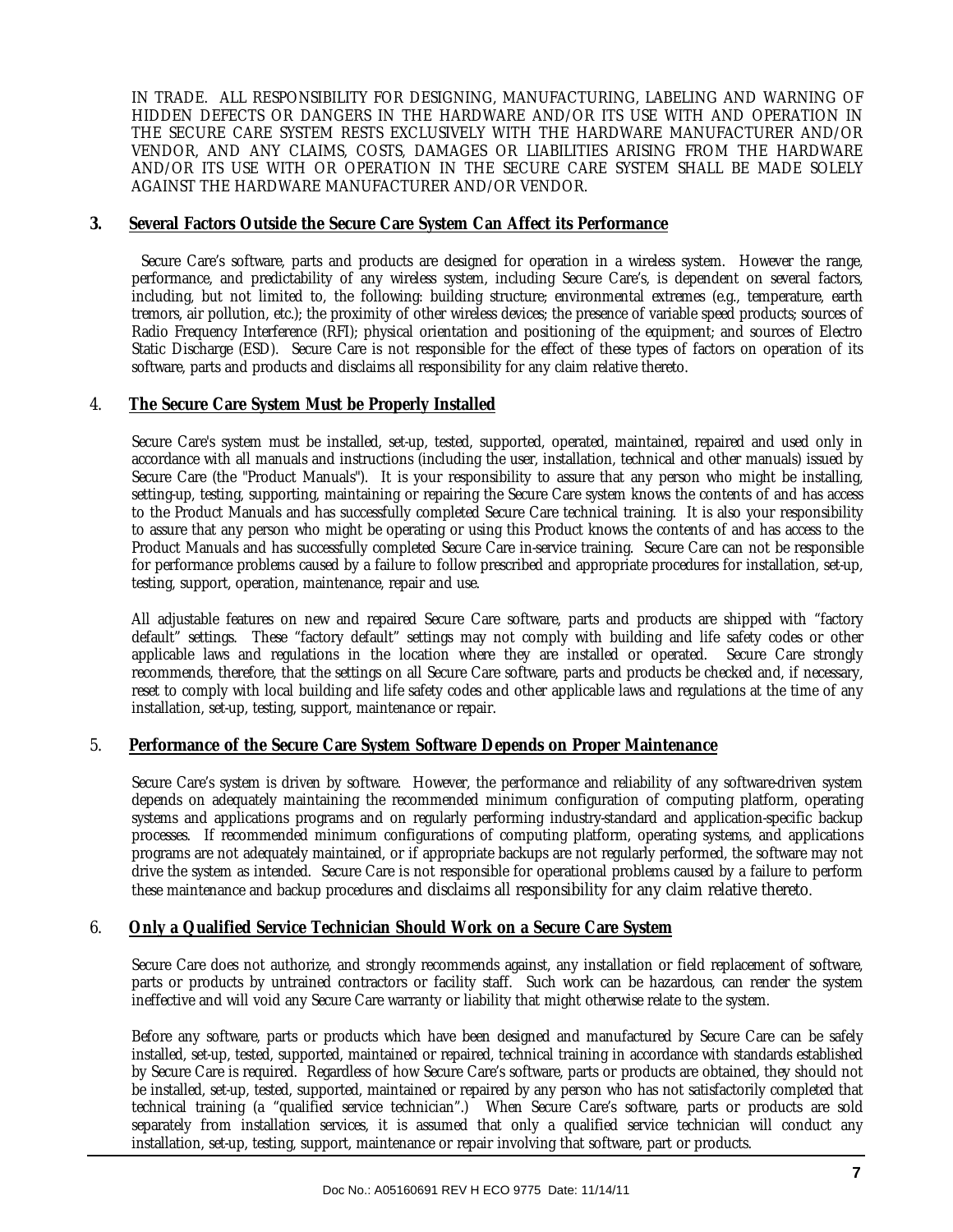#### 7. **Any Work Must Comply with Electrical and Life Safety Codes**

It is important that any installation, set-up, testing, support, operation, maintenance, repair or use involving the system comply with all local and national electrical and life safety codes. If you have any questions about compliance with those codes, please contact your local authorities.

#### 8. **Immediately Have Replacements or Repairs Checked On-Site by a Qualified Service Technician**

Secure Care receives and responds to telephone and dial-in inquires (the "Help Line") about its software, parts and products for the purpose of discussing users' experiences with Secure Care's system, helping users better understand how their systems work, and providing ideas about what may be causing difficulties. However, Secure Care cannot accurately diagnose the cause of any problems or give complete instructions on how to fix problems over the telephone or Internet. The only way to assure that software, parts or products are installed, set-up, tested, supported, maintained or repaired correctly or that a Secure Care system is functioning properly is to have it examined on site by a qualified service technician. In addition, Secure Care software, parts and products cannot be operated or used correctly by anyone who has not successfully completed Secure Care in-service training. Secure Care's Help Line is not a substitute for on-site diagnosis and servicing by a qualified service technician or for successful completion of Secure Care in-service training. Secure Care strongly recommends that any installation, set-up, testing, support, maintenance or repair of a system that is performed by a person who has not satisfactorily completed technical training in accordance with standards established by Secure Care be immediately checked on-site by a qualified service technician.

WARNING: EVEN SLIGHT MODIFICATIONS TO THE SYSTEM OR CHANGES IN THE OPERATING ENVIRONMENT MAY CAUSE SECURE CARE'S SYSTEM TO MALFUNCTION. THE ONLY WAY TO ASSURE THAT SECURE CARE'S SYSTEM HAS BEEN INSTALLED, SET-UP, TESTED, SUPPORTED, MAINTAINED AND REPAIRED CORRECTLY IS TO HAVE A QUALIFIED SERVICE TECHNICIAN DO THE WORK.

#### **9. The Secure Care System is not a Substitute for Careful Identification and Monitoring by Professional Staff**

Secure Care's software, parts and products have been designed to augment a facility's reasonable procedures for protecting residents, patients, and infants. However, no system or combination of procedures and equipment can eliminate all risk or assure complete security. Secure Care's system is not intended as a substitute for the careful identification and monitoring of residents, patients, and infants by a facility's professional staff.

Revised 11/16/07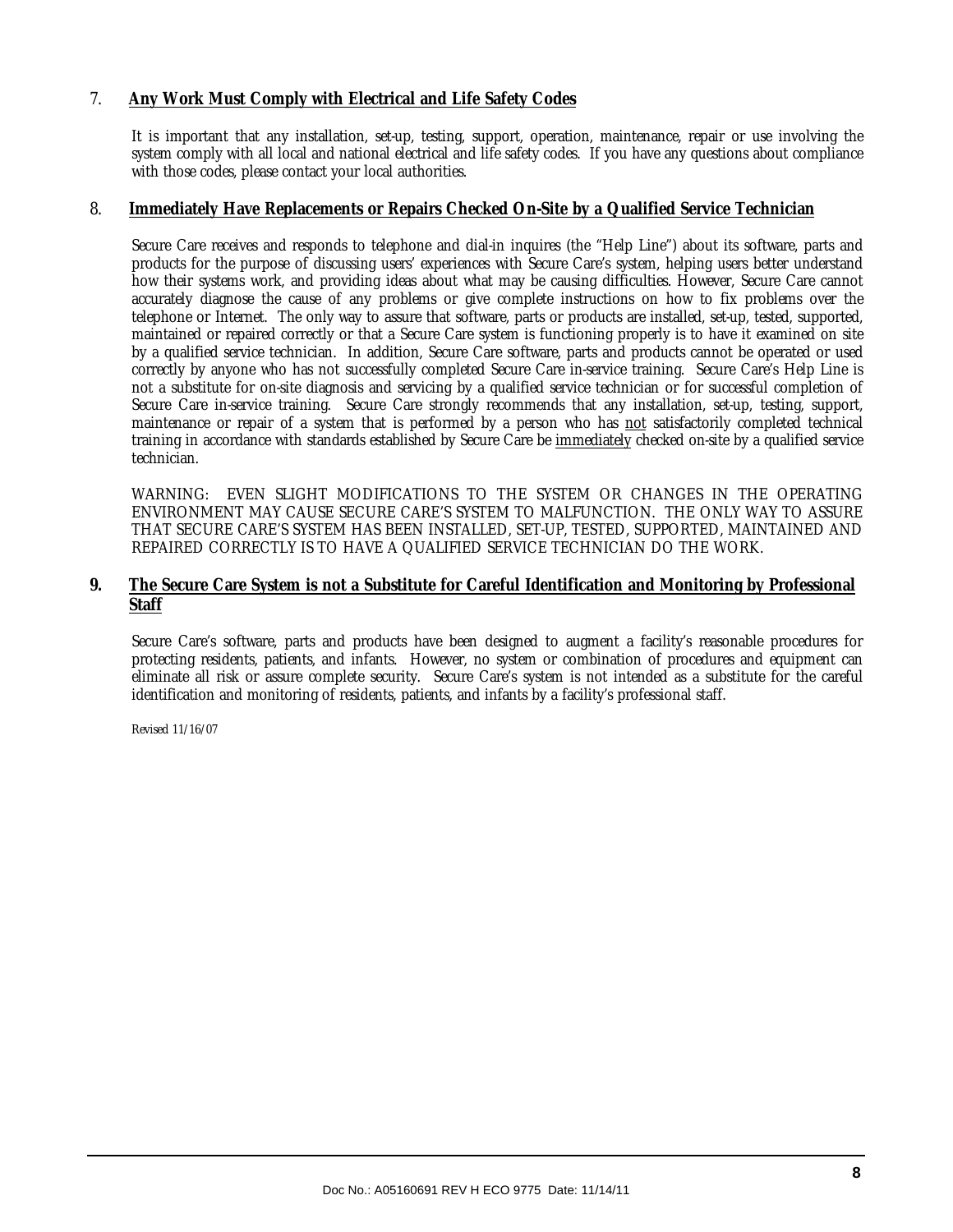# **SECTION 2 SYSTEM BLOCK DIAGRAM**

#### **A01350691 ADV 500DE system Block Diagram Fig. 2**



#### **Typical Installation Wiring Diagram**

2 wires from central or wall mount power supply Power supplied to lock under 500DE control



**Figure 2-1 System Block Diagram**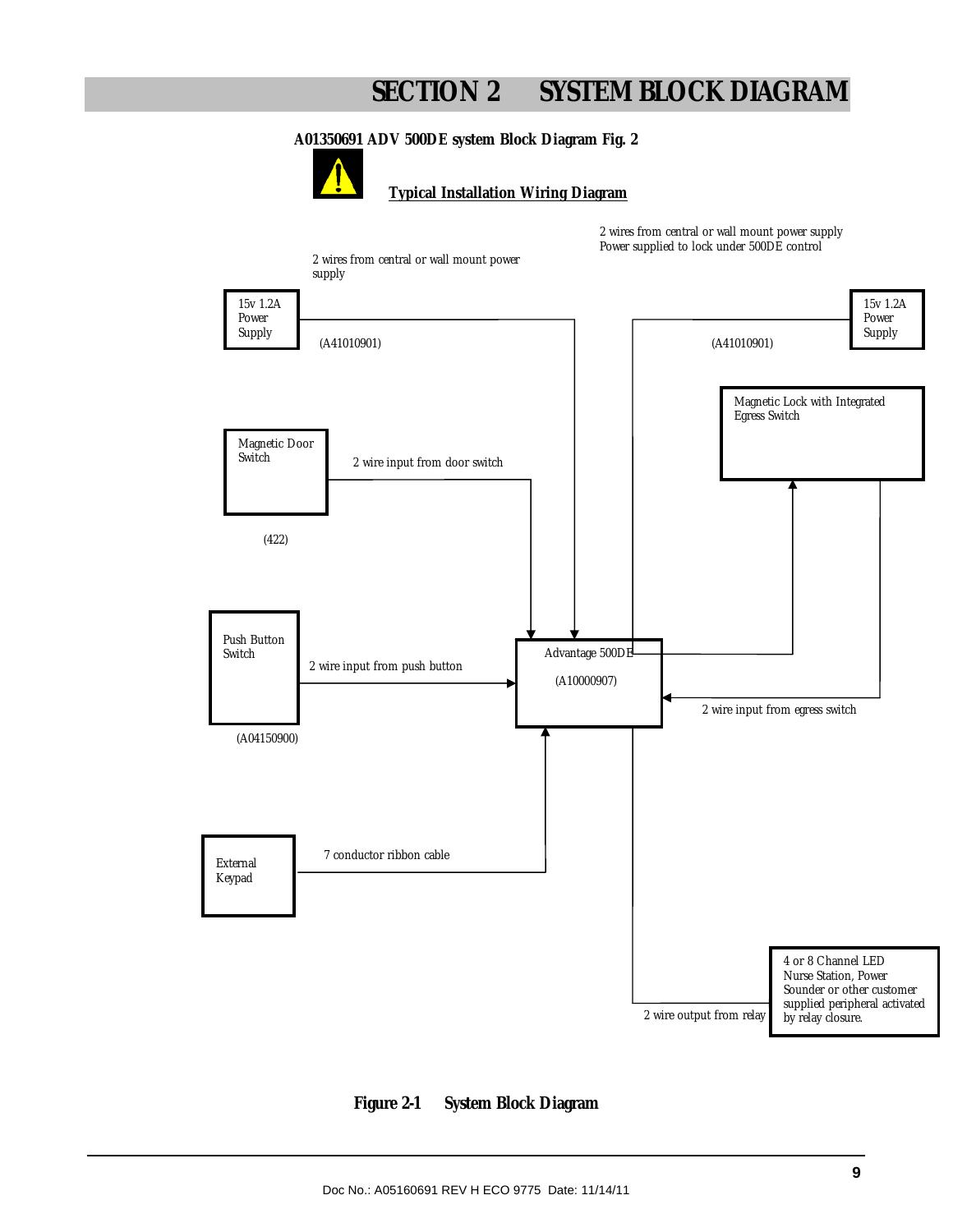# **SECTION 3 POWER AND GROUNDING REQUIREMENTS**

**NOTE: A Secure Care approved central power supply (A40020901) may be used in place of wall mount power supplies**

A non switched 110VAC (overseas 220AC) duplex outlet (2A) is required within 12 feet (3.7 meters) of each Advantage 500DE Exit location if a wall mount power supply is used.

The Advantage 500DE Exit Panel can be powered from a Condor Model No. 3A-183WP15 (Ratings: Input: 100- 240VAC, 50/60 Hz 38VA; Output: 15VDC, 1.2A) wall mount local power supply (SCP# A41010901). An optional Electronic Security Devices STS-10CEELACI16CL (Ratings: Input: 110/220/230VAC; Output: 12VDC, 8A) central power supply (SCP# B40001016) may be used to power several Adv 500 DE Exit Panels. The use of emergency power circuits are highly recommended due to possible facility power failures

**NOTE: Do not extend the power supply cord attached to the wall mount supply. The maximum distance the duplex outlet should be from the Advantage 500DE Exit Panel is 12 feet (3.7 meters).** 



**Figure 3-1 Advantage 500DE Power Requirements**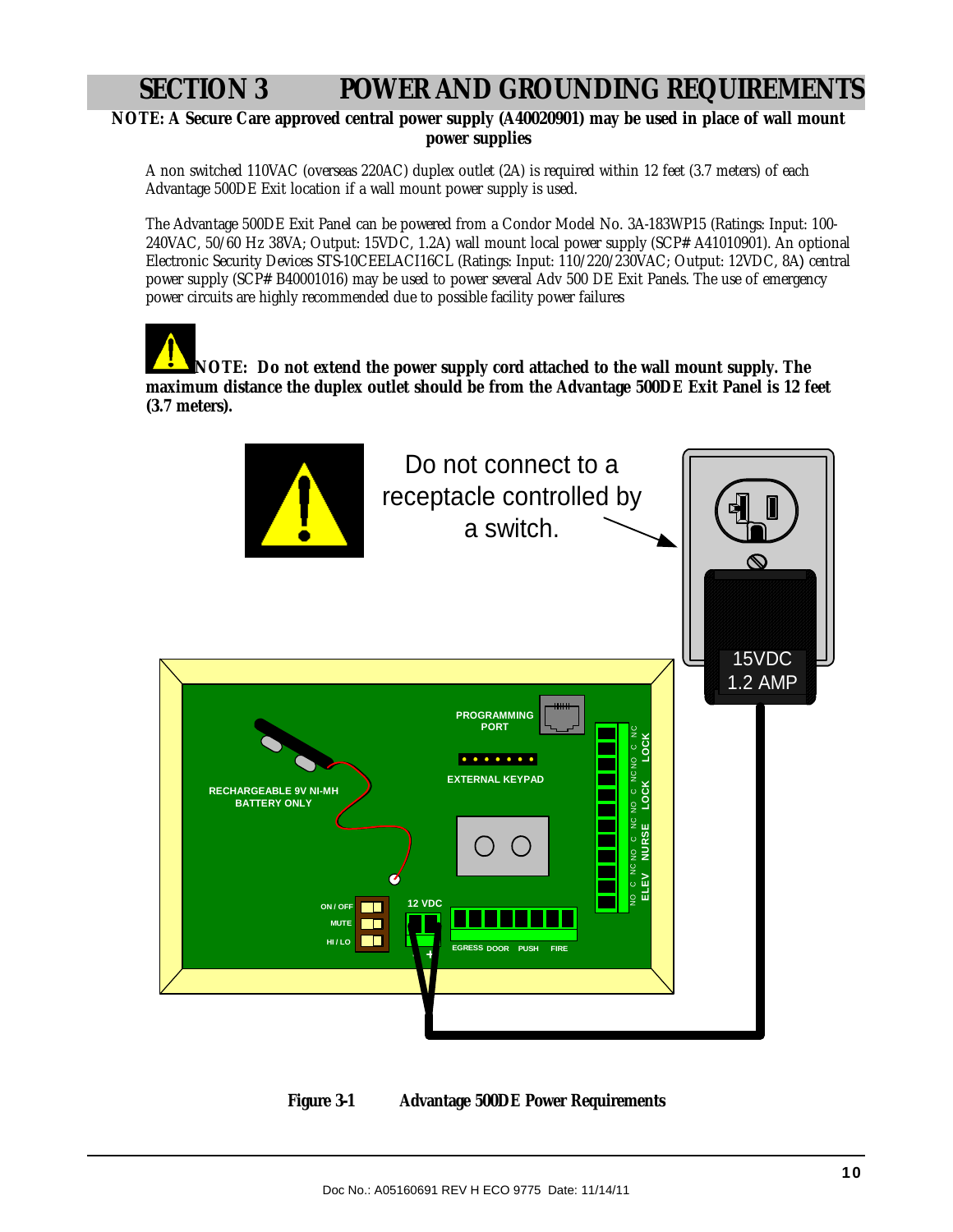### **Power Supply for Exit Panel**



**12VDC 8AMP POWER SUPPLY**

**Power wire is UL requirement. Failure to use this wire removes UL Listing. Power Wire 14/2 Stranded Plenum wire (SCP Part # B60018473 ).**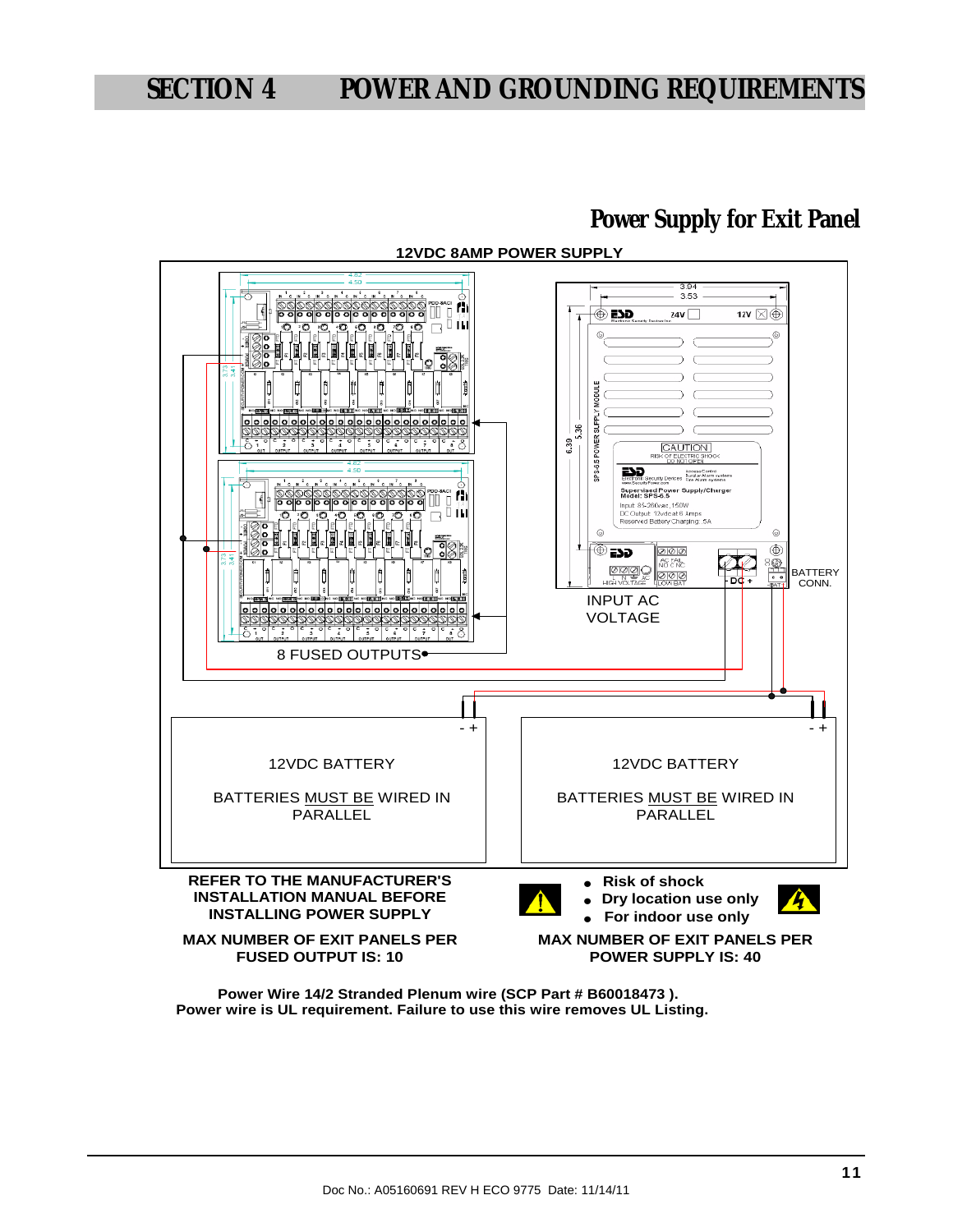# **SECTION 5 TYPICAL INSTALLATION**

#### **NOTE: All life safety and electrical codes must be strictly followed.**

- **1.** Seek prior approval from the local life/fire safety officials before installing the Advantage 500DE locking system.
- **2.** Identify all equipment to be installed and inspect for any damage that may have resulted during shipment. If damage is found notify the carrier immediately and arrange for inspection. Be sure to retain all packing material.
- **3.** Run all Nurse Station and fire alarm cables.
- **4.** Determine the location of the Advantage 500DE Exit Panel and cut holes in the wallboard as needed. Mount surface mount boxes if required. **The Advantage 500DE Exit Panel should be mounted 48 inches from the center of the panel to the floor.**
- **5.** Mount the electromagnetic lock in strict accordance with the manufacturer instructions.
- **6.** Mount the magnetic door contacts on the swing edge of the door.
- **7.** Route all wires into the Advantage 500DE Exit Panel box. (Door contact, Nurse Station, Exit Panel power, Magnetic Lock, etc...)
- **8.** Prepare all wires for connection to the Advantage 500DE Exit Panel.
- **9.** Determine the location for the Nurse Station and cut hole in wallboard or mount surface mount box as needed.
- **10.** Route Nurse Station cables into the mounting box and prepare wire for connection to the Nurse Station.
- **11.** Make all wiring connections as shown on the following pages.
- **12.** Plug in all power supplies and batteries on the Advantage 500DE Exit Panel as well as the Nurse Station.
- **13.** The system is now ready for testing.
- **14.** Once all connections have been made and the equipment tested for proper operation, the facility's fire alarm service company makes the connection to the fire alarm control panel.

**NOTE: Up to eight Advantage 500DE Exit Panels can be interfaced to a single relay in the fire alarm control panel. See the fire alarm connection section of the manual for more details.** 

- **15.** Test the fire alarm interface connection by placing the fire alarm system into an alarm mode. **All locks should immediately release**.
- **16.** The system should now be operational and your local distributor should provide in-service training.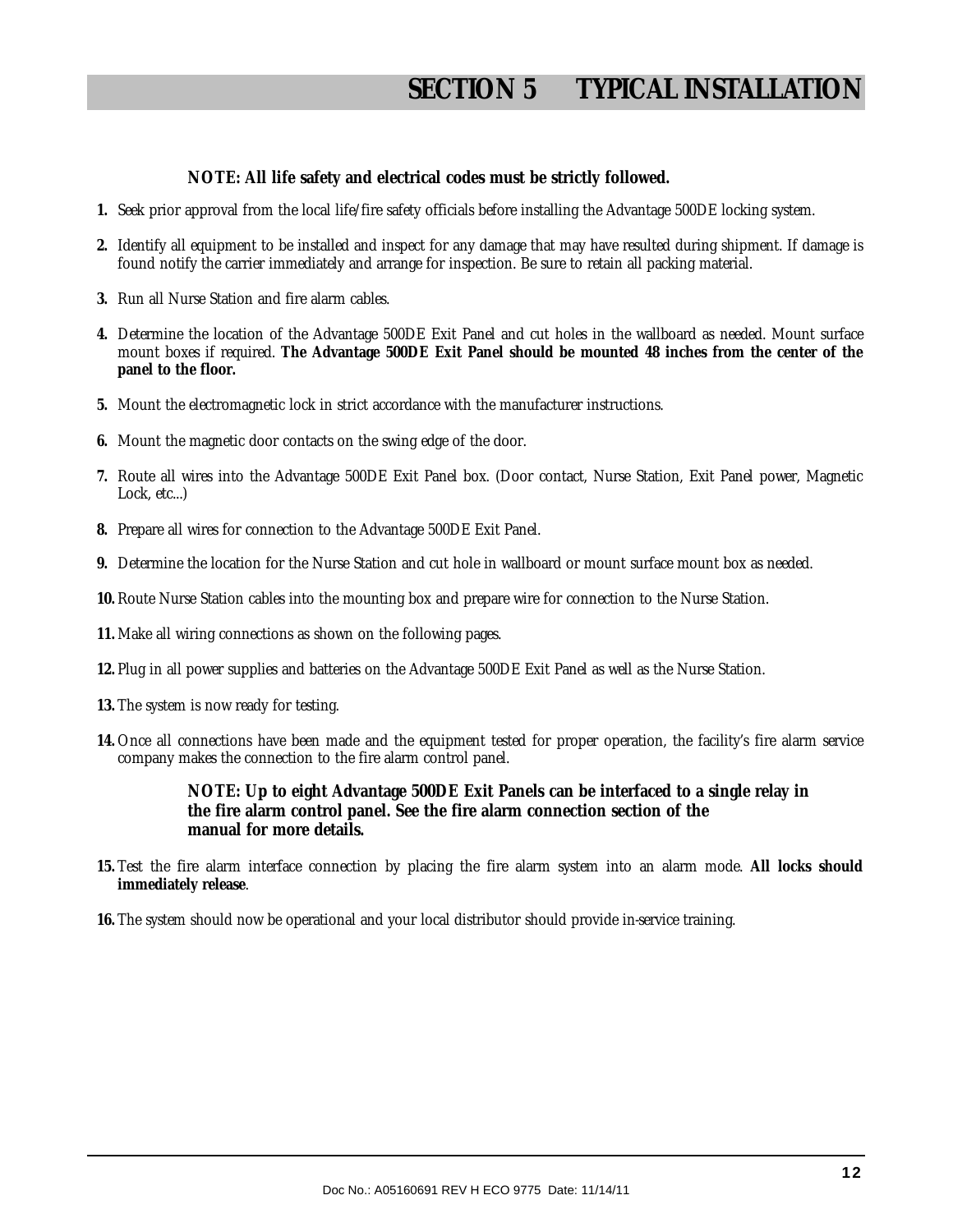# **SECTION 6 SPECIFICATIONS**

### **This product meets UL 294 Standards**

**Advantage 500DE Exit Panel** 



**Input Power:** 12-15VDC, 150mA

**Magnetic Locks** 



**Input Power:** 12- 15VDC, 500mA

### **4 Channel Monitoring Station**



**Input Power:** 12-15VDC, 150mA

### **8 Channel Monitoring Station**



**Input Power:** 12-15VDC, 300mA

**Wire specifications:** 

 Plenum Shielded Fire Wire: 1 pair 16 AWG, part number B60000438 Plenum Shielded Nurse Station Wire: 1 pair 22 AWG, part number B60000429 Plenum Shielded Lock Wire: 3 pair 22 AWG, part number B60000440 Plenum Shielded Power Wire: 1 pair 14 AWG, part number B60018473

**NOTE: The magnetic lock is connected to the normally open side of the relay and closes upon activation. Lock relays are activated by the presence of a valid transmitter. Lock relays will remain in a locked state while a valid transmitter is within the detection area of the Advantage 500 DE system.** 

**Nurse/Elevator Relay (1) DPDT Form C:** 30VDC, 1A max.

**NOTE: The Nurse and Elevator relays are activated when the Advantage 500DE Exit Panel is in an alarm state. The Nurse/Elevator relay will remain active until the Advantage 500DE Exit Panel is reset.** 

**Mounting Boxes for Exit Panels:** Flush Mount Box SCP Part #A10000210 Surface Mount Box SCP Part #401 Dimensions: 4-1/2" (H) x 6-3/8" (W)  **2 hour flame rated back boxes available upon request**

> **CAUTION: Use only the DC power supply provided with these units. Use of a different DC power supply may increase the risk of fire or electric shock.**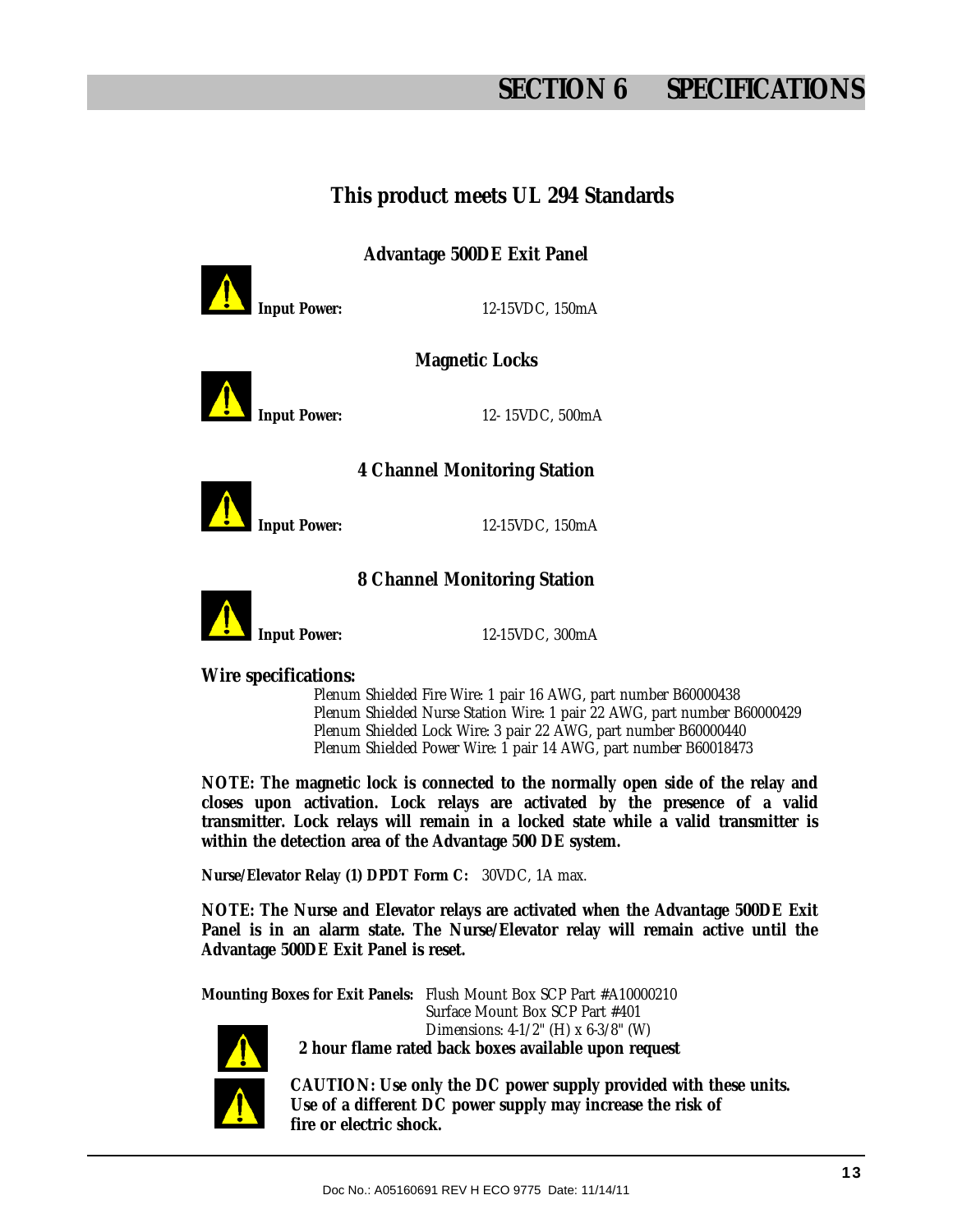# **SECTION 7 SYSTEM COMPONENTS**









#### **LEGEND**

- 1. Dip Switch's On/of Mute Hi/low
- 2. 12-15VDC power input 3. Electromagnetic lock
- Delayed Egress connection. 4. Normally Closed door
- contact connection
- 5. Momentary Push Button or Non-latching Key Switch
- 6. Fire alarm Normally Open dry alarm relay connection (field selectable)
- 7. Elevator relay
- 8. Nurse Station relay
- 9. Electromagnetic lock relays, one and two connections 10. Remote Keypad
- connection (seven pin)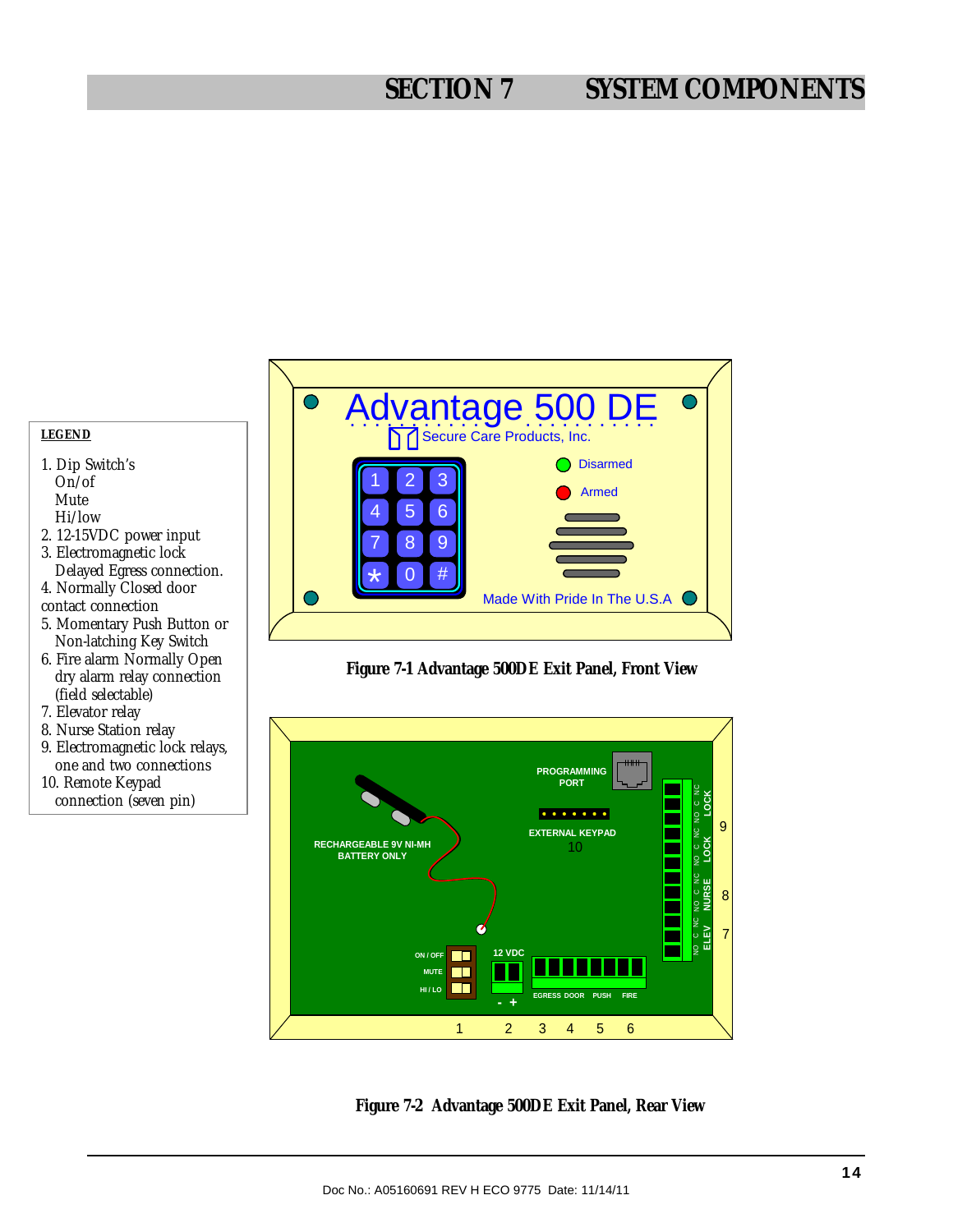# **SECTION 7 SYSTEM COMPONENTS**

### **Flush Mount Box**



**2 hour flame rated back boxes available upon request**



BEND FLAP DOWN THEN INSERT THE MADISON CLIP BETWEEN THE BOX AND SHEETROCK SLIDING THE CLIP ALL THE WAY TO THE END IN THIS CASE TO THE LEFT. THEN FOLD THE TWO FINGERS UP INTO THE BOX. DO THE SAME TO ANOTHER MADISON CLIP FOR THE TOP OF THE BOX SLIDING THE CLIP TO THE OPPOSITE SIDE OF THE FIRST CLIP.

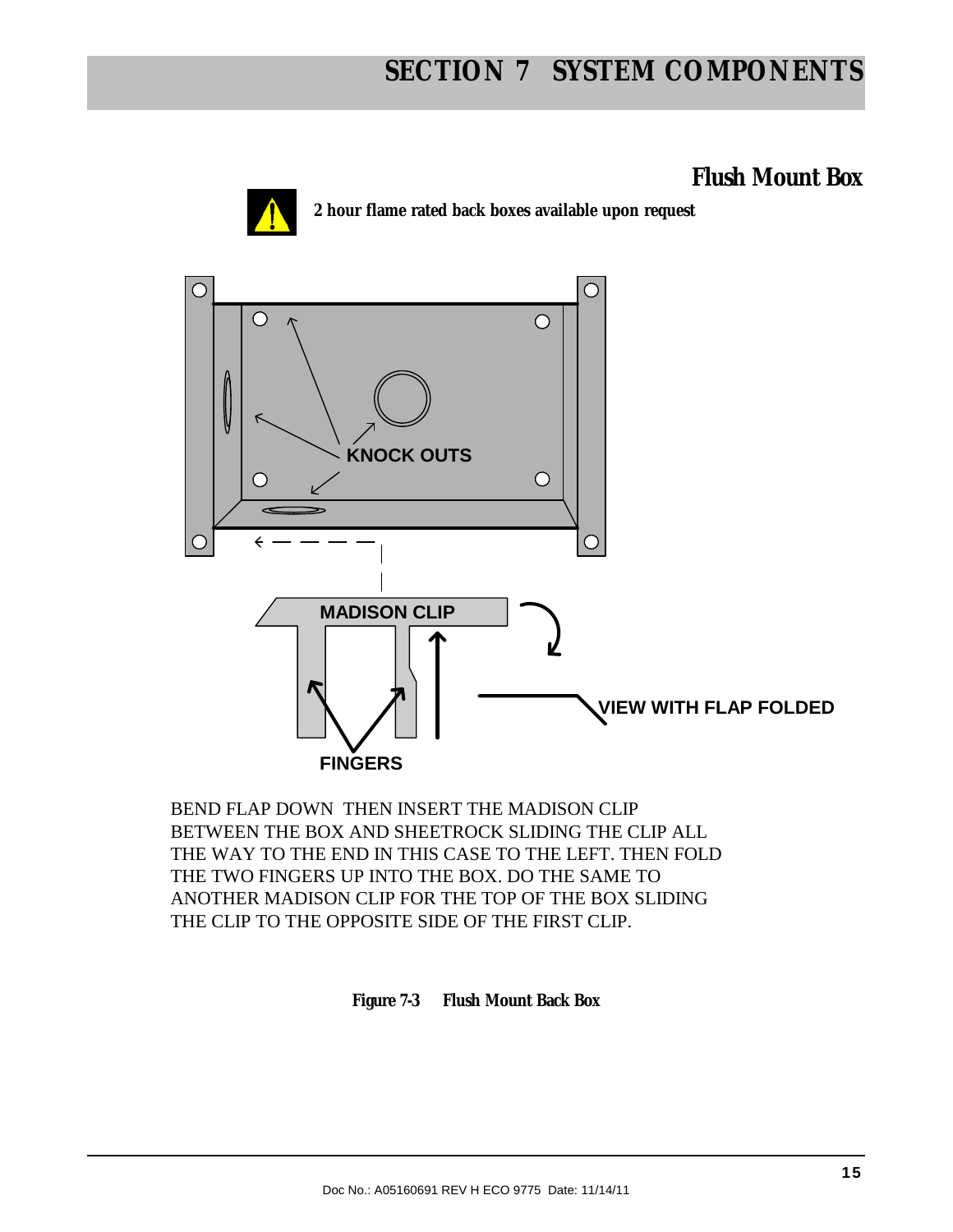# **SECTION 7 SYSTEM COMPONENTS**

**Surface mount Box** 



**Figure 7-4 Surface Mount Box**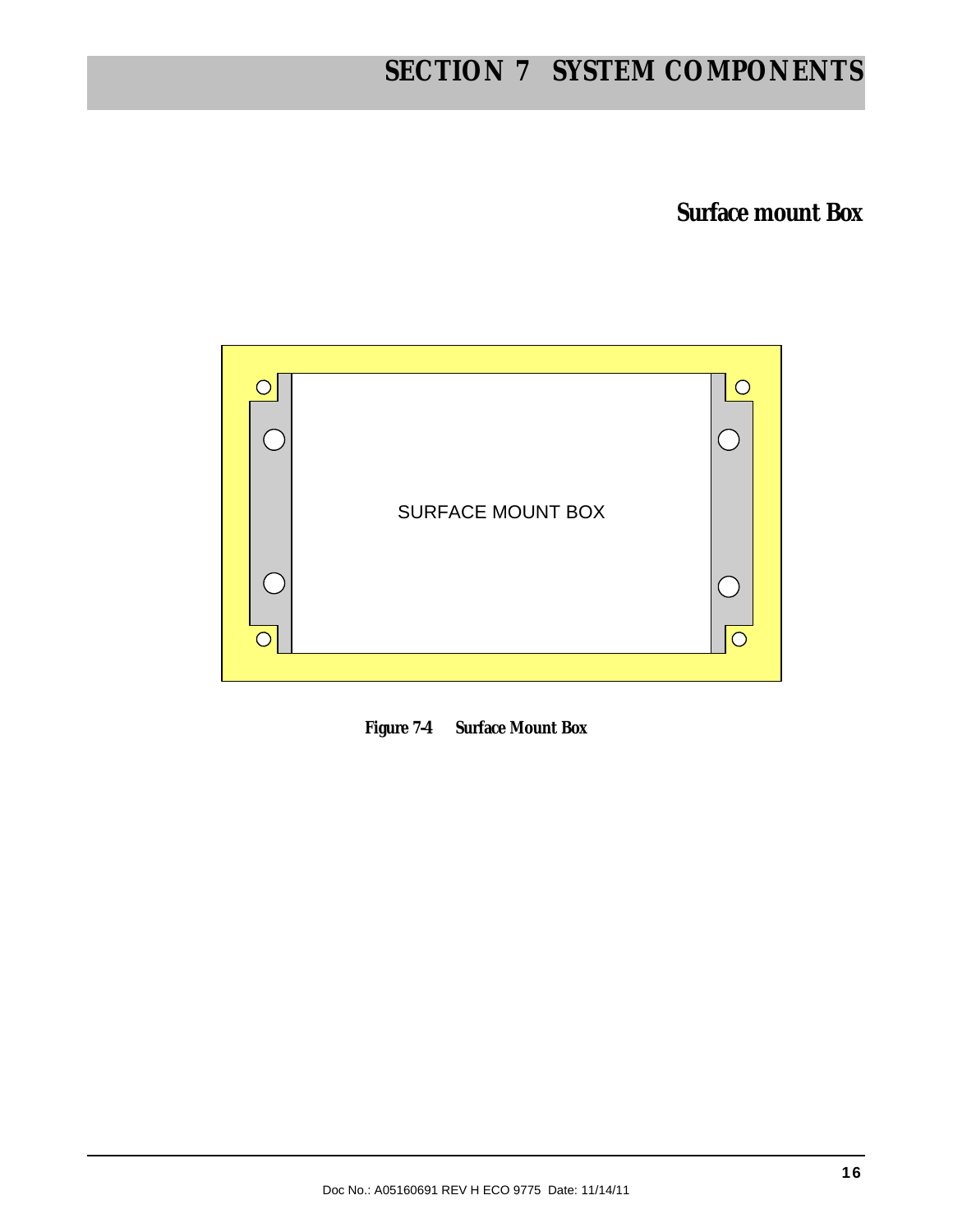# **SECTION 8 STANDARD FEATURES**

### **Standard operation**

The Advantage 500DE Exit Panel is normally armed. To exit through the protected door, enter a valid escort code into the keypad and open the door. Any time the door is opened without entering a valid escort code into the keypad, the alarm will sound. When the A41010900 electromagnetic lock is used, the door is normally locked restricting access to authorized staff members.

### **PM mode of operation**

The Advantage 500DE Exit Panel can be programmed to unlock or disarm during certain hours of the day, it then will automatically lock and unlock at the specified times. These specific times are programmed into the panel by following the PM programming instructions provided in this Manual. (See *Section 8*.)

### **Delayed Egress timing control**

When used with the A41010900 electromagnetic lock, the Advantage 500DE Exit Panel controls the delayed egress function of the system. Per Life Safety Code 101, this feature must be used any time the Advantage 500DE System is used with the A41010900 electromagnetic lock on any door which is designated as an emergency exit door. Delayed Egress timing is selectable for 15 or 30 seconds.

**NOTE: Local officials must approve, in writing, 30-second egress timing prior to use.** 

### **Anti-tailgate**

This feature re-arms the door automatically after an authorized staff member has passed through the door and it closes. This prevents unauthorized people from waiting until the staff member passes through the door and exiting without creating an alarm condition.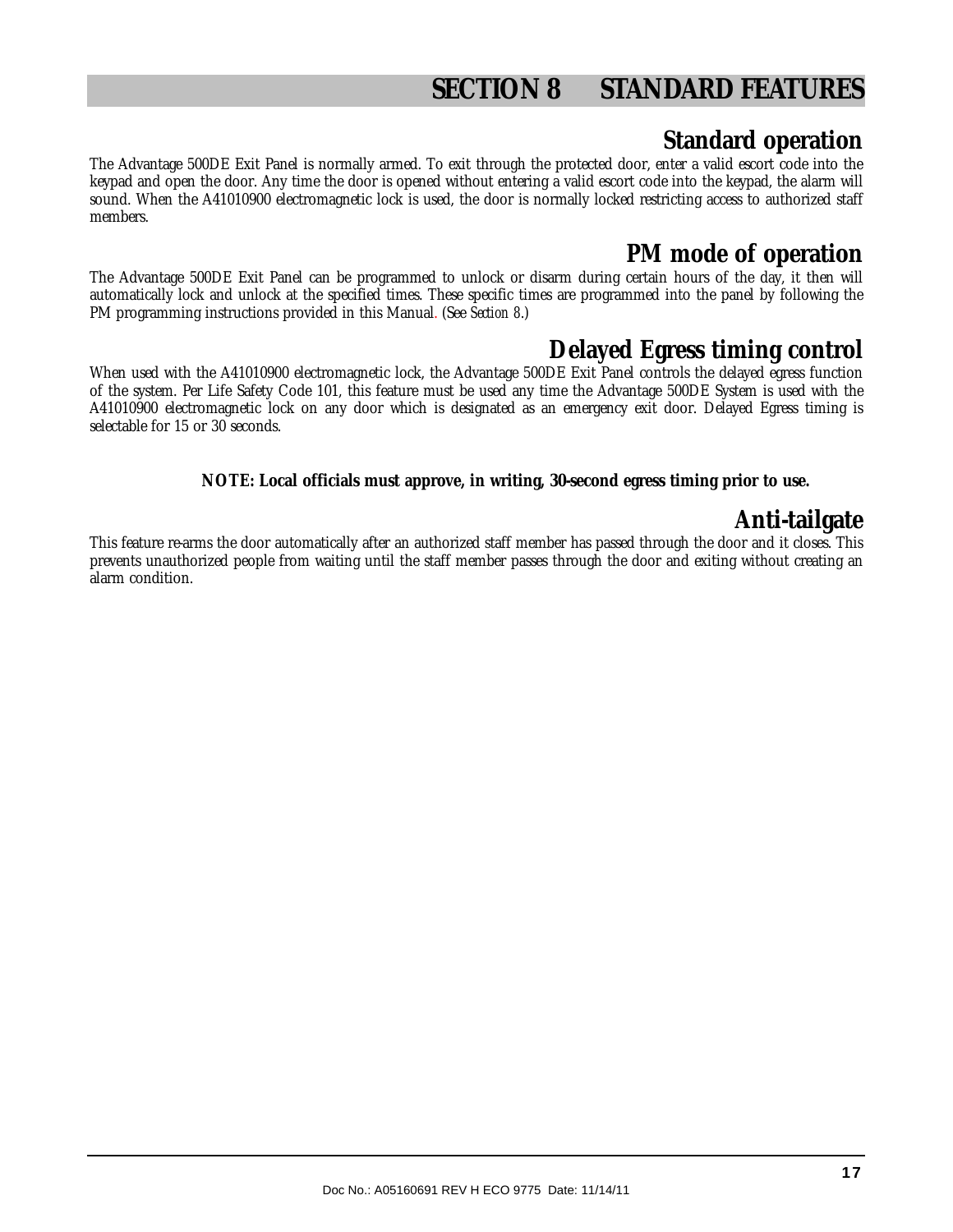### **4 & 8 Channel Nurse Station Connections**



**Figure 9-1 Single or Double Nurse Station Connections** 

### **LED Nurse Station Annunciator**

#### **A02030901 (A02040901)**

The A02030901 (A02040901) Nurse Station Annunciator is a basic dry contact driven series of LED's and piezo sounders designed to provide a specific location of a device in alarm. There are no communication requirements from the field device to the annunciator. The field device can provide a dry contact closure during an alarm event. If each field device is wired properly to the remote annunciation location, the closure will provide an alarm on one of four (or eight) LED locations on the face of the unit.

Each field device requires a two conductor shielded home run (single length of wire from beginning point to end point) without any breaks or splices. **LED Nurse Stations with part # 203 of 204 are not compatible with LED Nurse Stations with part #'s A02030901 and A02040901** 

The A02030901 Nurse Station Annunciator requires a mounting box A10000210 for flush mounted applications and mounting box 401 for surface mounted applications. The A20240901 Nurse Station Annunciator requires a mounting box 449 for flush mounted applications and mounting box 448 for surface mounted applications.



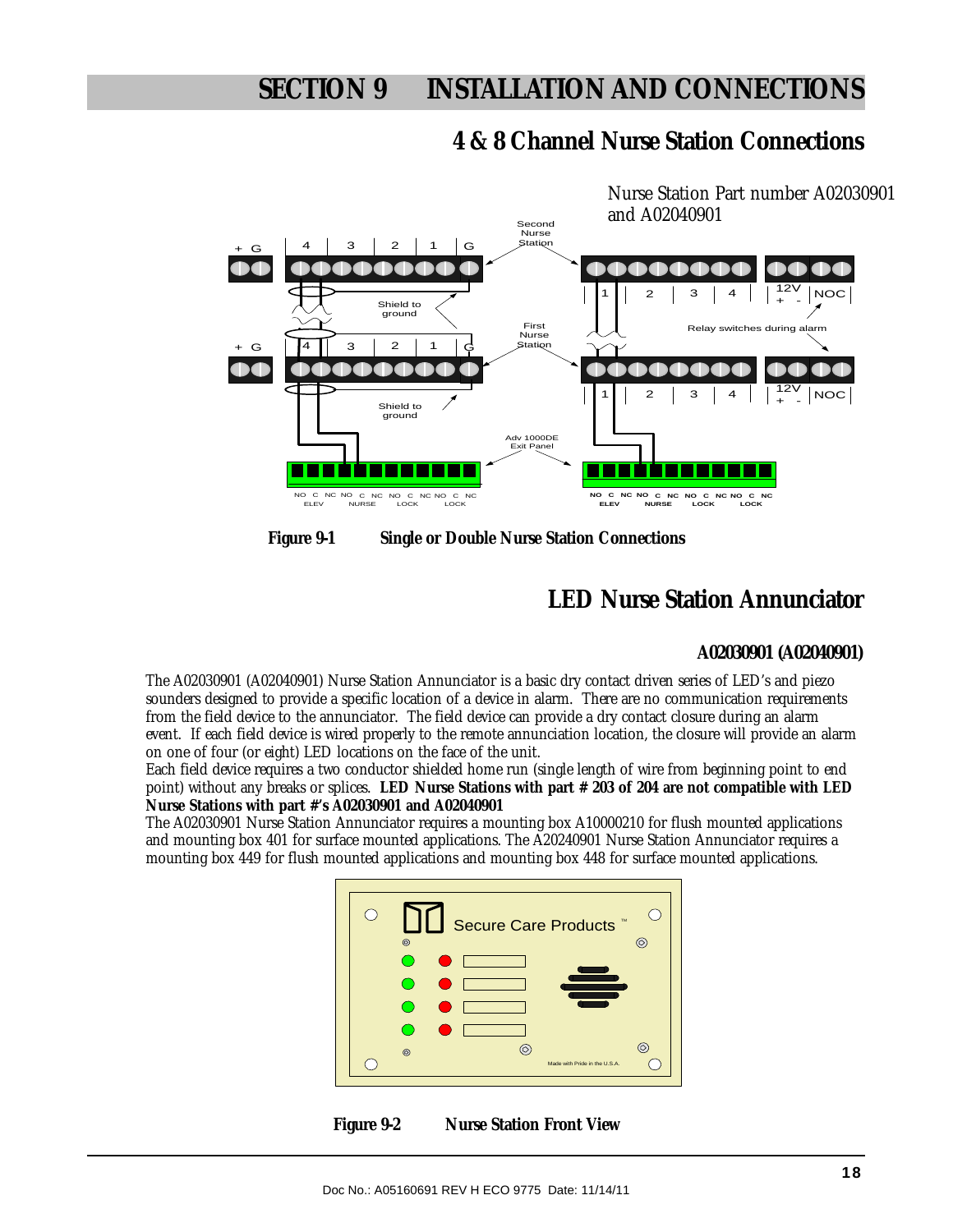### **Sounder Connections**



 **Figure 9-3 Advantage 500DE to Sounder Connections** 

Connect the positive lead of the DC transformer to the positive side of the sounder. Connect the negative lead to one side of the nurse relay. Run a jumper wire from the other side of the nurse relay to the negative side of the sounder.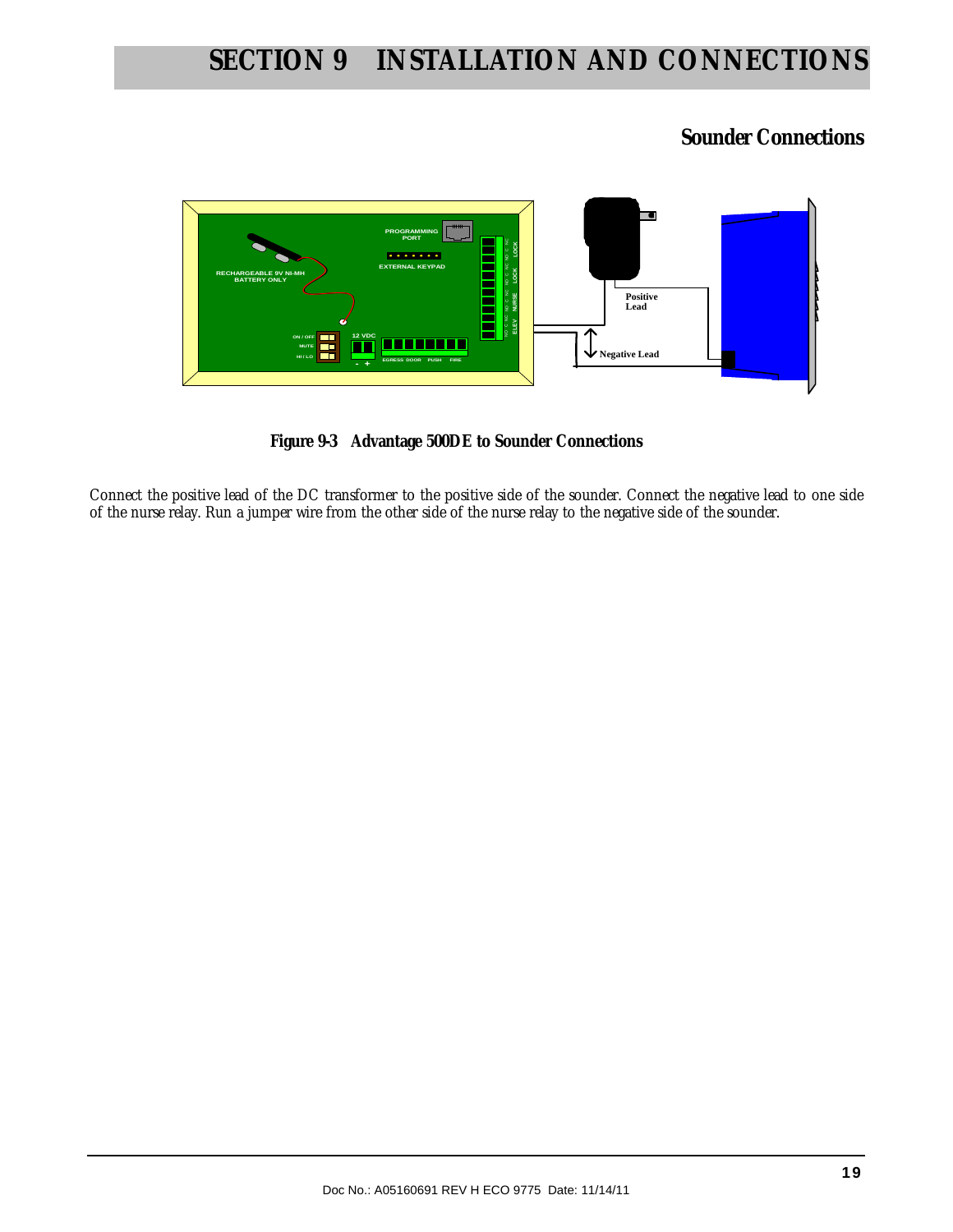**NOTE: Install the magnetic contacts approximately 1/4 inch (6mm) apart. The magnetic contacts should not touch when the door is closed.** 

**NOTE: When connecting a double 2 set of magnetic door contacts, splice the door magnetic contacts in series as show at the right below.** 



 **Figure 9-4 Advantage 500DE to One or Two Sets of Magnetic Door Contacts Connections**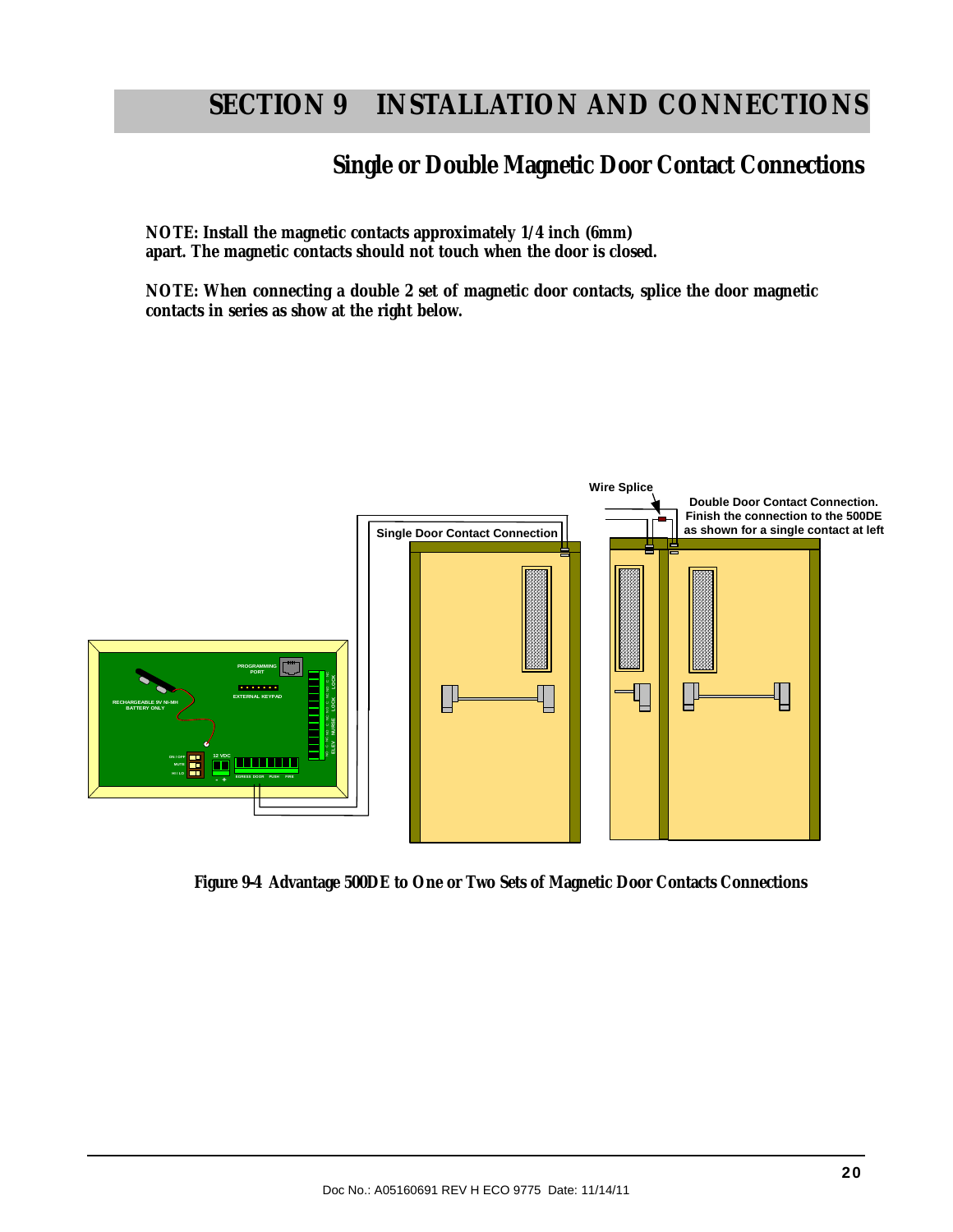### **Normally Open Push Button (P/N A04150900) Connections**

**NOTE: The use of release devices which provide a maintained closure are not recommended for use with Advantage 500DE System.** 



 **Figure 9-5 Advantage 500DE to Push Button Connections** 

Use SCP Part #B60000429 wire to connect the Push Button to the Advantage 500DE Exit Panel. When the Push Button is activated the escort delay feature is activated and the door will become disarmed for the programmed exit delay. (See programming section of this Manual (*Section 8*) for setting and/or changing the escort delay time.)

### **Remote Keypad Connections**

When connecting the Remote Keypad connect the ribbon cable as shown below in Fig. 9-6. Figure 9-6 is intended as a reference to show that no matter the orientation of the Advantage 500DE Exit Panel with respect to the Remote Keypad, the connections at each end of the ribbon cable should match as shown.

 Available Ribbon Cables Part #  $A05031031 = 2$  feet Part # A05031032 = 10 feet Part # A05031033 = 15 feet Part # A05031034 = 30 feet



**Figure 9-6 Advantage 500DE to Remote Keypad Connections**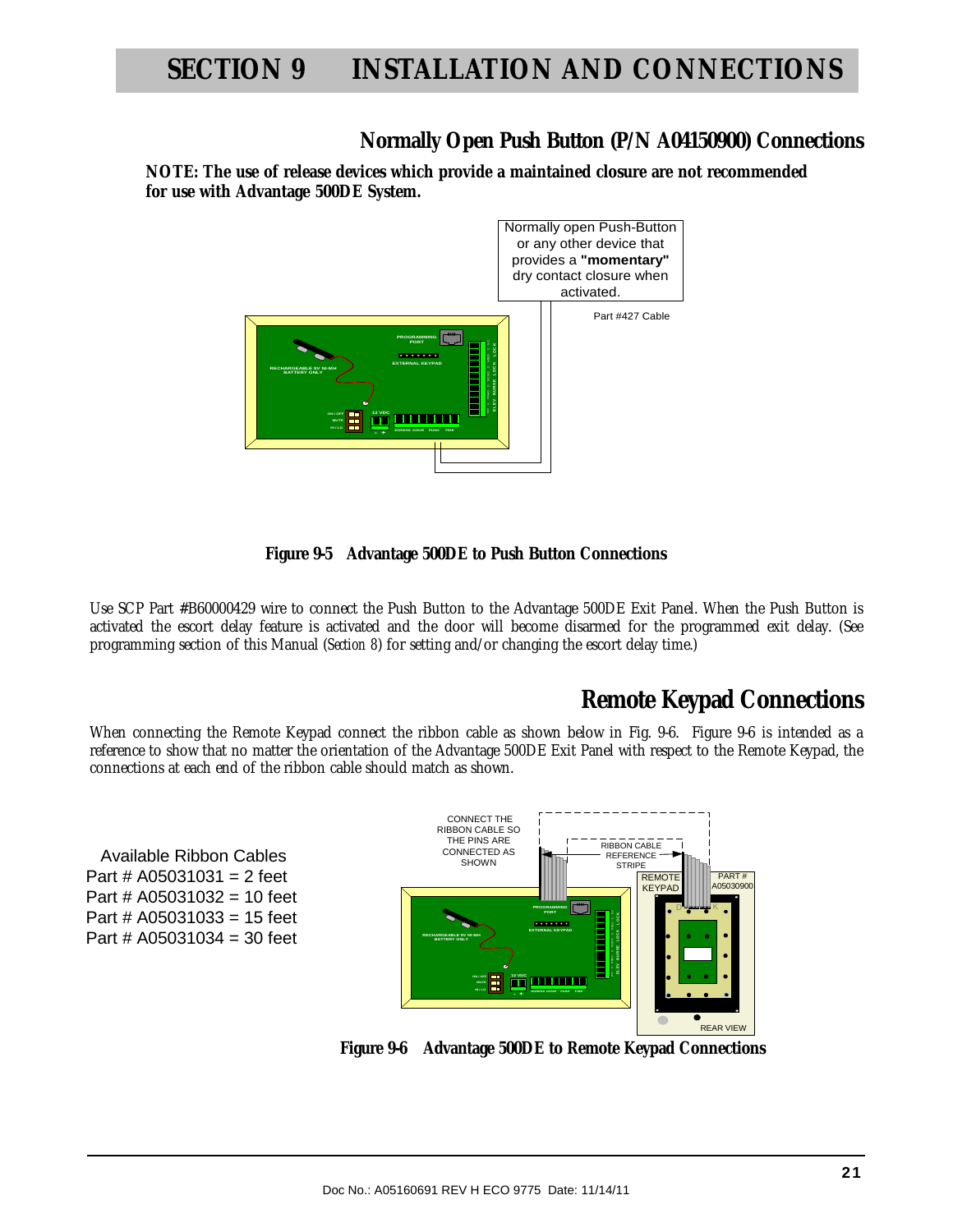### **Electromagnetic Lock Connections**

#### **Connecting a single electromagnetic lock to the Advantage 500DE Exit Panel**

Refer to the manufacturer's instructions provided with the lock for proper mounting of the lock. Refer to Fig. 9-7 below for connection to the Advantage 500DE Exit Panel. Use the SCP part #B60000440 22AWG, six-conductor wire for connections.

**NOTE: All applicable electrical and life safety codes must be strictly adhered to when installing the system.** 



 **Figure 9-7 Advantage 500DE to Electromagnetic Lock Connections** 

**NOTE: When using electromagnetic locks, the system must be interfaced to the building's fire alarm control system. A normally open dry contact relay is required in the fire alarm control panel for connection to the Advantage 500DE System. Up to eight Advantage 500DE Exit Panels can be interfaced to this relay. If your application includes more than eight units then multiple relays are required. (See** *Fire Alarm Connections* **in this section of the Manual for more details.)** 



 **Figure 9-8 Advantage 500DE to Two Electromagnetic Lock Connections** 

#### **Connecting multiple electromagnetic locks to the Advantage 500DE Exit Panel**

Refer to the manufacturer's instructions provided with the lock for proper mounting of the lock. Refer to Fig. 9-8 for connection to the Advantage 500DE Exit Panel. Use the SCP part #B60000440 22AWG, six-conductor wire for connections.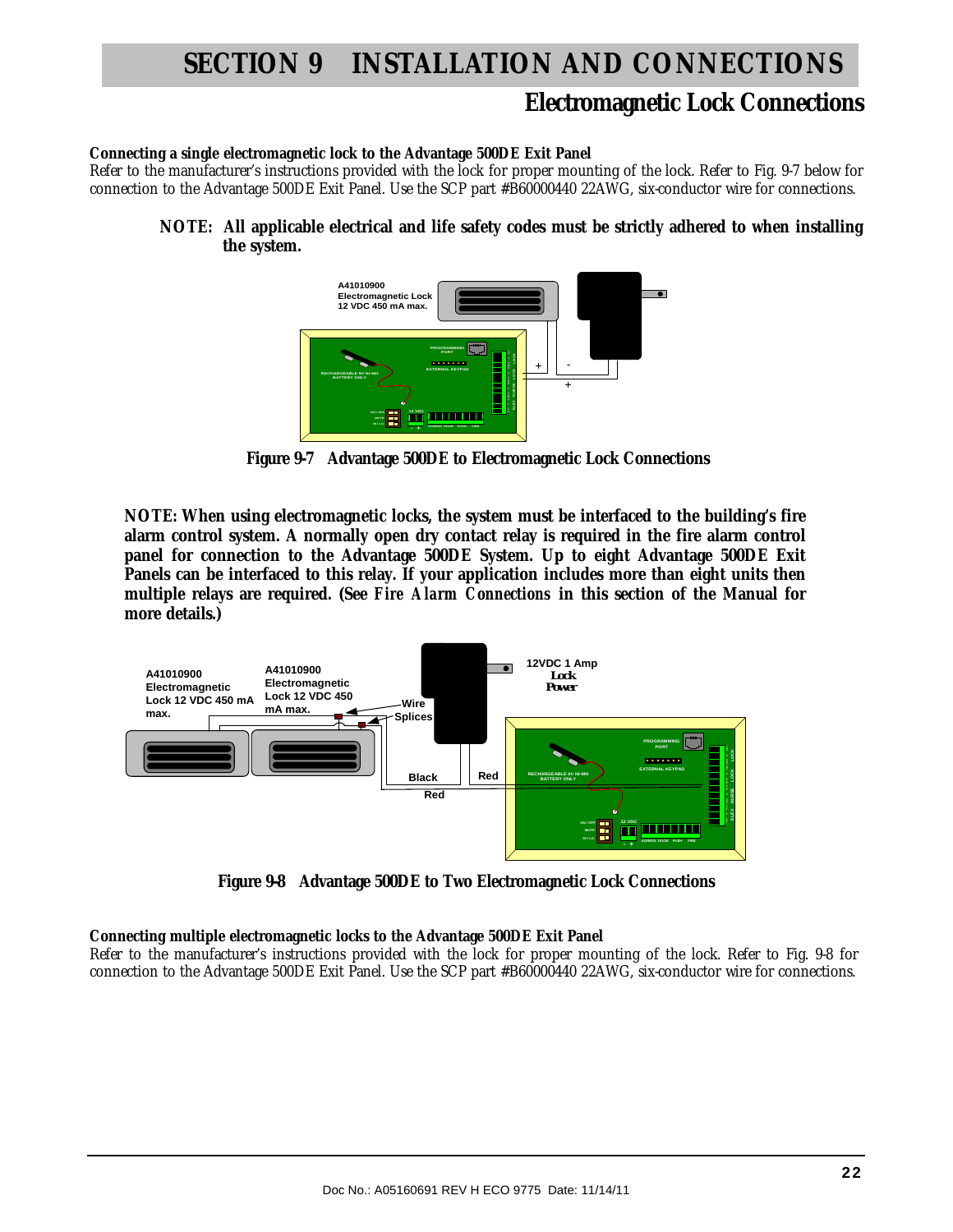### **Delayed Egress Switch Connections**

#### **Connecting the Delayed Egress Switch to the Advantage 500DE System (A41010900 Lock only)**

Refer to the manufacturer's instructions provided with the lock for proper mounting of the lock. Refer to Fig. 9-9 in this Manual for connections to the Advantage 500DE Exit Panel. Use the SCP part #B60000440 22AWG, six-conductor wire for connections. All applicable electrical and life safety codes must be strictly adhered to when installing the systems. Refer to manufacturer's instructions for details of proper delayed egress operation. (See *Section 10* of this Manual for delayed egress programming details.)



 **Figure 9-9 Advantage 500DE to Egress Switch Connections** 

#### **NOTE: Delayed egress switches are wired in parallel.**

#### **Connecting multiple Delayed Egress switches to the Advantage 500DE Exit Panel**

Refer to the manufacturer's instructions provided with the lock for proper mounting of the lock. Refer to Fig. 9-10 for connection to the Advantage 500DE Exit Panel. Use the SCP part #B60000440 22AWG, six-conductor wire for connections. All applicable electrical and life safety codes must be strictly adhered to when installing the systems. Refer to manufacturer's instructions for details of proper delayed egress operation. (See *Section 10* of this Manual for delayed egress programming details.)



 **Figure 9-10 Advantage 500DE to Two Egress Switch Connections**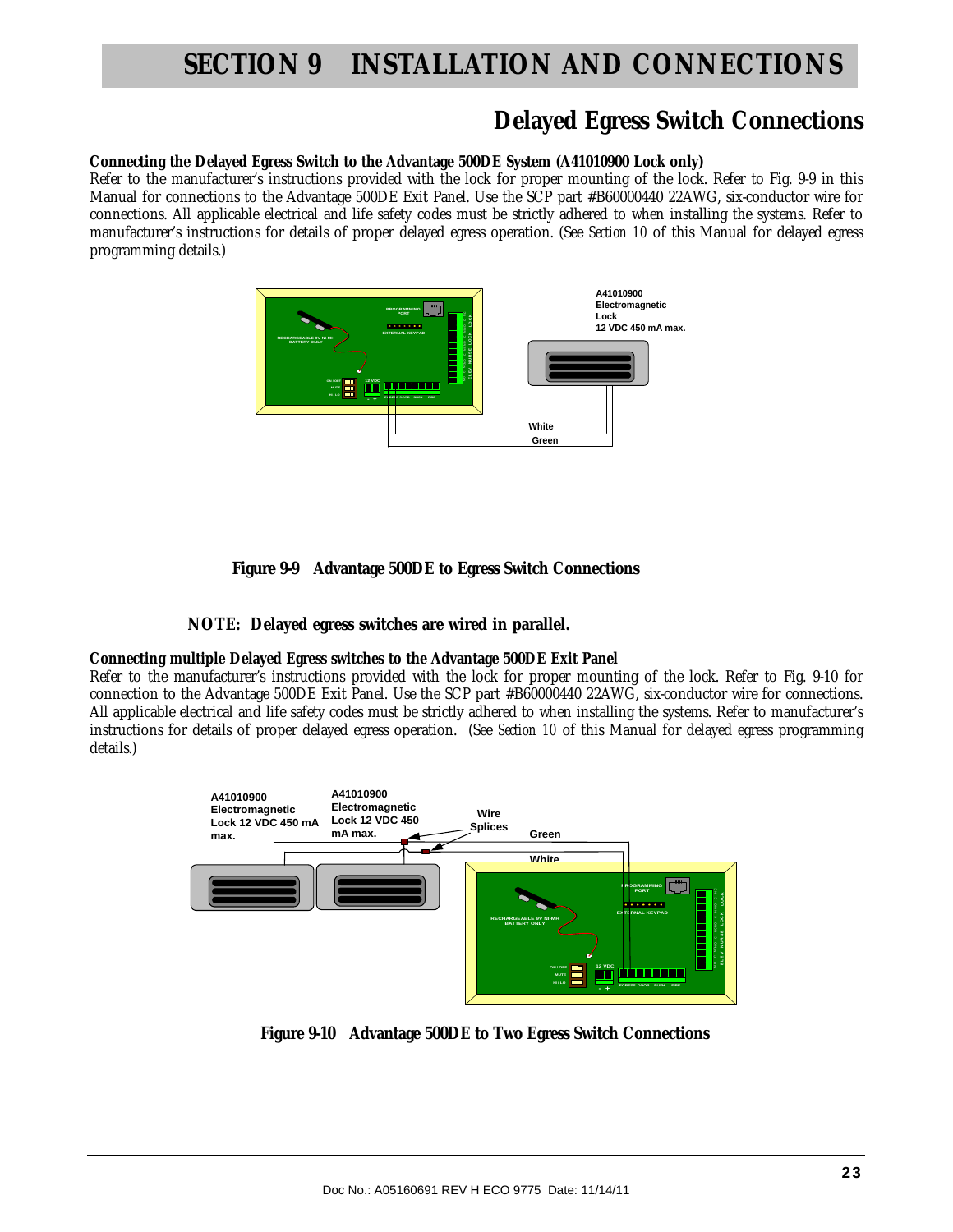### **Single Panel Fire Alarm Connections**

**NOTE: After completing the fire alarm connection, the fire alarm system must be placed into an alarm condition to verify immediate release of all locks.** 

**NOTE: Prior to 10/20/97, the Nurse Station Panel would alarm during fire alarm condition. After 10/20/97, the Nurse Station Panel does not alarm during fire alarm condition.** 



**Figure 9-11 Advantage 500DE to a Fire Alarm System Connections** 

#### **Connecting an Advantage 500DE Exit Panel to the Fire Alarm Control Panel.**

Use SCP Part #B60000438 16Awg wire for connection of the Advantage 500DE Exit Panel to the fire alarm panel. Up to eight Advantage 500DE Exit Panels can be connected in parallel to a normally open, dry relay contact in the fire alarm control panel.



 **NOTE: Per NFPA-101, any locking device installed on a designated emergency exit door must be overridden by the fire alarm control panel in case of fire alarm activation. A qualified fire alarm technician must complete fire alarm connections.** 

**Do not connect more than eight panels in parallel to a single fire alarm relay. Doing so could result in failure of the fire alarm release feature during a fire alarm emergency.**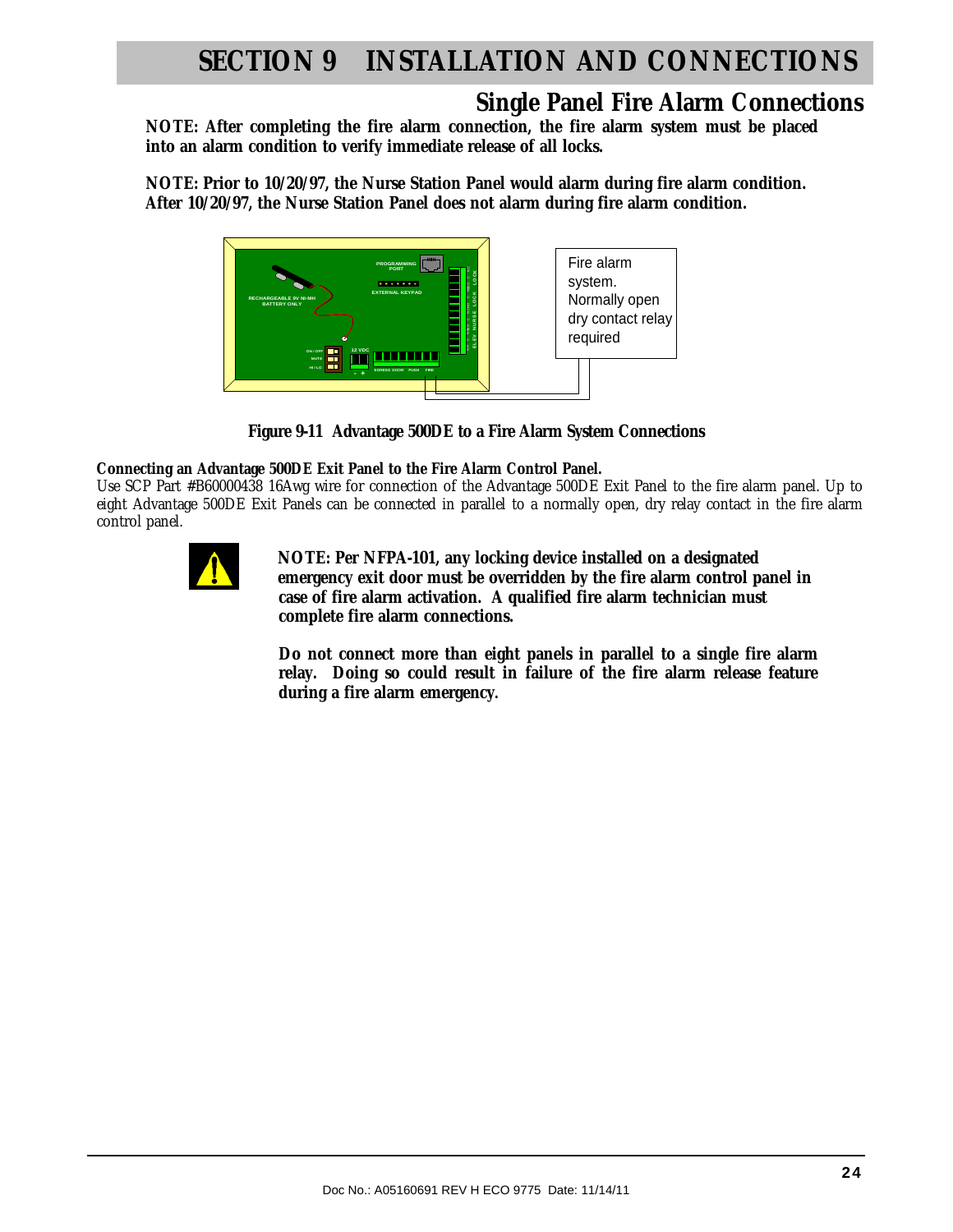### **Multiple Panel Fire Alarm Connections**

**NOTE: After completing the fire alarm connection, the fire alarm system must be placed into an alarm condition to verify immediate release of all locks.** 

**NOTE: Prior to 10/20/97, the Nurse Station Panel would alarm during fire alarm condition. After 10/20/97, the Nurse Station Panel does not alarm during fire alarm condition.** 



**Figure 9-12 Multiple Advantage 500DE's and Fire Alarm Control Panel Connections** 

 **Connecting Multiple Advantage 500DE Exit Panels to the Fire Alarm Control Panel.** 

Use SCP Part # B60000438 16Awg wire for connection of the Advantage 500DE Exit Panel to the fire alarm control panel. Up to eight Advantage 500DE Exit Panels can be connected in parallel to a normally open, dry relay contact in the fire alarm control panel.



 **NOTE: Per NFPA-101 any locking device installed on a designated emergency exit door must be overridden by the fire alarm control panel in case of a fire alarm activation.** 

 **Do not connect more than eight panels in parallel to a single fire alarm relay. Doing so could result in failure of the fire alarm release feature during a fire alarm.**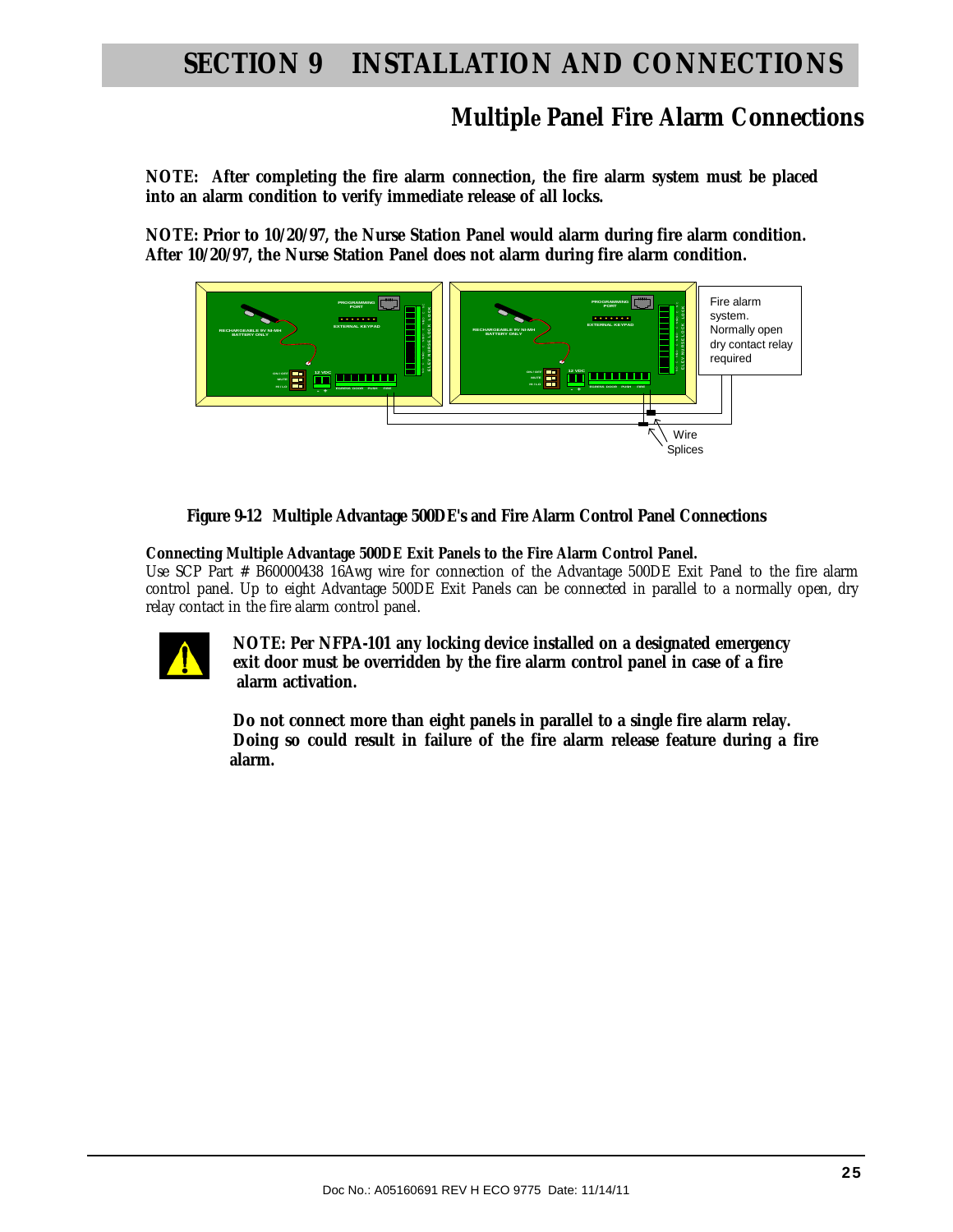### **Basic Panel Operation**

The **factory default settings** for the Advantage 500DE Exit Panel are as follows: armed 24 hours per day, with a reset code of \*234 and an authorized entry/exit escort time of 30 seconds.

If connected only to a set of door contacts, it is an **access control perimeter alarm**. (*Section 9* of this Manual has more information on perimeter access control.) If the (4101SC) electromagnetic lock is connected to the Advantage 500DE Exit Panel, it becomes an **access control door locking system**. (*Section 10* of this Manual has more information on access control door locking.)

If the **green LED** is on, you can go through the door without causing an alarm.

If the **red LED** is on then either the door is locked or is armed, in which case an alarm will occur if the door is opened. However, if the primary or secondary reset code is entered, you may open the door without creating an alarm.

The anti-tailgate feature is always *enabled*. This feature automatically rearms the system when the door is closed following an authorized entry or exit regardless of how much time remains of the Authorized Entry Time.

### **Panel Initialization**

**Default:** *\*567*

**Default:** *disabled*

To reset the panel to factory settings enter \*603 \*8675309999 and nine beeps will be heard. This will reset all programming to factory settings.

**Primary Reset Code:** any 3 digits proceeded by \* **Default:** *\*234* To change the primary reset code, enter \*567 (secondary code) \*9876543210#XXX#, one beep should be heard. The XXX is the new three-digit number to be used.

**Secondary Code:** any 3 digits proceeded by \*

To change the secondary reset code, enter \*567 (secondary code) \*9876543211#XXX#, one beep should be heard. The XXX is the new three-digit number to be used.

**Authorized Entry Time:** 15, 30, 60, or 120 seconds **Default:** *30 seconds*  To change, enter \*567 (secondary code) \* then the corresponding number (hold for one beep)  $1= 15$  seconds  $2= 30$  seconds  $3= 60$  seconds  $4= 120$  seconds

#### **Toggle on Toggle off**: **Default:** *armed*

To toggle **off** enter \*567 (secondary code) \*6 holding until 4 beeps are heard To toggle **on** enter \*567 (secondary code) \*6 holding until 1 beep is heard

#### **PM Program:** enabled or disabled

To enable PM Program enter \*567 (secondary code) \*7 holding until four beeps are heard. To disable PM Program enter \*567 (secondary code) \*8 holding until one beep is heard.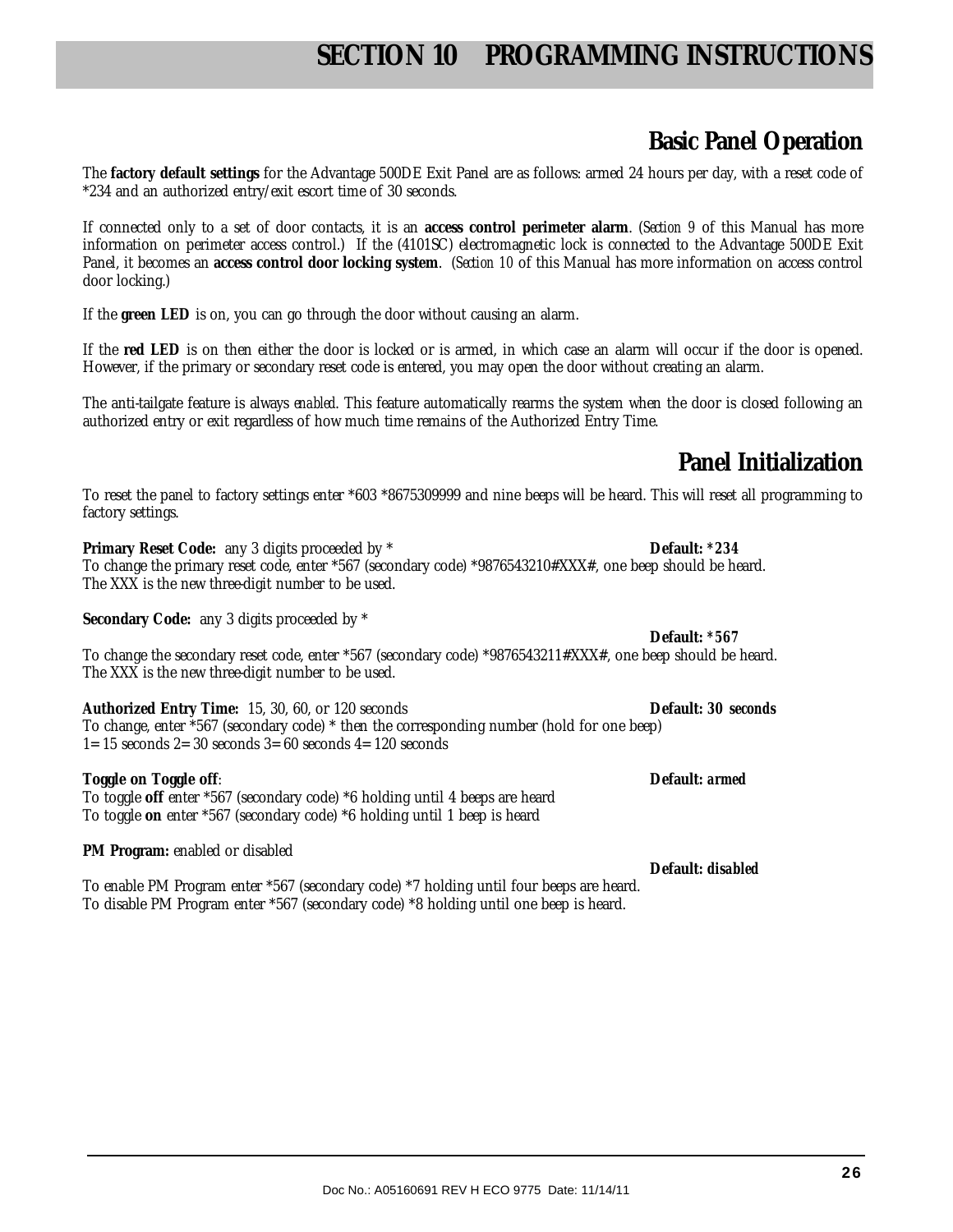#### **Egress Activation for Nuisance Silent Community Community Community Community Community Community Community Community Community Community Community Community Community Community Community Community Community Community Com**

By default there is a nuisance beeping that will sound, for the first 3 seconds, when applying pressure to the door during egress. With the Nuisance Silent Feature enabled, it will be silent for the first 3 seconds, when applying pressure to the door during egress.

 To enable Nuisance Silent enter \*567\*9876543212 holding the 2 for 2 beeps To disable Nuisance Silent enter \*567\*9876543213 holding the 3 for 5 beeps

#### **Delayed Egress Activation Time**

Each Advantage 500DE Exit Panel controlling an electromagnetic lock has a required time period for pressure applied to a door to activate the delayed egress release feature as required by NFPA 101. Refer to the NFPA 101 Life Safety Code or your local Fire Marshall/Safety Inspector for guidance on local requirements. This feature allows you to modify the time necessary to apply the constant even pressure upon the door to activate the delayed egress alarm mode. The four options below are 3 sec., 2 sec., 1 sec., and 0 sec. Changing the activation time from factory default should be done only after permission is granted by the local Authority having jurisdiction.

#### **Delayed Egress Activation Time Default 3 Seconds**

To change the activation time you will need to toggle through the programming code until the desired time is achieved.

\*567\*9876543217 10 beeps the activation time is set for zero seconds. 1 beep the activation time is set for one second. 2 beeps the activation time is set for two seconds. 3 beeps the activation time is set for three seconds.

#### **Delayed Egress Release Time Default 15 Seconds**

Each Advantage 500DE Exit Panel controlling an electromagnetic lock has a required time period for pressure applied to a door to release the locking feature as required by NFPA 101. Refer to the NFPA 101 Life Safety Code or your local Fire Marshall/safety inspector for guidance on local requirements. The factory default delayed egress release time is fifteen (15) seconds.

To change the release time **from 15 to 30 seconds**, follow the listed steps without pausing for greater than one second between keystrokes.

1. \*567 (or currently programmed secondary code) \* 30 2 beeps indicates time change was accepted.

To change the release time **from 30 to 15 seconds,** follow the listed steps without pausing for greater than one second between keystrokes.

1. \*567 (or currently programmed secondary code) \* 15 1 beep indicates time change was accepted.

**NOTE: Local officials must approve, in writing, 30-second egress timing prior to use.**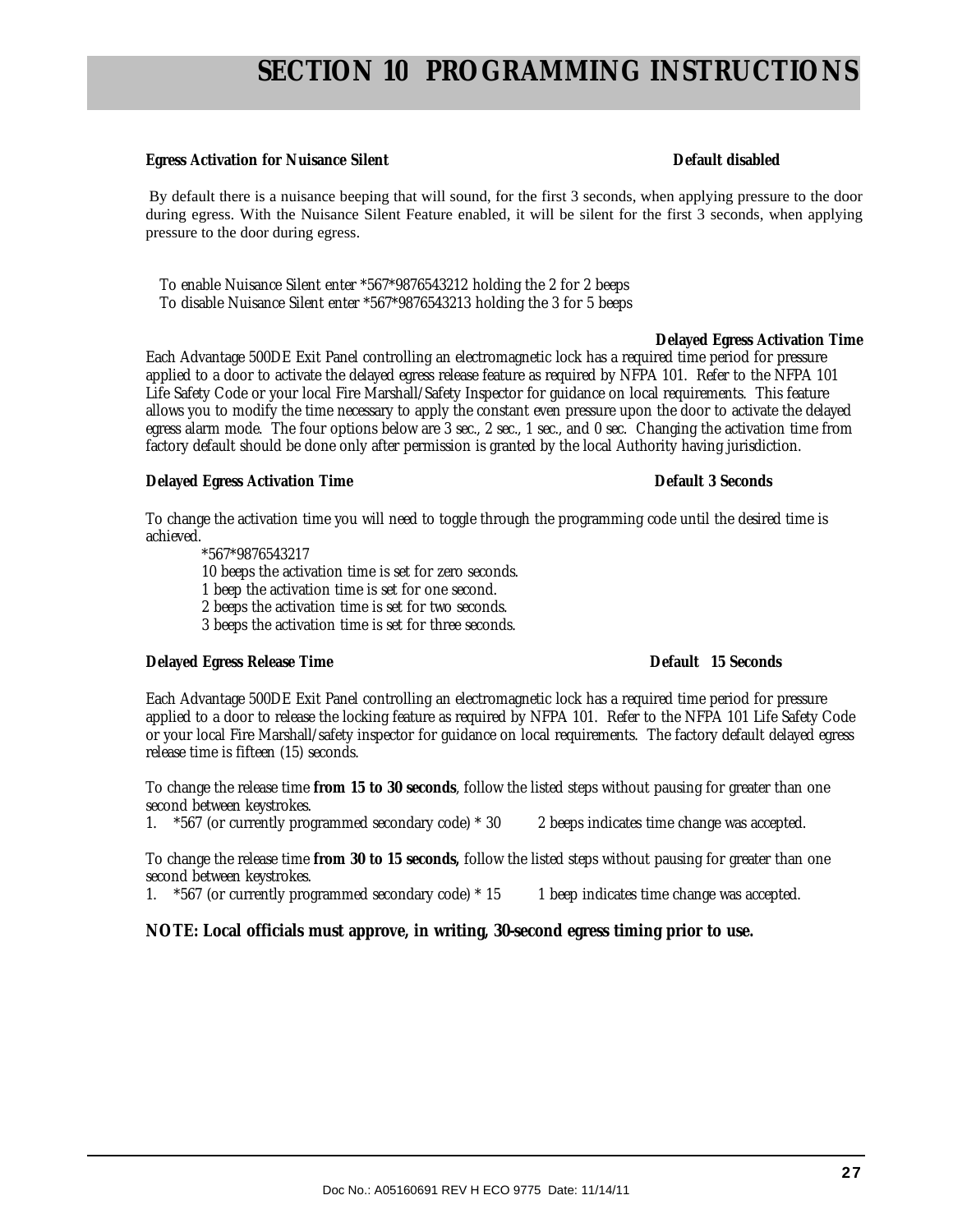#### **Software Version Verification:**

To verify the version of the software installed in the panel, enter \*567 (secondary code) \*9876543215 and count the number of times the LED's blink. This will be the Software Version. **Example:** 3 blinks… 7 blinks…10 blinks 9 blinks, the software version would be 3.7.0.9

### **PM Programming Options**

**Armed 24 hours per day, seven days per week**: No programming is required. This is the factory default condition.

**Same arm and disarm times seven days a week**:

- 1. Enter the programming by pressing \*567 \*987654321 and hold the "1" until you hear the panel beep once.
- 2. Enter the current day of the week: 1 = Monday, 2 = Tuesday, 3 = Wednesday ...  $7$  = Sunday You will hear two beeps.
- 3. Enter the current time of day. (Enter as military time. *Example 2:03PM would be 1403.*) You will hear three beeps.
- 4. Enter 0 which programs all days of the week the same. You will hear one beep.
- 5. Enter the time you want the exit to disarm. (Enter as military time. *Ex. 7:00AM would be 0700*) You will hear two beeps.
- 6. Enter the time you want the exit to arm. (Enter as military time. *Ex. 5:00PM would be 1700.*) You will hear three beeps.
- 7. To exit programming, press \* You will hear four beeps.
- 8. To activate the new PM Mode enter \*567 \*7 holding the 7 until you hear four beeps. **NOTE: It may take up to 10 seconds to hear the beeps.**

**Same arm and disarm times during the week, but the weekend is armed 24 hours**:

- 1. Enter the programming by pressing \*567 \*987654321, holding the 1 until you hear one beep.
- 2. Enter the current day of the week: 1 = Monday, 2 = Tuesday, 3 = Wednesday ...  $7$  = Sunday You will hear two beeps.
- 3. Enter the current time of day, in military time. *Example 9:17 PM would be 2117.* You will hear three beeps.
- 4. Enter the day of the week to be programmed: 1 = Monday, 2 = Tuesday, 3 = Wednesday ...  $7$  = Sunday You will hear one beep.
- 5. Enter the time of day the system will disarm itself. (Enter as military time.) You will hear two beeps.
- 6. Enter the time of day the system will arm itself. (Enter as military time.) You will hear three beeps. Continue using steps 4 through 6 until all days of the week have been programmed.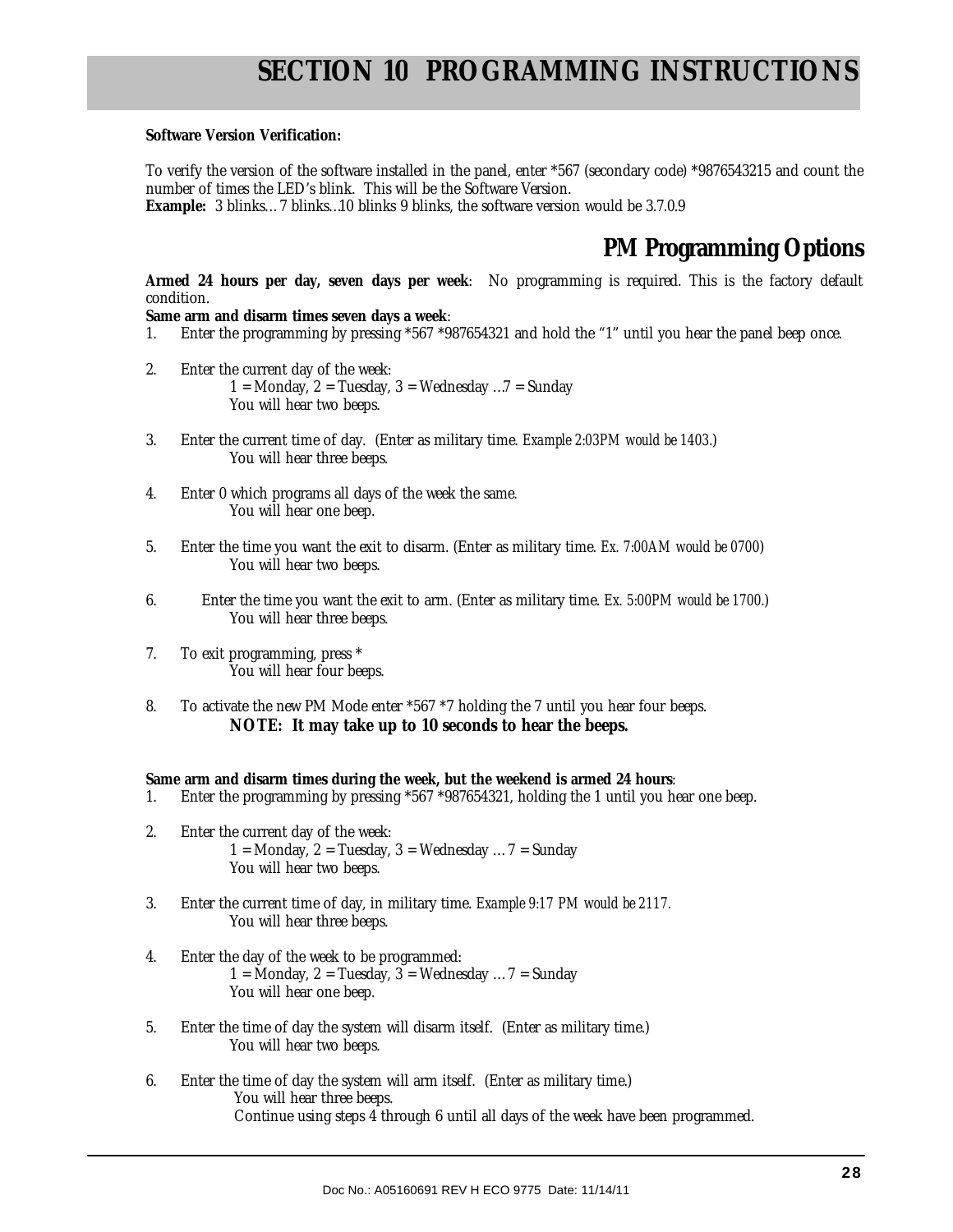- 7. To exit the programming mode press \* You will hear four beeps
- **8.** To activate the new PM Mode enter \*567 \*7 holding the 7 until you hear four beeps. **NOTE: It may take up to 10 seconds to hear the beeps.**

#### **Different days will have different programs (one per day):**

- 1. Enter the programming by pressing \*567 \*987654321 holding the 1 until you hear the panel beep once.
- 2. Enter the current day of the week. 1 = Monday, 2 = Tuesday, 3 = Wednesday...  $7$  = Sunday You will hear two beeps.
- 3. Enter the current time of day, in military time. *Example 9:17 PM would be 2117.* You will hear three beeps.
- 4. Enter the day of the week to be programmed. 1 = Monday, 2 = Tuesday, 3 = Wednesday...  $7$  = Sunday You will hear one beep.
- 5. Enter the time of day the system will disarm itself. (Enter as military time.) You will hear two beeps.
- 6. Enter the time of day the system will arm itself. (Enter as military time.) You will hear three beeps. Continue using steps 4 through 6 until all days of the week have been programmed.
- 7. To exit programming mode press \* You will hear four beeps.
- 8. To activate the new PM Mode enter \*567 \*7 holding the 7 until you hear four beeps.

**NOTE: It may take up to 10 seconds to hear the beeps.**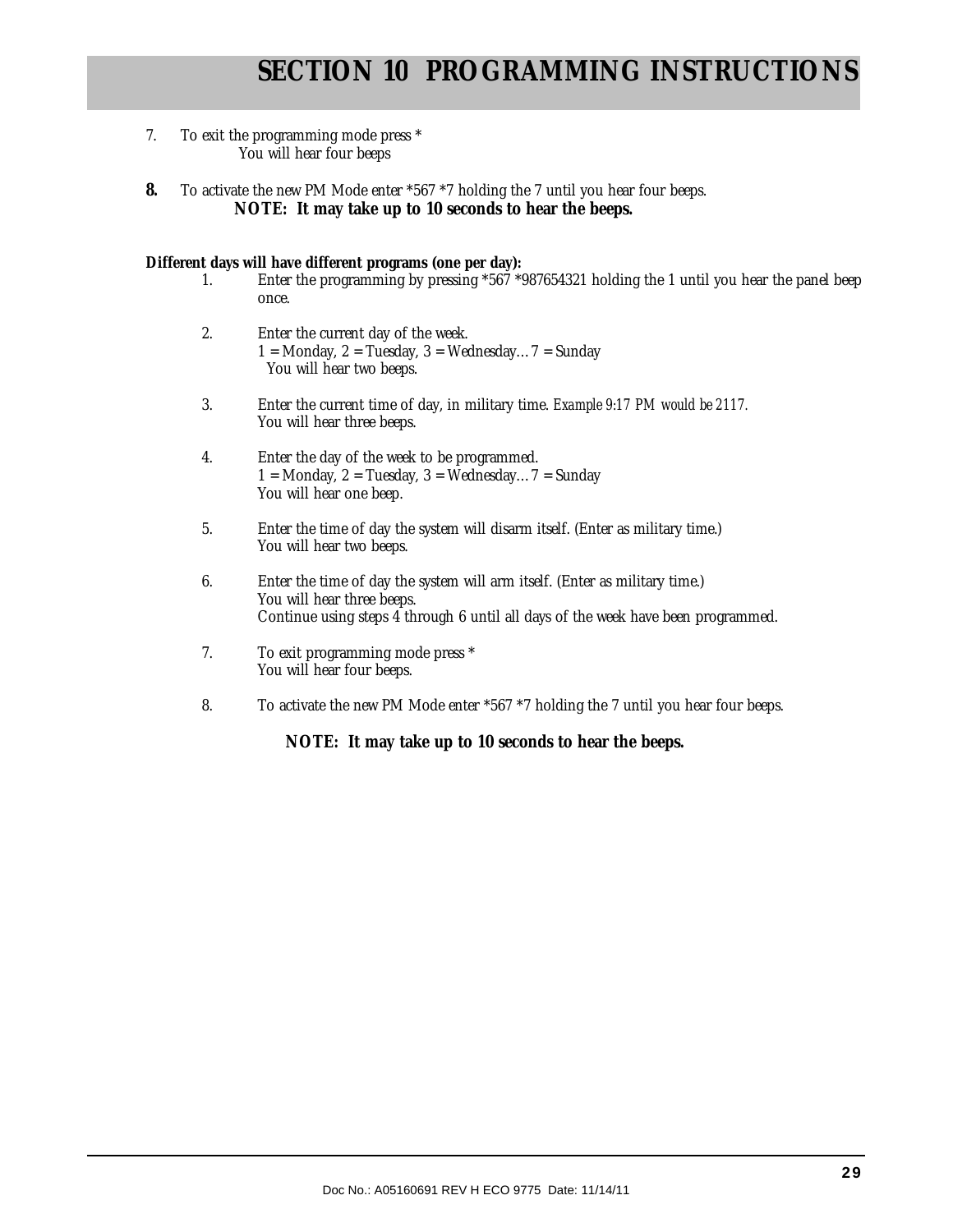### **No Code/ Irreversible Delayed Egress**

Each Advantage 500DE Exit Panel controlling an electromagnetic lock has a required time period for pressure applied to a door to release the locking feature as required by NFPA 101. Refer to the NFPA 101 Life Safety Code or your local fire Marshall/safety inspector for guidance on local requirements. This feature, when enabled, will continue with the delayed egress after the activation time is passed. No Code will stop or reset the delayed egress until the door is opened and then closed. At this time you can reset the delayed egress.

#### No Code/ Irreversible Delayed Egress **Factory Default Disabled Factory Default Disabled**

To **enable** the No Code/ Irreversible delayed egress feature, follow the three listed steps without pausing for greater than one second between keystrokes.

- 1. Enter \*567 or the currently programmed secondary code
- 2. Enter **\*9876543219#808#**
- 3. Two confirmation beeps or blinks = change accepted

To **disable** the No Code/ Irreversible delayed egress feature, follow the three listed steps without pausing for greater than one second between keystrokes.

- 1. Enter \*567 or the currently programmed secondary code
- 2. Enter **\*9876543219#808#**
- 3. One beep/blink confirmation = change accepted

### **Latching Fire Alarm**

This feature when enabled will keep the door unlocked after the fire alarm is cleared you will need to enter the reset code at the panel for the locks to lock again.

**Factory Default Disabled** 

To **Enable** the Latching Fire Alarm

- 1. Enter \***567( or currently programmed secondary code ) \*9876543214**
- 2. Two confirmation beeps = change accepted
- To **Disable** the Latching Fire Alarm
- 1. Enter \***567( or currently programmed secondary code ) \*9876543214**
- 2. One confirmation beep  $=$  change accepted

### **Life Safety Lock**

You can lock all **Life Safety 101** features. This will lock the delayed egress and fire alarm settings. This feature is **NON REVERSIBLE** and cannot be undone by initializing the Advantage 500DE Exit Panel. Make sure the Life Safety 101 features are correct and meet your local authorities requirements before locking the feature .To undo this feature the panel will have to be sent back to Secure Care Products, Inc. to be reprogrammed.

To **LOCK** Life Safety Features:

Enter **\*567 (or currently programmed secondary code) then \*9876543219#999#**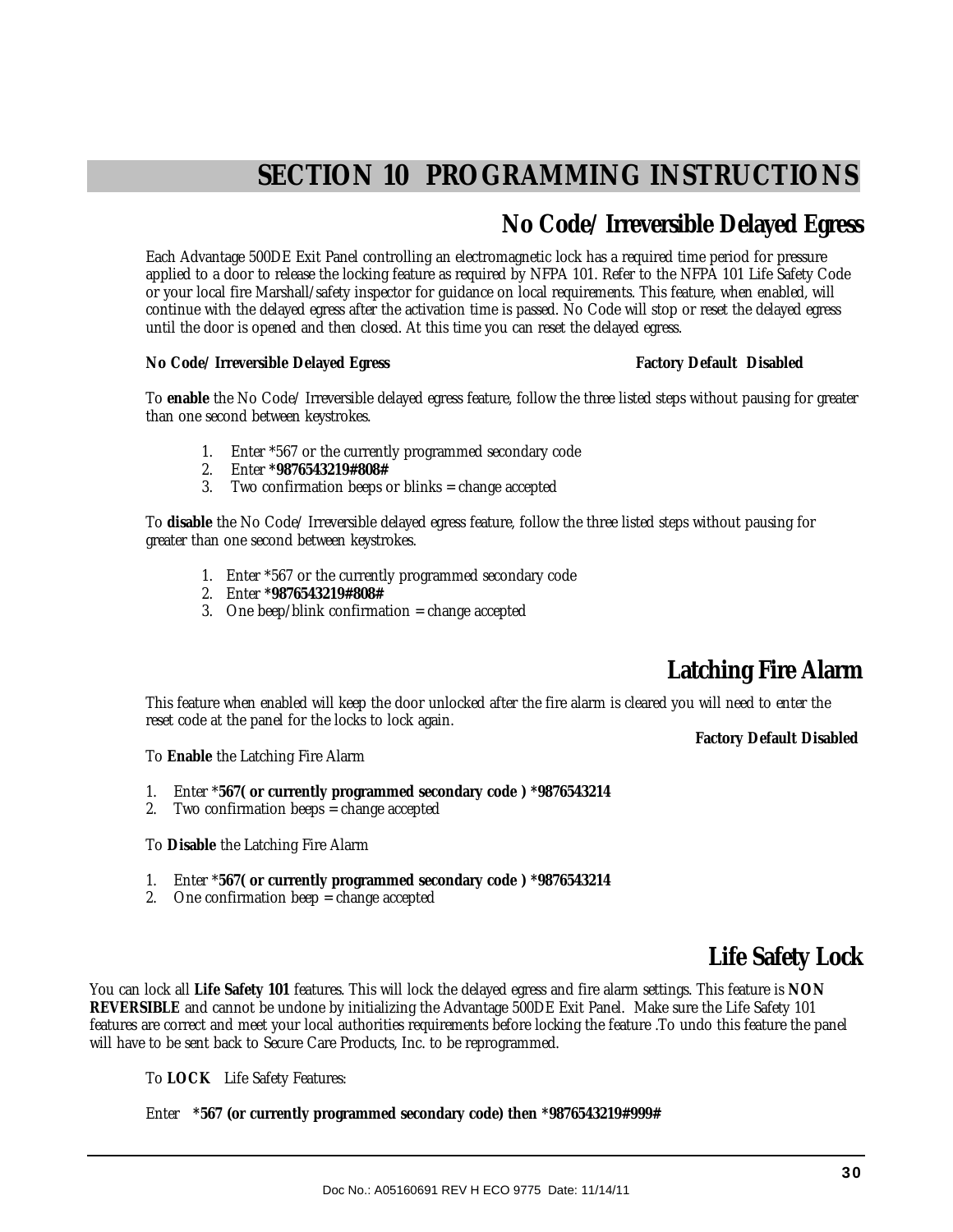# **SECTION 11 TESTING THE ADVANTAGE 500DE PERIMETER ACCESS CONTROL**

Verify that all wiring connections are complete and wired as shown in the diagrams in Section 7 of this manual.

The Advantage 500DE Exit Panel out of the box, with power supplied, should be in the armed mode and the red LED ON.

Open the door. The Advantage 500DE Exit Panel should alarm. The green and red LED's will flash and an audible alarm will sound from the Advantage 500DE Exit Panel. The #203 Nurse Station will also alarm if your system is so equipped. Close the door.

Enter the reset code into the keypad on the Advantage 500DE Exit Panel. (The factory default reset code is \*234. This code can be changed by following the programming instructions in this Manual.) The alarm will discontinue and the Advantage 500DE Exit Panel should again be in the armed mode with the red LED on.

### **RECOMMENDED WEEKLY TESTS**

### **Testing the Escort and Anti-tailgate Features**

Enter the reset code into the keypad on the Advantage 500DE Exit Panel. The red LED should turn off and the green LED should turn on. Open the door. No alarm condition should be activated. **(This is the Escort Feature)** Now close the door, the Advantage 500DE Exit Panel should again be in the armed mode with the red LED on. **(This is the Anti-tailgate Feature)** 

### **Testing the Remote Keypad**

If a Remote Keypad has been installed with the Advantage 500DE Exit Panel, repeat the test for the Escort feature and the Anti-tailgate feature using the Remote Keypad.

### **Testing the Remote Push Button**

If a remote Push Button has been installed with the Advantage 500DE panel, repeat the test for the Escort feature and the Anti-tailgate feature using the Push Button.

### **RECOMMENDED ANNUAL SERVICE**

### **Battery Replacement**

The battery should be replaced annually with a rechargeable 9VDC NI-MH battery (SCP PN B15360501)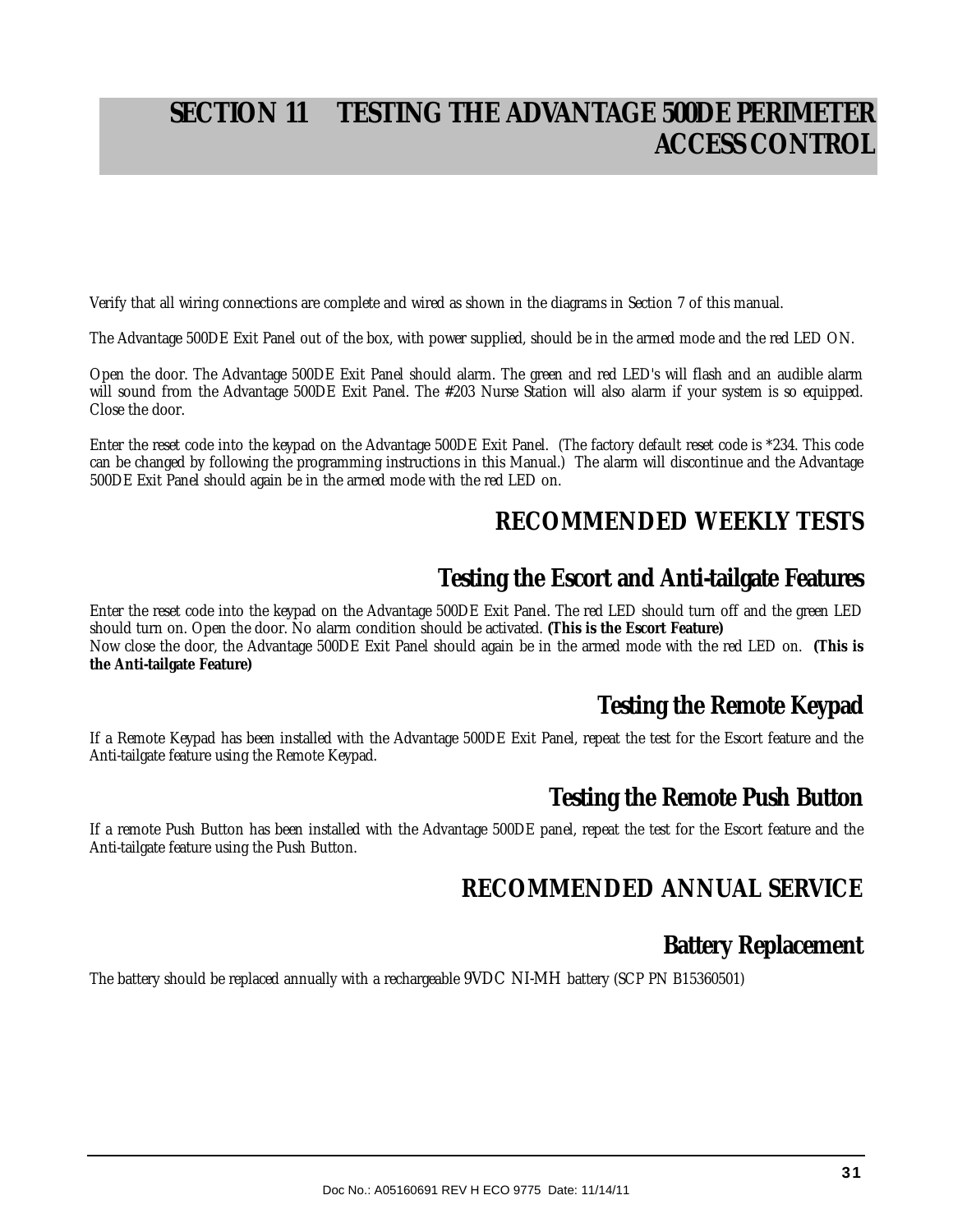# **SECTION 12 TESTING THE ADVANTAGE 500DE DELAYED EGRESS MAGNETIC LOCKING SYSTEM**

Verify that all wiring connections are complete and wired as shown in the diagrams in *Section 7* of this manual.

The Advantage 500DE Exit Panel, out of the box with power supplied, should be in the armed mode and the red LED ON., and the door equipped with the Magnetic Locking System should be LOCKED.

### **RECOMMENDED WEEKLY TESTS**

### **Testing the Escort and Anti-tailgate Features**

Enter the reset code into the keypad on the Advantage 500DE Exit Panel. The red LED should turn off and the green LED should turn on. Open the door. No alarm condition should be activated. **(This is the Escort Feature)**

Now close the door. The red LED should immediately turn on, the Advantage 500DE Exit Panel should again be in the armed mode, and the door should again be locked. **(This is the Anti-tailgate Feature)**

### **Testing the Delayed Egress feature**

With the door in the armed mode, apply pressure on the opening hardware of the door. The Advantage 500DE Exit Panel should begin to emit an audible indication that the delayed egress feature of the lock has been activated. Wait 15 (or 30) seconds. The door should unlock and open if pushed upon. Close the door. Enter the reset code into the keypad. The Advantage 500DE Exit Panel should reset and return to the armed mode.

### **Testing the Door Status feature**

Enter the reset code into the keypad on the Advantage 500DE Exit Panel, the red LED should turn off and the green LED should turn on. Open the door. No alarm condition should be activated at this point. Keep the door open for 30 or more seconds. The Advantage 500DE Exit Panel should go into an alarm mode. Close the door and enter the reset code into the keypad. The Advantage 500DE Exit Panel should now be in the armed mode with the red LED on.

### **Testing the Remote Keypad**

If a Remote Keypad has been installed with the Advantage 500DE Exit Panel, repeat the test for the Escort feature and the Anti-tailgate feature using the Remote Keypad.

### **Testing the Remote Push Button**

If a remote Push Button has been installed with the Advantage 500DE Exit Panel, repeat the test for the Escort feature and the Anti-tailgate feature using the Push Button.

### **RECOMMENDED MONTHLY TESTS**

### **Testing the Fire Alarm Release feature**

Place the fire alarm system into the alarm mode and verify that all locks release. The Advantage 500DE Exit Panel(s) should be in the fire alarm release alarm condition. Clear the Fire Alarm condition, the red LED should turn on, the Advantage 500DE Exit Panel(s) should again be in the armed mode, and the door(s) should again be locked. After testing the Fire Alarm Release Feature, the Escort, Anti-tailgate and Door Status features should be retested as described above.

### **RECOMMENDED ANNUAL SERVICE**

### **Battery Replacement**

The battery should be replaced annually with a rechargeable9VDC (NI-MH rechargeable battery SCP PN B15360501)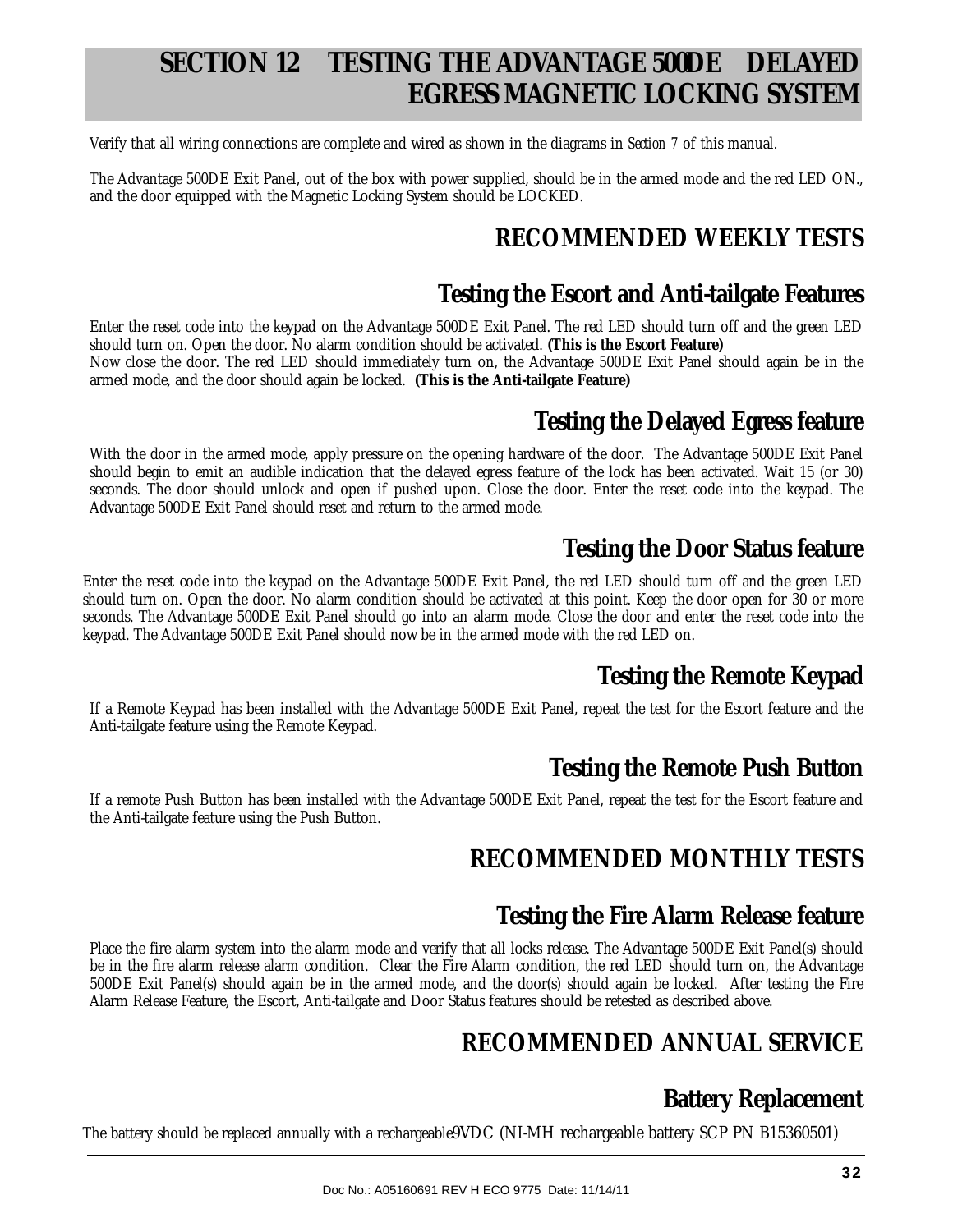# **SECTION 13 REPLACEMENT PARTS LIST**

| B15360501 | 9VDC (NI-MH Rechargeable Battery)        |
|-----------|------------------------------------------|
| A41010901 | 12 - 15VDC 1.2amp (Plug-in power supply) |
| 1922      | N/C Door Contacts                        |
| A02030901 | Nurse Station Panel, 4 Channels          |
| A02040901 | Nurse Station Panel, 8 Channels          |
| A41012900 | Dortronics Electromagnetic Lock          |
| A41010913 | Dortronics Egress switch (Rocker Type)   |
| A04150900 | (Normally Open) Push Button              |
| A05160910 | Advantage 500DE Exit Panel               |
| A05030900 | Remote Keypad                            |
| A05031031 | 2 foot Ribbon Cables                     |
| A05031032 | 10 foot Ribbon Cables                    |
| A05031033 | 15 foot Ribbon Cables                    |
| A05031034 | 30 foot Ribbon Cables                    |
| A02070900 | Sounder                                  |
| A41010901 | Power Supply for Sounder                 |

Part # Description

.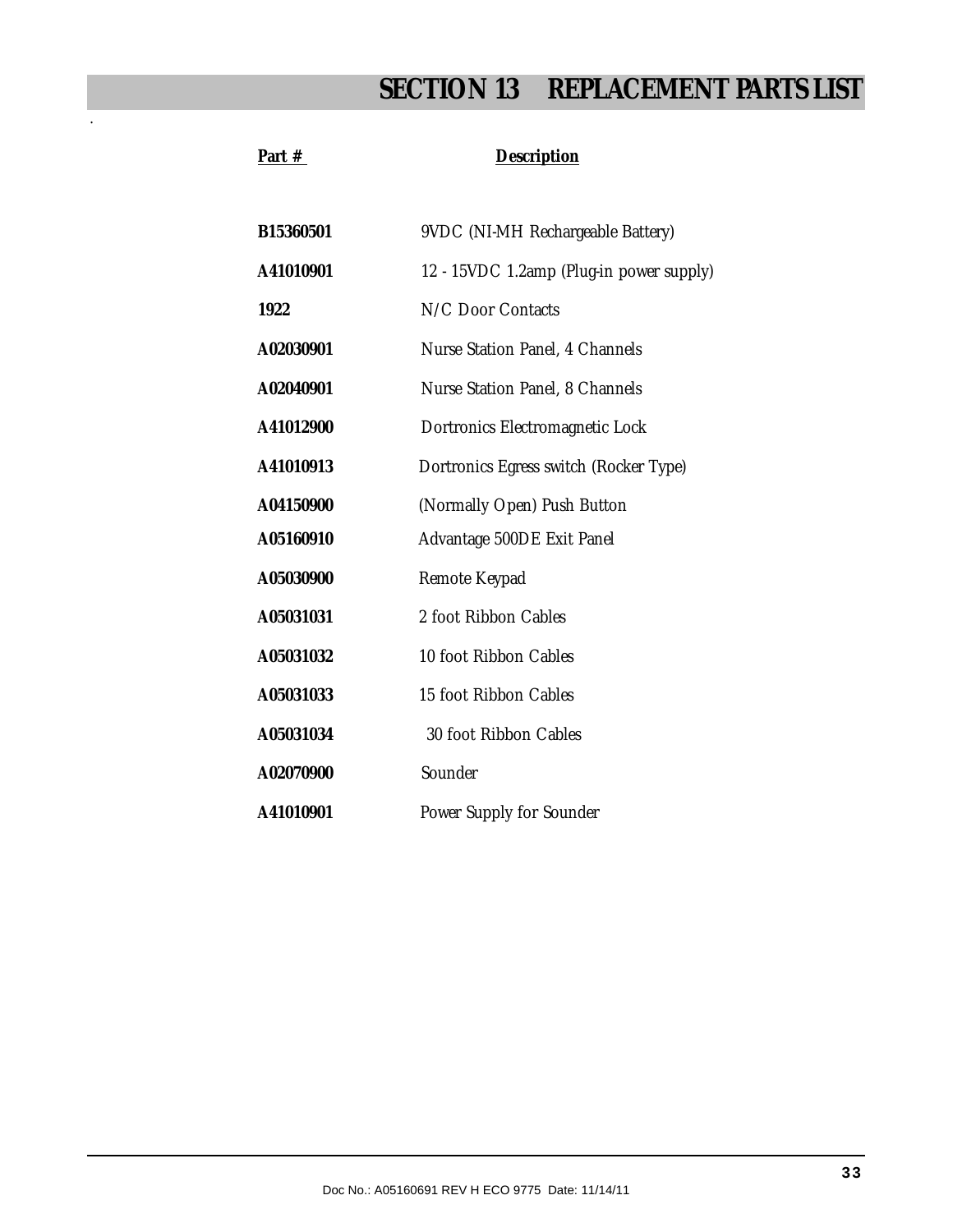# **FCC Compliance Statement**

This equipment has been tested and found to comply with the limits for a Class A digital device, pursuant to Part 15 of the FCC Rules. These limits are designed to provide reasonable protection against harmful interference when the equipment is operated in a commercial environment. This equipment generates, uses, and will radiate radio frequency energy and, if not installed and used in accordance with the instruction manual, may cause harmful interference to radio communications. Operation of this equipment in a residential area is likely to cause harmful interference, in which case the user will be required to correct the interference at his own expense.

# **Canadian RFI Equipment Requirement**

This Class A digital apparatus complies with Canadian ICES-003. CET appareil numerique de la classe A est conforme a la norme NMB du Canada.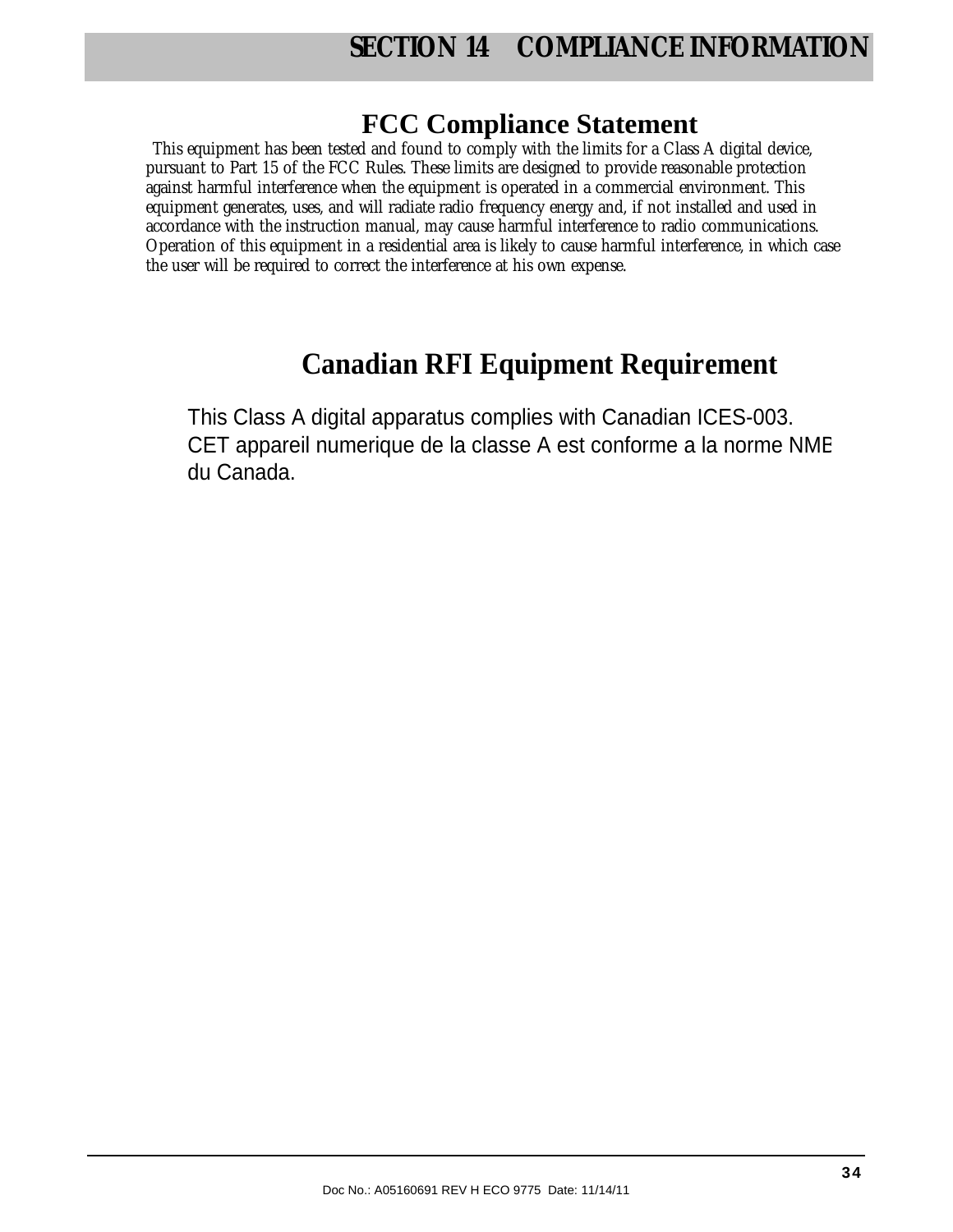#### **Secure Care Products, Inc.**

Concord, New Hampshire USA

# **Compliance Information**

# **Statement**

|                                                          | Conforming Product Name:   SMT 500DE and 1000DE Exit Panels |
|----------------------------------------------------------|-------------------------------------------------------------|
|                                                          |                                                             |
| Conforming Model or Part Number :   A05160910, A10000907 |                                                             |
|                                                          |                                                             |
| Manufacturer and Responsible Party :                     | Secure Care Products, Inc.                                  |
|                                                          |                                                             |
|                                                          | 39 Chenell Drive                                            |
|                                                          | Concord, New Hampshire 03301 USA                            |
|                                                          |                                                             |
|                                                          |                                                             |

This device complies with Part 15 of the FCC Rules. Operation is subject to the following two conditions: (1) This device may not cause harmful interference, and (2) this device must accept any interference received, including interference that may cause undesired operation.

Michael Singer<br>Name of Responsible Person

R & D Engineer<br>Company Title or Position

On file Authorized Signature 01/11/11 Date

A00020633 Rev A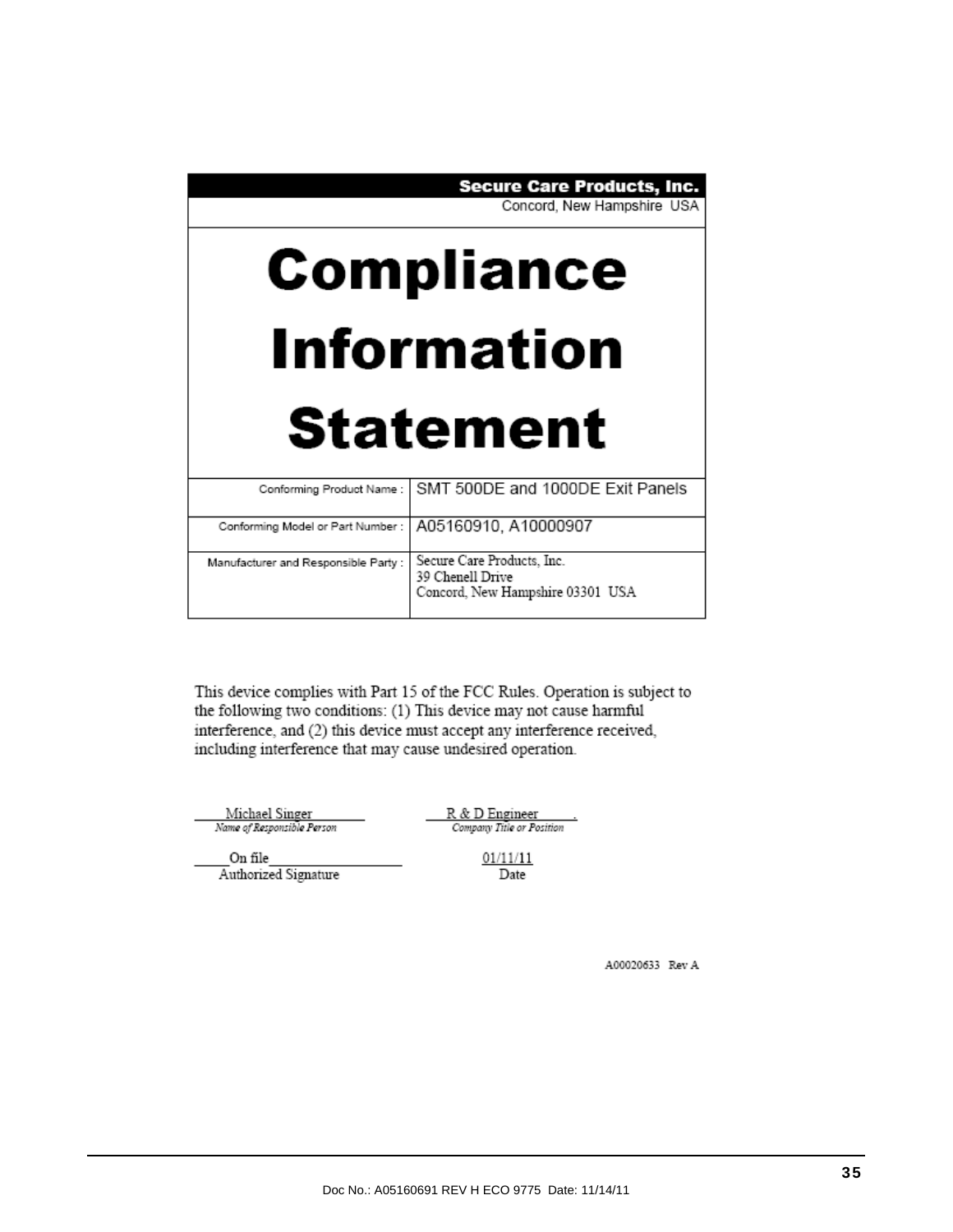### **SECTION 15 GENERAL PRODUCT WARRANTY STATEMENT**

BY PERMITTING INSTALLATION OR BY MAKING USE OF ANY PRODUCT OR SERVICE DESIGNED OR MANUFACTURED BY SECURE CARE PRODUCTS, INC. ("SECURE CARE") (INCLUDING SUPPORT SERVICES, MAINTAINED SOFTWARE AND MAJOR RELEASES, WHETHER OR NOT IT IS COVERED BY ANY SOFTWARE MAINTENANCE OR LICENSE AGREEMENT) ("THIS PRODUCT"), YOU ACKNOWLEDGE THAT YOU HAVE READ ALL THE TERMS AND CONDITIONS OF THIS GENERAL PRODUCT WARRANTY STATEMENT, THAT YOU UNDERSTAND THEM, AND THAT YOU AGREE TO BE BOUND BY THEM. YOU UNDERSTAND THAT, IF YOU PURCHASED THIS PRODUCT FROM ANY AUTHORIZED DISTRIBUTOR OF SECURE CARE, THAT DISTRIBUTOR IS NOT SECURE CARE'S AGENT AND IS NOT AUTHORIZED TO MAKE ANY REPRESENTATIONS OR WARRANTIES OR TO AGREE TO ANY TERMS OR CONDITIONS WHICH ARE DIFFERENT FROM ANYTHING EXPRESSLY SET FORTH IN THIS GENERAL PRODUCT WARRANTY STATEMENT.

If you do not agree to the terms and conditions of this General Product Warranty Statement, do not permit the installation or make use of this Product and promptly return this Product to the place where you obtained it for a full refund. If you have any difficulty obtaining a refund, please contact Secure Care at the telephone number provided in Section 2.B below.

#### **1. Notices**

 **A**. ALL LOCKS USED WITH THE SECURE CARE SYSTEM ARE DESIGNED, MANUFACTURED, LABELED AND DELIVERED SOLELY BY AN INDEPENDENT VENDOR OVER WHOM SECURE CARE HAS NO CONTROL AND FOR WHOSE ACTIONS OR FAILURES TO ACT SECURE CARE DISCLAIMS ALL RESPONSIBILITY. REGARDLESS OF WHETHER THE LOCKS CARRY SECURE CARE'S LOGO OR NAME OR ANY OTHER TRADEMARK, SERVICE MARK OR TRADE NAME USED OR CLAIMED BY SECURE CARE, SECURE CARE DISCLAIMS ALL WARRANTIES, EXPRESS OR IMPLIED, WITH RESPECT TO THE LOCKS AND/OR THEIR USE WITH OR OPERATION IN THE SECURE CARE SYSTEM, INCLUDING, WITHOUT LIMITATION, ALL IMPLIED WARRANTIES OF MERCHANTABILITY, FITNESS FOR A PARTICULAR PURPOSE, TITLE AND/OR NON-INFRINGEMENT. SECURE CARE ALSO DISCLAIMS ALL OBLIGATIONS WITH RESPECT TO THE LOCKS AND/OR THEIR USE WITH OR OPERATION IN THE SECURE CARE SYSTEM THAT MIGHT OTHERWISE ARISE OR BE IMPLIED FROM THE FACT THAT SUCH LOCKS CARRY SECURE CARE'S LOGO OR NAME OR ANY OTHER TRADEMARK, SERVICE MARK OR TRADE NAME USED OR CLAIMED BY SECURE CARE OR FROM THE DELIVERY OR INSTALLATION OF THE LOCKS WITH SECURE CARE SOFTWARE, PARTS AND/OR PRODUCTS OR FROM A COURSE OF DEALING OR USAGE IN TRADE. ALL RESPONSIBILITY FOR DESIGNING, MANUFACTURING, LABELING AND WARNING OF HIDDEN DEFECTS OR DANGERS IN THE LOCKS AND/OR THEIR USE WITH AND OPERATION IN THE SECURE CARE SYSTEM RESTS EXCLUSIVELY WITH THE INDEPENDENT VENDOR, AND ANY CLAIMS, COSTS, DAMAGES OR LIABILITIES ARISING FROM THE LOCKS AND/OR THEIR USE WITH OR OPERATION IN THE SECURE CARE SYSTEM SHALL BE MADE SOLELY AGAINST THE INDEPENDENT VENDOR.

 **B**. IF YOU PURCHASE COMPUTER HARDWARE THROUGH SECURE CARE AND REQUEST THAT SECURE CARE SOFTWARE BE INSTALLED AND TESTED ON THAT HARDWARE AT THE FACTORY, SECURE CARE WARRANTS ONLY THAT THE HARDWARE AND THE SOFTWARE PACKAGES WERE INSTALLED, SET-UP AND TESTED PRIOR TO SHIPMENT IN ACCORDANCE WITH ALL SECURE CARE PRODUCT MANUALS AND THAT, AT THE TIME THE HARDWARE AND THE SOFTWARE PACKAGES WERE FINALLY INSPECTED AT THE FACTORY, THEY WERE PERFORMING (SUBJECT TO SECURE CARE'S SPECIFIED TOLERANCES) IN ACCORDANCE WITH SECURE CARE'S SPECIFICATIONS. SECURE CARE WILL NOT BE RESPONSIBLE FOR ANY DEFECTS IN OR PROBLEMS CAUSED BY THE HARDWARE, ALL CLAIMS FOR WHICH MUST BE MADE TO THE HARDWARE MANUFACTURER AND/OR VENDOR. SECURE CARE DISCLAIMS ALL WARRANTIES, EXPRESS OR IMPLIED, WITH RESPECT TO THE HARDWARE AND/OR ITS USE WITH OR OPERATION IN THE SECURE CARE SYSTEM, INCLUDING, WITHOUT LIMITATION, ALL IMPLIED WARRANTIES OF MERCHANTABILITY, FITNESS FOR A PARTICULAR PURPOSE, TITLE AND/OR NON-INFRINGEMENT. SECURE CARE ALSO DISCLAIMS ALL OBLIGATIONS WITH RESPECT TO THE HARDWARE AND/OR ITS USE WITH OR OPERATION IN THE SECURE CARE SYSTEM THAT MIGHT OTHERWISE ARISE OR BE IMPLIED FROM THE FACT THAT SUCH HARDWARE CARRIES SECURE CARE'S LOGO OR NAME OR ANY OTHER TRADEMARK, SERVICE MARK OR TRADE NAME USED OR CLAIMED BY SECURE CARE OR FROM THE DELIVERY OR INSTALLATION OF THE HARDWARE WITH SECURE CARE SOFTWARE, PARTS AND/OR PRODUCTS OR FROM A COURSE OF DEALING OR USAGE IN TRADE. ALL RESPONSIBILITY FOR DESIGNING, MANUFACTURING, LABELING AND WARNING OF HIDDEN DEFECTS OR DANGERS IN THE HARDWARE AND/OR ITS USE WITH AND OPERATION IN THE SECURE CARE SYSTEM RESTS EXCLUSIVELY WITH THE HARDWARE MANUFACTURER AND/OR VENDOR, AND ANY CLAIMS, COSTS, DAMAGES OR LIABILITIES ARISING FROM THE HARDWARE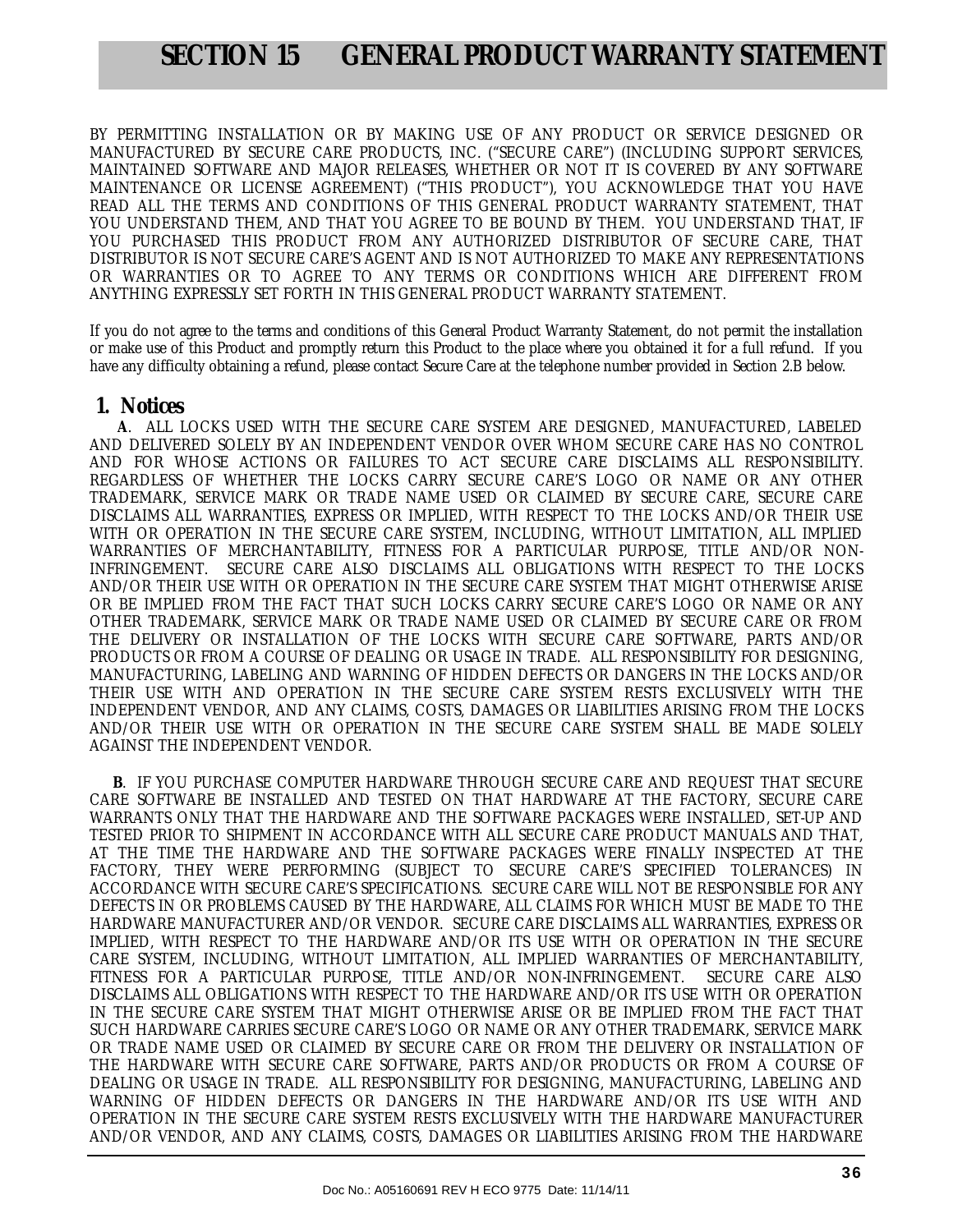#### AND/OR ITS USE WITH OR OPERATION IN THE SECURE CARE SYSTEM SHALL BE MADE SOLELY AGAINST THE HARDWARE MANUFACTURER AND/OR VENDOR.

 **C.** Secure Care's software, parts and products are designed for operation in a wireless system. However, the range, performance, and predictability of any wireless system, including Secure Care's, is dependent on several factors, including, but not limited to, the following: building structure; environmental extremes (e.g., temperature, earth tremors, air pollution, etc.); the proximity of other wireless devices; the presence of variable speed products; sources of Radio Frequency Interference (RFI); physical orientation and positioning of the equipment; and sources of Electro Static Discharge ("ESD"). Secure Care cannot be responsible for the effect of these types of factors on operation of its software, parts and products.

 **D**. This Product must be installed, set-up, tested, supported, operated, maintained, repaired and used only in accordance with all manuals and instructions (including the user, installation, technical and other manuals) issued by Secure Care (the "Product Manuals"). It is your responsibility to assure that any person who might be installing, setting-up, testing, supporting, maintaining or repairing this Product knows the contents of and has access to the Product Manuals and has successfully completed Secure Care technical training. It is also your responsibility to assure that any person who might be operating or using this Product knows the contents of and has access to the Product Manuals and has successfully completed Secure Care in-service training. If you do not have the Product Manuals, or if you have any questions regarding this Product and/or its installation, set-up, testing, support, operation, maintenance, repair or use, please call Secure Care at the telephone number provided in section 2.B below. Secure Care cannot be responsible for performance problems caused by a failure to follow published and appropriate procedures for installation, set-up, testing, support, operation, maintenance, repair and use.

All adjustable features on new and repaired Secure Care software, parts and products are shipped with "factory default" settings. These "factory default" settings may not comply with building and life safety codes or other applicable laws and regulations in the location where they are installed or operated. Secure Care strongly recommends, therefore, that the settings on all Secure Care software, parts and products be checked and, if necessary, reset to comply with local building and life safety codes and other applicable laws and regulations at the time of any installation, set-up, testing, support, maintenance or repair.

 **E.** Secure Care's system is driven by software. However, the performance and reliability of any software-driven system depends on adequately maintaining the recommended minimum configuration of computing platform, operating systems and applications programs and on regularly performing industry-standard and application-specific backup processes. If recommended minimum configurations of computing platform, operating systems, and applications programs are not adequately maintained, or if appropriate backups are not regularly performed, the software may not drive the system as intended. Secure Care cannot be responsible for operational problems caused by a failure to perform these maintenance and backup procedures.

 **F**. Secure Care does not authorize, and strongly recommends against, any installation or field replacement of software, parts or products by untrained contractors or facility staff. Such work can be hazardous, can render the system ineffective and will void any Secure Care warranty or liability that might otherwise relate to the system.

Before any software, parts or products, which have been designed and manufactured by Secure Care can be safely installed, set-up, tested, supported, maintained or repaired, technical training in accordance with standards established by Secure Care is required. Regardless of how Secure Care's software, parts or products are obtained, they should not be installed, set-up, tested, supported, maintained or repaired by any person who has not satisfactorily completed that technical training (a "qualified service technician".) When Secure Care's software, parts or products are sold separately from installation services, it is assumed that only a qualified service technician will conduct any installation, set-up, testing, support, maintenance or repair involving that software, part or products.

 **G.** It is important that any installation, set-up, testing, support, operation, maintenance, repair or use involving the system comply with all local and national electrical and life safety codes. If you have any questions about compliance with those codes, please contact your local authorities.

 **H**. Secure Care receives and responds to telephone and dial-in inquires (the "Help Line") about its software, parts and products for the purpose of discussing users' experiences with Secure Care's system, helping users better understand how their systems work, and providing ideas about what may be causing difficulties. However, Secure Care cannot accurately diagnose the cause of any problems or give complete instructions on how to fix problems over the telephone or Internet. The only way to assure that software, parts or products are installed, set-up, tested, supported, maintained or repaired correctly or that a Secure Care system is functioning properly is to have it examined on site by a qualified service technician.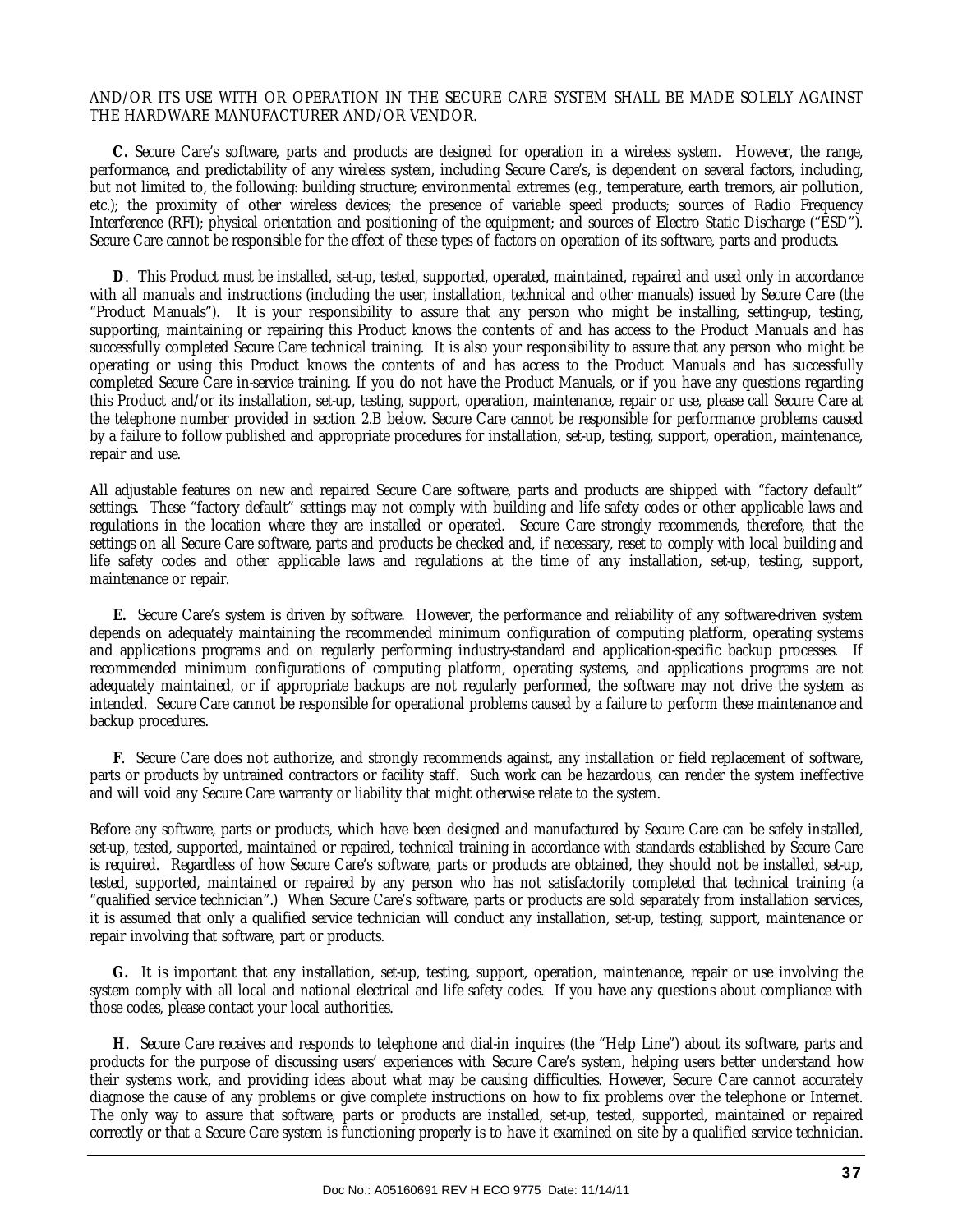In addition, Secure Care software, parts and products cannot be operated or used correctly by anyone who has not successfully completed Secure Care in-service training. Secure Care's Help Line is not a substitute for on-site diagnosis and servicing by a qualified service technician or for successful completion of Secure Care in-service training. Secure Care strongly recommends that any installation, set-up, testing, support, replacement, maintenance or repair of a system that is performed by a person who has not satisfactorily completed technical training in accordance with standards established by Secure Care be immediately checked on-site by a person who has completed that technical training.

WARNING: EVEN SLIGHT MODIFICATIONS TO THE SYSTEM OR CHANGES IN THE OPERATING ENVIRONMENT MAY CAUSE SECURE CARE'S SYSTEM TO MALFUNCTION. THE ONLY WAY TO ASSURE THAT SECURE CARE'S SYSTEM HAS BEEN INSTALLED, SET-UP, TESTED, SUPPORTED, MAINTAINED, AND REPAIRED CORRECTLY IS TO HAVE A QUALIFIED SERVICE TECHNICIAN DO THE WORK.

 **I.** Secure Care's software, parts and products have been designed to augment a facility's reasonable procedures for protecting residents, patients, and infants. However, no system or combination of procedures and equipment can eliminate all risk or assure complete security. Secure Care's system is not intended as a substitute for the careful identification and monitoring of residents, patients, and infants by a facility's professional staff.

#### **2. Limited Warranty**

 **A**. Subject to the limitations set forth in this general product warranty statement (as amended from time to time by Secure Care in its absolute discretion), and unless a different period is specified in writing by Secure Care for a particular product or service, Secure Care warrants that this product (subject to Secure Care's specified tolerances and excluding any expendable items), if sold by Secure Care to an authorized Secure Care distributor, shall conform to the specifications which accompany this product for a period of one (1) year from the date of delivery of this product by Secure Care to a common carrier, f.o.b. Secure Care's manufacturing facility in Concord, New Hampshire or, in the case of services, from the date of first provision of such services. This warranty does not extend to and is not for the benefit of any person other than an authorized Secure Care distributor who purchases this product from Secure Care, any sub-distributor thereof and/or the customer to whom this product is first provided for use, by Secure Care, an authorized Secure Care distributor or any subdistributor thereof. In the event that this product does not comply with this warranty, Secure Care will, at its option, either repair or replace this product or refund the purchase price, provided that this product is returned as provided in section 2.b below. Replacement of this product under warranty will not extend the original warranty period.

Secure Care will also, at its option, either repair or replace this Product after the warranty has expired, for an additional charge, provided that this Product is returned as provided in Section 2.B below. If Secure Care repairs or replaces this Product after the warranty has expired, the terms of the warranty set forth in this Section 2.A for a new Product will apply to the repaired or replaced Product, with the exception that the term will run for ninety (90) days from the date of repair or replacement.

Repair may include the replacement of parts and products with functionally equivalent, reconditioned parts or products. Any part or product replaced by Secure Care will become the property of Secure Care upon replacement.

 **B.** Warranty service is available by contacting Secure Care at 800-451-7917 and obtaining a Return Authorization Number. No Product may be returned to Secure Care without first obtaining a Return Authorization Number. When this Product is returned to Secure Care, please include the Return Authorization Number and a detailed written description of the problem. Issuance of a Return Authorization Number by Secure Care will not constitute an admission that there is a problem with the Product being returned, that any problem is covered by warranty or that Secure Care has any responsibility to repair, replace, make refunds for or pay claims, costs, damages or liabilities connected with the Product being returned.

#### **NOTE: Transmitters are not repaired, nor is the warranty extended, beyond the expiration date.**

If this Product is returned to Secure Care for any reason, you will retain title (unless and until a part or product is replaced, in which case you will obtain title to the replacement part or product at the time of replacement), the risk of loss, and the obligation to pay all costs of shipping, storage and other charges and obligations relating to this Product.

 **C.** Except as stated in this section 2, Secure Care disclaims all warranties, express or implied, with respect to the whole or any part of this product, including, without limitation, all implied warranties of merchantability, fitness for a particular purpose, title and/or non-infringement. Secure Care also disclaims all obligations that might otherwise arise or be implied from a course of dealing or usage in trade.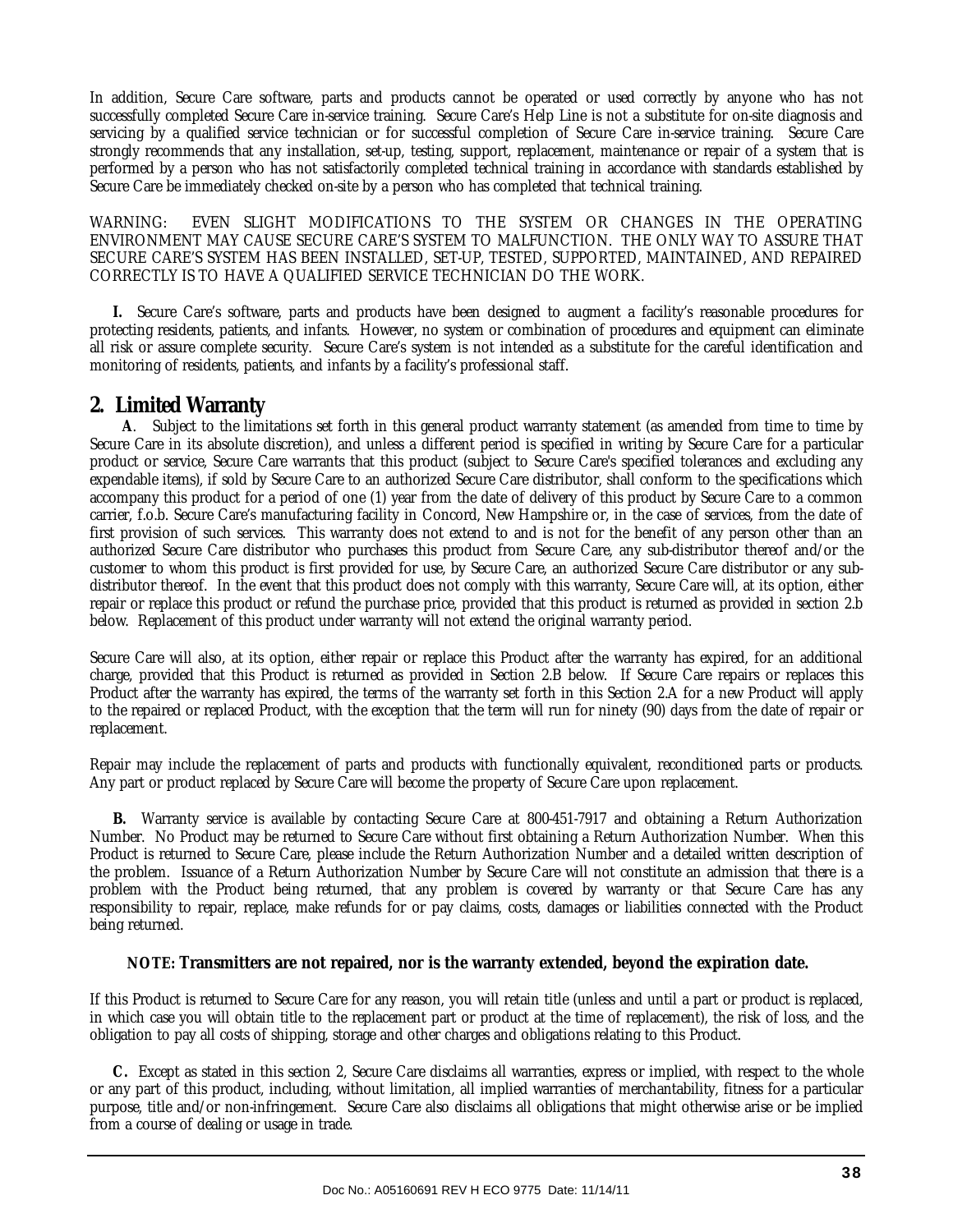### **3. Limitations of Liability**

 A. Regardless of the form of any claim or action, Secure Care's total liability to all persons, whether singly or together, for all occurrences combined, for claims, costs, damages or liabilities based on any cause whatsoever and arising from or in connection with this product, or the manufacture, distribution, promotion, sale, installation, set-up, testing, support, maintenance, operation, servicing, use or performance of this product, or from or in connection with any delay or failure in providing this product, shall not exceed the aggregate price (without interest) paid to Secure Care for this product.

 **B**. In no event shall Secure Care be liable to anyone for any loss of data, loss of profits or loss of use of this product or any equipment, or for any special, incidental, consequential, exemplary, punitive, multiple, or other damages, arising from or in connection with the manufacture, distribution, promotion, sale, installation, set-up, testing, support, maintenance, operation, servicing, use or performance of this product or from or in connection with any delay or failure in providing or delivering this product.

 **C.** In no event shall Secure Care be liable to anyone for any claims, costs, damages or liabilities caused by: (i) any distributor's failure to perform its obligations and responsibilities under a distributor agreement with Secure Care; (ii) improper or defective promotion, distribution, sale, installation, set-up, testing, support, maintenance or repair of this product, including work performed, without Secure Care's prior written consent in its absolute discretion, by a person who has not satisfactorily completed Secure Care technical training, or in a manner not consistent with Secure Care technical training; (iii) improper or defective operation or use of this product by a person who has not successfully completed Secure Care in-service training, or in a manner not consistent with Secure Care in-service training; (iv) supply of this product by a distributor for use in, or the use of this product in, any system or configuration not designed to Secure Care standards or in which a distributor or any third party has substituted materials and/or goods not specified by Secure Care; or (v) deterioration of this product during storage.

 **D**. You agree to indemnify and hold Secure Care harmless from all claims, costs, damages and liabilities asserted by anyone for any damages that are excluded and waived, or are intended to be excluded and waived, by this section 3, or which are imposed by law on behalf of anyone but which are not expressly stated in this general product warranty statement.

 **E.** The exclusions, waivers and limitations on claims, costs, damages and liabilities and any rights of indemnification set forth in this Section 3 shall be enforceable to the maximum extent allowed by law and shall not be expanded or negated in any respect by Secure Care's operation of a "help line" to receive and respond to telephone or dial-in inquires about this product, by any communications through that "help line" or by any actions taken by anyone following communications with Secure Care over such "help line."

#### **4. Governing Law and Arbitration**

 **A.** This General Product Warranty Statement, and all questions arising out of or relating to it, shall be governed by and construed in accordance with the laws of the State of New Hampshire, without giving effect to the conflict of laws provisions thereof, and excluding the United Nations Convention on contracts for the international sale of goods, the 1974 convention on the limitation period on the international sale of goods (the "1974 convention"), and the protocol amending the 1974 convention, done at Vienna April 11, 1980.

 **B.** Any dispute, controversy or claim arising out of or relating to this general product warranty statement shall be resolved by arbitration. Regardless of the amount in dispute, the arbitration shall be conducted by a single arbitrator selected by the parties or, if they cannot agree, by a single arbitrator selected in accordance with the commercial arbitration rules of the American Arbitration Association without regard to the amount in dispute. The arbitration shall be conducted in English, in accordance with the commercial arbitration rules of the American Arbitration Association, in Concord, New Hampshire. The decision of the arbitrator shall be binding and enforceable by any state or federal court in New Hampshire, and you hereby consent to the personal jurisdiction of any state or federal court in New Hampshire for that purpose. The expense of the arbitration (excluding each side's own attorneys' fees, costs, and related expenses) shall initially be paid in equal shares by each side, but the total of such expenses plus any award of attorneys' fees, cost and expenses shall finally be paid by the parties as the arbitrator determines. Nothing in this section 4.b shall preclude Secure Care from seeking provisional or equitable relief from any appropriate court to protect its rights prior to, pending or in the absence of such arbitration proceedings.

#### **5. Severability**

The invalidity or unenforceability of any provision of this General Product Warranty Statement shall not affect the validity or enforceability of any other provision hereof.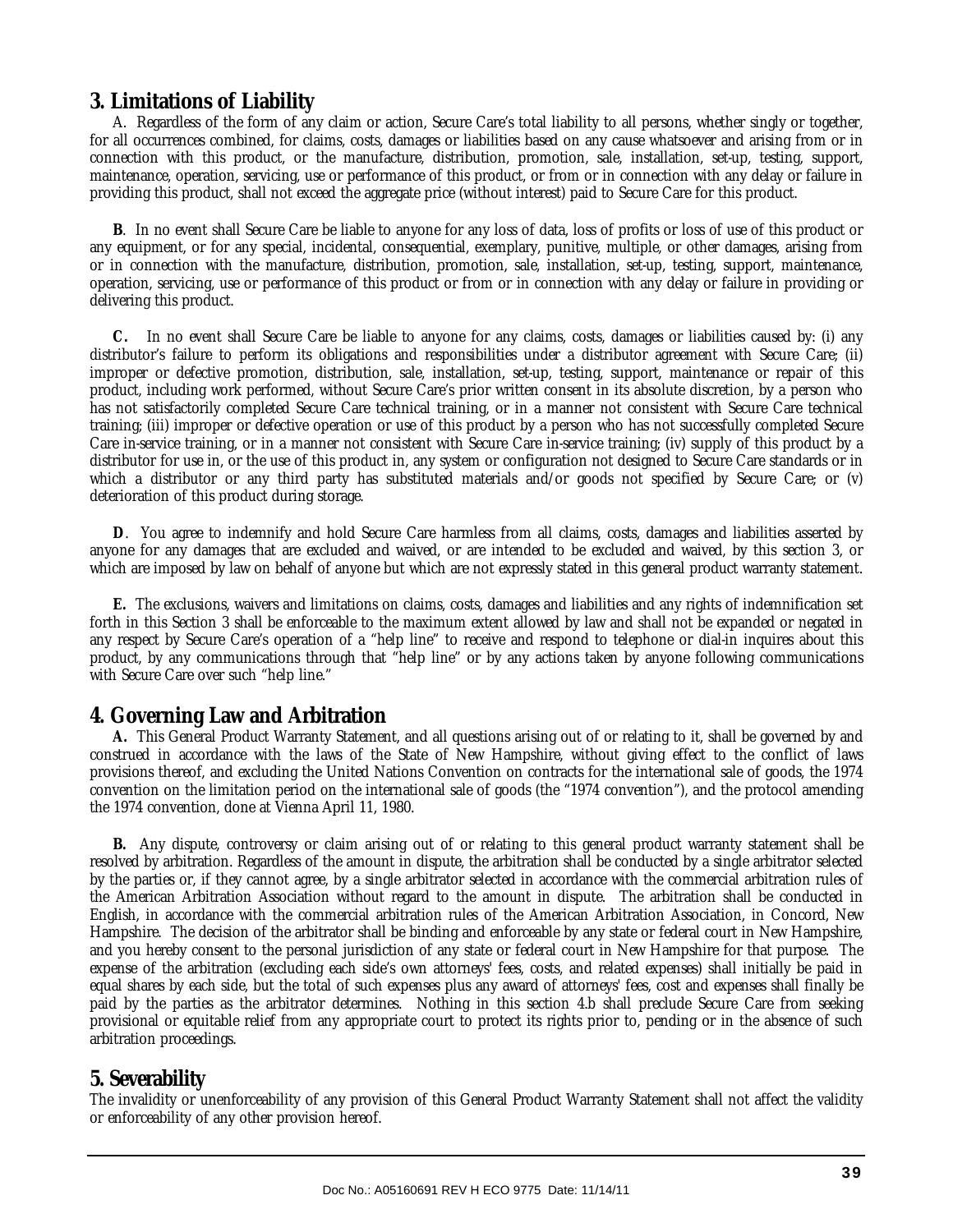### **6. Waiver**

No term or condition of this General Product Warranty Statement may be waived except in writing signed by Secure Care. A waiver on one or more occasions of any term or condition of this General Product Warranty Statement shall not constitute or be deemed to be a waiver of such term or condition on any other occasion. No delay or failure of Secure Care to exercise any right or remedy under this General Product Warranty Statement will operate as a waiver thereof; no failure to enforce or insist upon compliance with any provision of this General Product Warranty Statement on any one occasion shall be deemed to be a waiver of Secure Care's right to do so on another occasion; and no course of dealing will constitute a waiver, alteration, limitation or expansion of any of the parties' rights and obligations under this General Product Warranty Statement.

Revised 11/16/07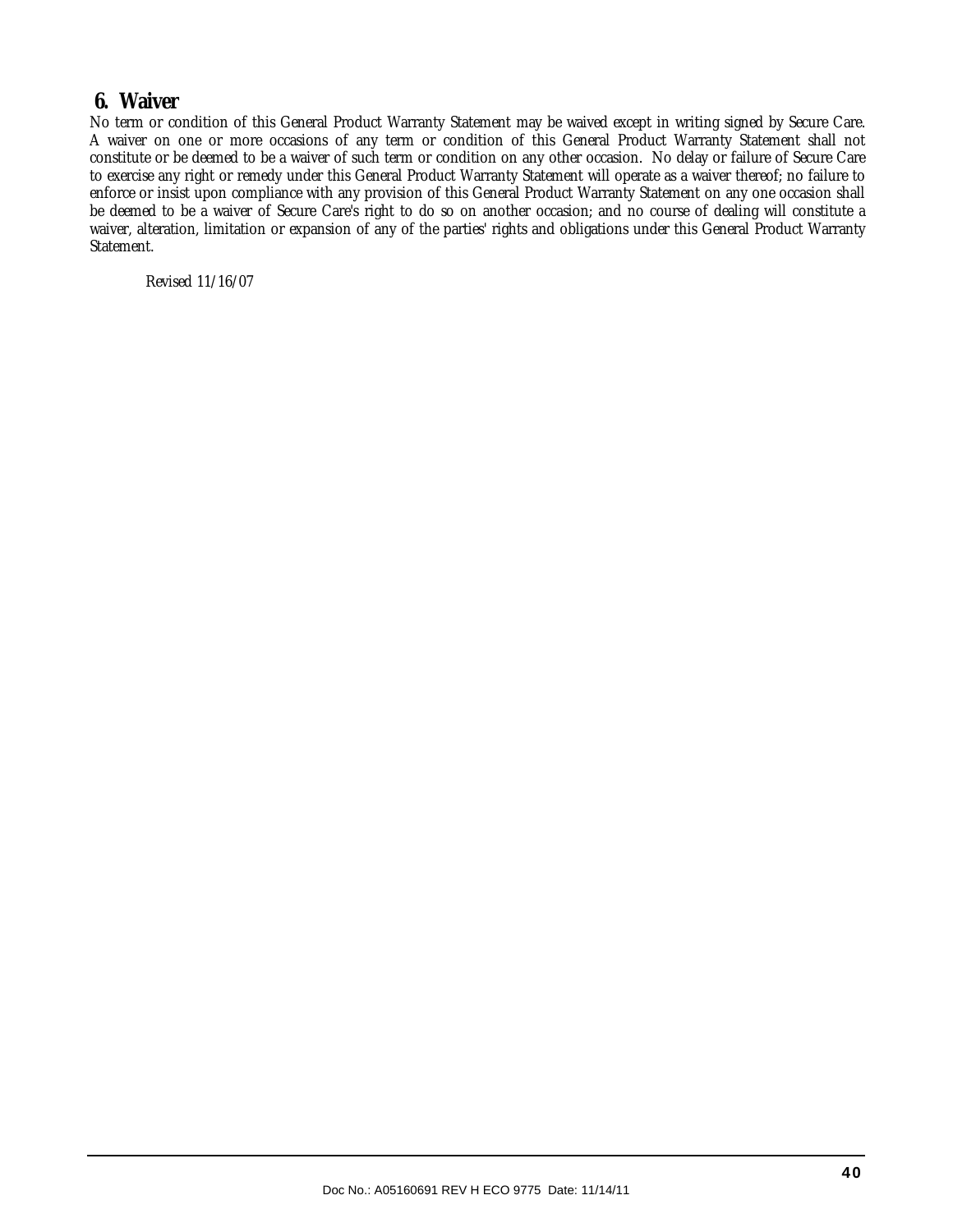# **APPENDIX A 230 VAC INPUT POWER SUPPLY CONNECTION**



#### **Power Supply for Overseas 230VAC Input Application, Exit Panel Connection**

- Up to 32 exits can be connected in a daisy chain using the 12V 5 Amp power supply, a maximum of 8 exits per power loop.
- Exit power wire: 14/2 stranded, unshielded (SCP Part # C60008473)
- When using the SCP power supply, Part  $#$  C40000600, verify the voltage setting is at 12V.
- The power distribution board is SCP Part # C40006008.
- For detailed connections and installation please refer to manufacturer's documentation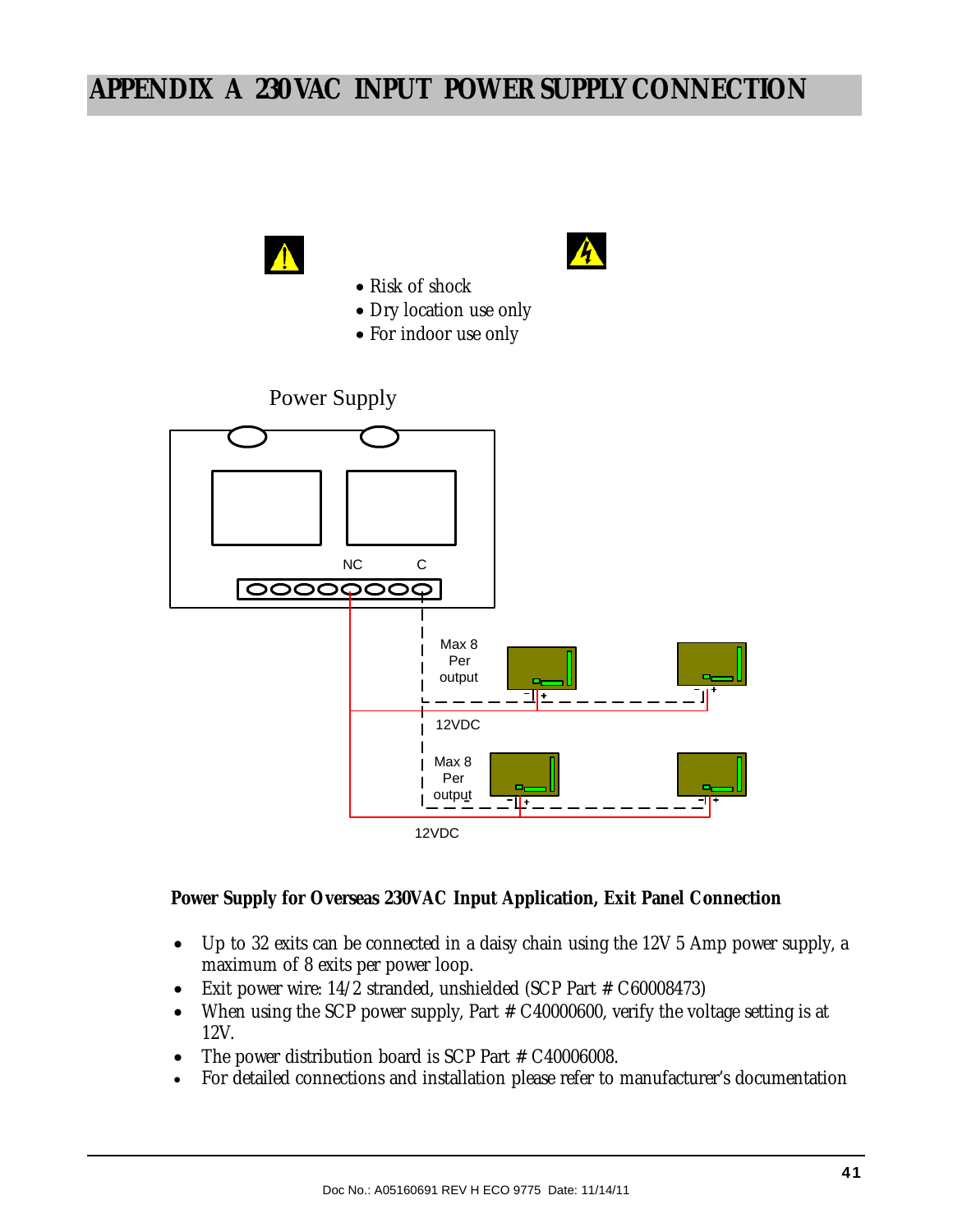# **APPENDIX B CALIFORNIA FIRE MARSHAL LISTING**

This product has been approved by the California State Fire Marshal (CSFM) pursuant to Section 13144.1 of the California Health and Safety Code. See CSFM Listing No. (Listed below) for allowable values and/or conditions for use concerning material presented in this document.

All of the following CSFM Listing Certificates are available by calling Secure Care Products at 1-800-451-7917

| <b>CSFM Listing Number</b> | <b>Models</b>                                                                                                                                                                                                   |
|----------------------------|-----------------------------------------------------------------------------------------------------------------------------------------------------------------------------------------------------------------|
|                            |                                                                                                                                                                                                                 |
| 3776-2066:0100             | SPS-10CE central power supply                                                                                                                                                                                   |
|                            |                                                                                                                                                                                                                 |
| 3625-2066:0101             | Advantage 1000 DE and Advantage 500 DE door lock<br>control modules                                                                                                                                             |
|                            |                                                                                                                                                                                                                 |
| 3774-2066:0102             | Magsolutions MS20SSU and Dortronics Model 301<br>magnetic door locks                                                                                                                                            |
|                            |                                                                                                                                                                                                                 |
| 3625-2066:0103             | KinderGuard ID, KinderGuard SC-40 ID, Door Guardian ID,<br>Door Guardian SC-40 ID, Door Guardian 135DE, Door<br>Guardian 135, Door Guardian SC40-DE, Door Guardian<br>500 DE and 3 Axis ID door control modules |